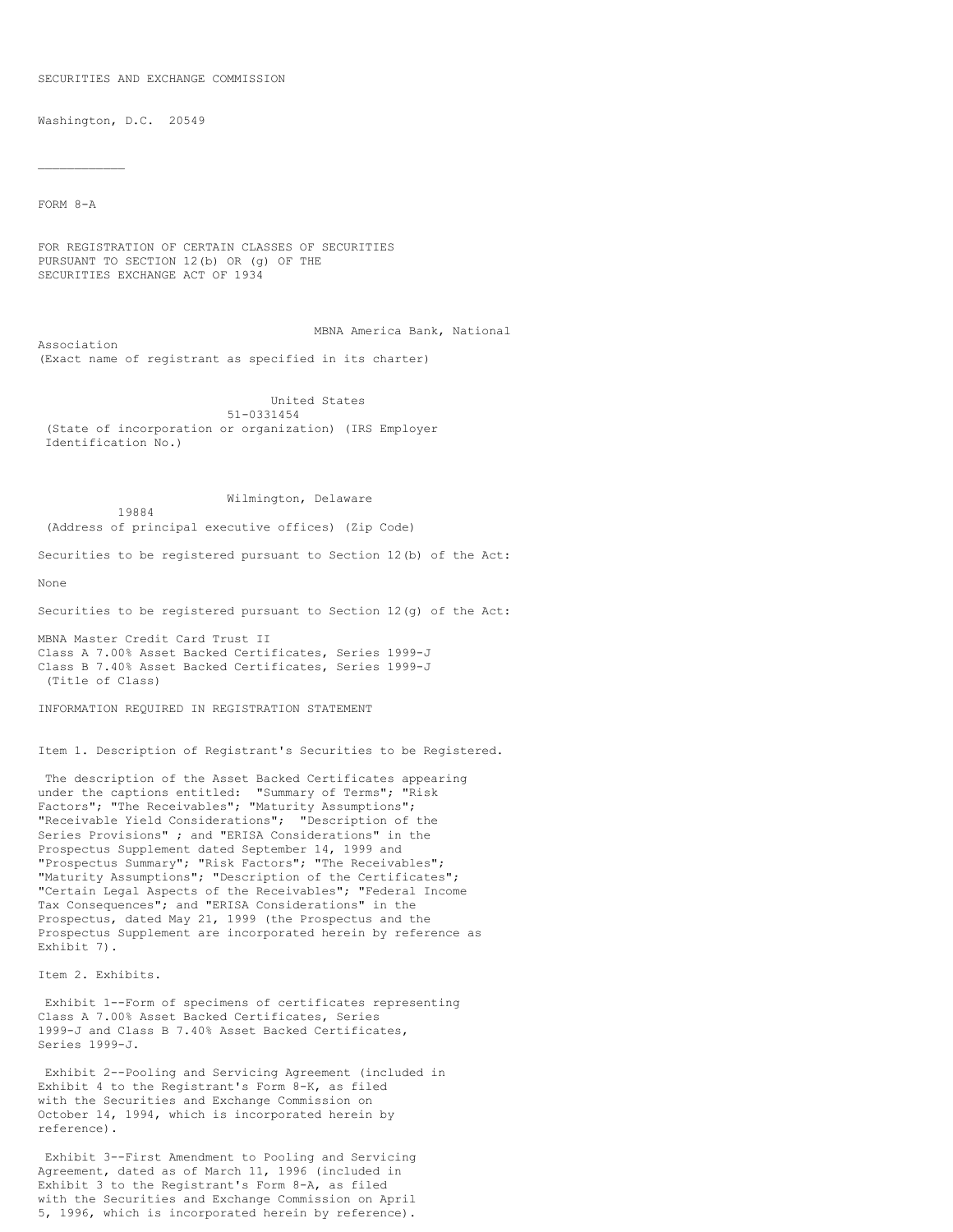Exhibit 4--Second Amendment to Pooling and Servicing Agreement, dated as of June 2, 1998 (included in Exhibit 4.1 to the Registrant's Form 8-K, as filed with the Securities and Exchange Commission on July 14, 1998 which is incorporated herein by reference).

Exhibit 5--Third Amendment to Pooling and Servicing Agreement, dated as of January 10, 1999 (included in Exhibit 4.01 to the Registrant's Form 8-K, or filed with the Securities and Exchange Commission on January 22, 1999, which is incorporated herein by reference).

Exhibit 6--Series 1999-J Supplement.

Exhibit 7--Prospectus Supplement dated September 14, 1999, as filed with the Securities and Exchange Commission on September 15, 1999, pursuant to Rule 424(b)(5), together with the Prospectus dated May 21, 1999 as filed with the Securities and Exchange Commission on May 25, 1999, pursuant to Rule 424(b)(5).

### SIGNATURE

Pursuant to the requirements of Section 12 of the Securities Exchange Act of 1934, as amended, the Registrant has duly caused this Form 8-A to be signed on its behalf by the undersigned, thereto duly authorized.

MBNA AMERICA BANK, NATIONAL ASSOCIATION

Date: September 23, 1999 By: /s/Jerry M. Hamstead Jerry M. Hamstead First Vice President INDEX TO EXHIBITS

Exhibit Number-

Exhibit  $-$ 1-Form of specimens of certificates representing Class A 7.00% Asset Backed Certificates, Series 1999-J and Class B 7.40% Asset Backed Certificates, Series 1999-J. - - 2-Pooling and Servicing Agreement (included in Exhibit 4 to the Registrant's Form 8-K, as filed with the Securities and Exchange Commission on October 14, 1994, which is incorporated herein by reference). - - 3-First Amendment to Pooling and Servicing Agreement, dated as of March 11, 1996 (included in Exhibit 3 to the Registrant's Form 8-A, as filed with the Securities and Exchange Commission on April 5, 1996, which is incorporated herein by reference). - - 4-Second Amendment to Pooling and Servicing Agreement, dated as of June 2, 1998 (included in Exhibit 4.1 to the Registrant's Form 8-K as filed with the Securities and Exchange Commission on July 14, 1998, which is incorporated hereby by reference).

- - 5-Third Amendment to Pooling and Servicing Agreement, dated as of January 10, 1999 (included in Exhibit 4.01 to the Registrant's Form 8- K, as filed with the Securities and Exchange Commission on January 22, 1999, which is incorporated herein by reference). - - 6-Series 1999-J Supplement. - - 7-Prospectus Supplement dated September 14, 1999, as filed with the

Securities and Exchange Commission on September 15, 1999, pursuant to Rule 424(b)(5), together with the Prospectus dated May 21, 1999, as filed with the Securities and Exchange Commission on May 25, 1999, pursuant to Rule  $424(b)(5)$ , is incorporated herein by reference. - -

 $-$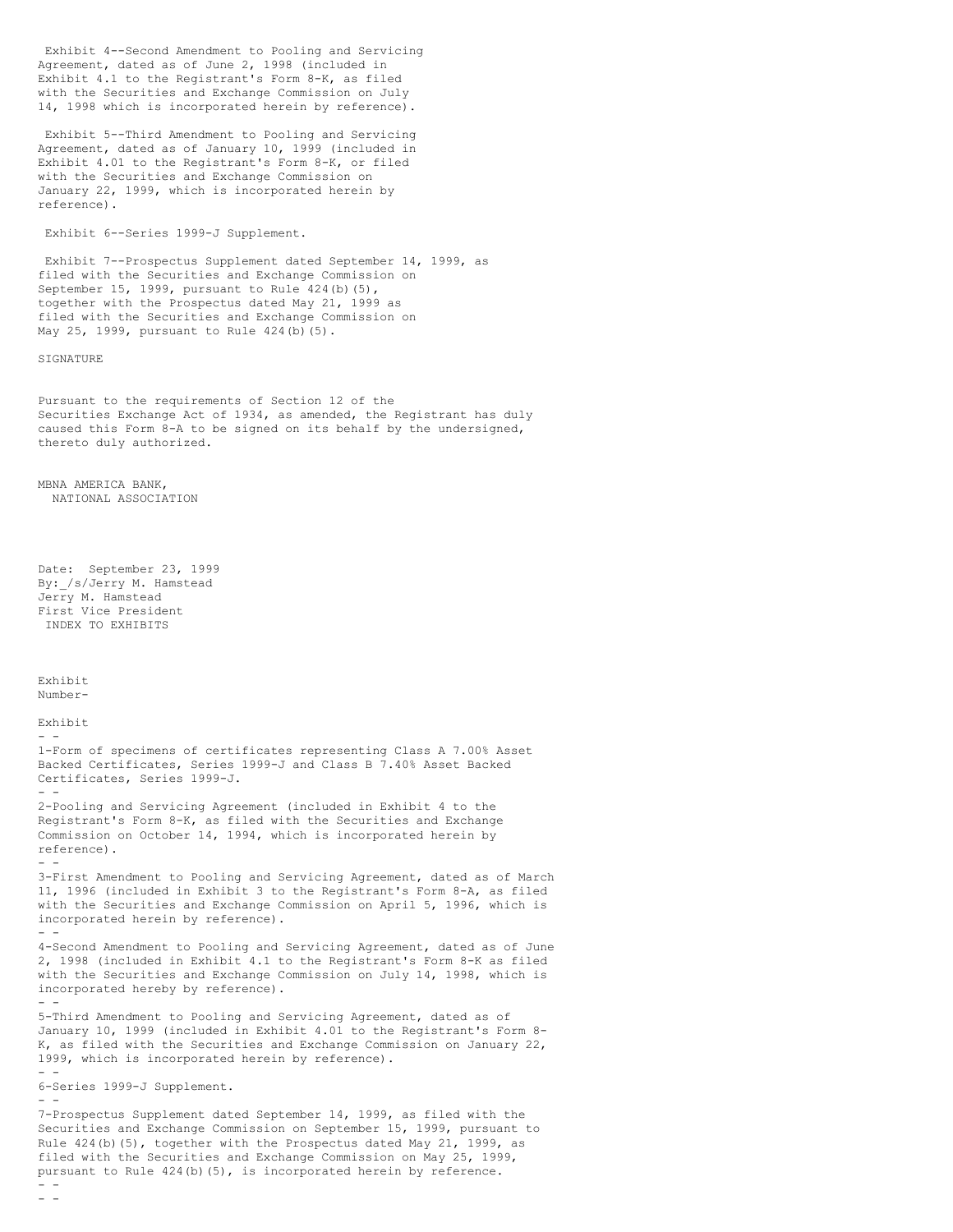(..continued)

DOCSDC1:92457.1 2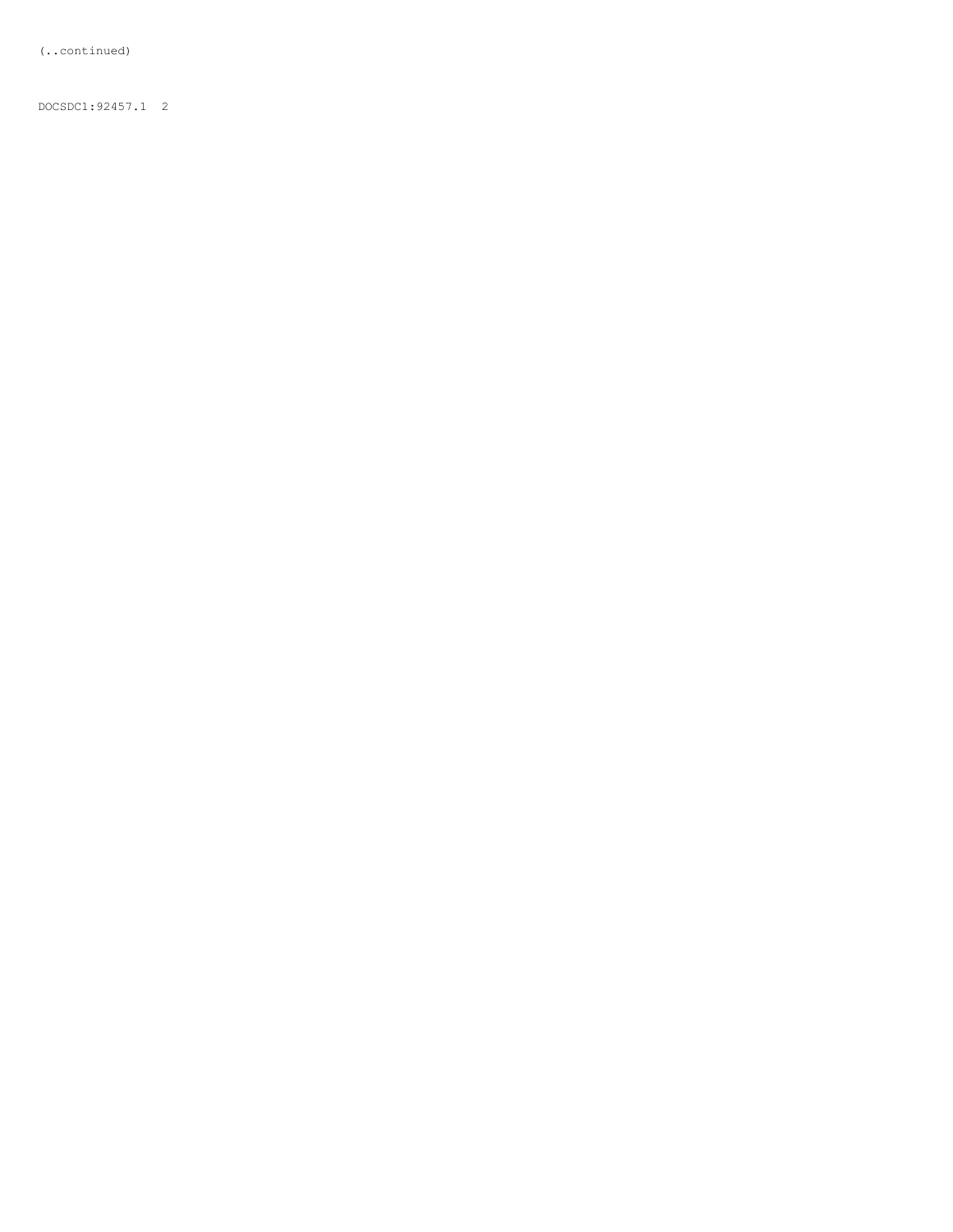#### FORM OF CERTIFICATE

### CLASS A

Unless this Certificate is presented by an authorized representative of The Depository Trust Company, a New York corporation ("DTC"), to MBNA America Bank, National Association or its agent for registration of transfer, exchange or payment, and any certificate issued is registered in the name of Cede & Co. or in such other name as requested by an authorized representative of DTC (and any payment is made to Cede & Co. or to such other entity as is requested by an authorized representative of DTC), ANY TRANSFER, PLEDGE OR OTHER USE HEREOF FOR VALUE OR OTHERWISE BY OR TO ANY PERSON IS WRONGFUL inasmuch as the registered owner hereof, Cede & Co., has an interest herein.

 $No.$   $S$  $CUSIP$  No.  $\overline{\phantom{a}}$ 

MBNA MASTER CREDIT CARD TRUST II CLASS A 7.00% ASSET BACKED CERTIFICATE, SERIES 1999-J

Evidencing an Undivided Interest in a trust, the corpus of which consists of a portfolio of MasterCard registered trademark and VISA registered trademark credit card receivables generated or acquired by MBNA America Bank, National Association and other assets and interests constituting the Trust under the Pooling and Servicing Agreement described below.

(Not an interest in or obligation of MBNA America Bank, National Association or any Affiliate thereof.)

This certifies that CEDE & CO. (the "Class A Certificateholder") is the registered owner of an Undivided Interest in a trust (the "Trust"), the corpus of which consists of a portfolio of receivables (the "Receivables") now existing or hereafter created and arising in connection with selected MasterCard and VISA credit card accounts (the "Accounts") of MBNA America Bank, National Association, a national banking association organized under the laws of the United States, all monies due or to become due in payment of the Receivables (including all Finance Charge Receivables but excluding recoveries on any charged-off Receivables), the right to certain amounts received as Interchange with respect to the Accounts, the benefits of the Collateral Interest and the other assets and interests constituting the Trust pursuant to a Pooling and Servicing Agreement dated as of August 4, 1994, as amended as of March 11, 1996, as of June 2, 1998 and as of January 10, 1999, as supplemented by the Series 1999-J Supplement dated as of September 23, 1999 (collectively, the "Pooling and Servicing Agreement"), by and between MBNA America Bank, National Association, as Seller (the "Seller") and as Servicer (the "Servicer"), and The Bank of New York, as Trustee (the "Trustee"), a summary of certain of the pertinent provisions of which is set forth hereinbelow. The Series 1999-J Certificates are issued in two classes, the Class A Certificates (of which this certificate is one) and the Class B Certificates, which are subordinated to the Class A Certificates in certain rights of payment as described herein and in the Pooling and Servicing Agreement.

The Seller has structured the Pooling and Servicing Agreement and the Series 1999-J Certificates with the intention that the Series 1999-J Certificates will qualify under applicable tax law as indebtedness, and each of the Seller, the Holder of the Seller Interest, the Servicer and each Series 1999-J Certificateholder (or Series 1999-J Certificate Owner) by acceptance of its Series 1999-J Certificate (or in the case of a Series 1999-J Certificate Owner, by virtue of such Series 1999-J Certificate Owner's acquisition of a beneficial interest therein), agrees to treat and to take no action inconsistent with the treatment of the Series 1999-J Certificates (or any beneficial interest therein) as indebtedness for purposes of federal, state, local and foreign income or franchise taxes and any other tax imposed on or measured by income. Each Series 1999-J Certificateholder agrees that it will cause any Series 1999-J Certificate Owner acquiring an interest in a Series 1999-J Certificate through it to comply with the Pooling and Servicing Agreement as to treatment of the Series 1999-J Certificates as indebtedness for certain tax purposes.

To the extent not defined herein, capitalized terms used herein have the respective meanings assigned to them in the Pooling and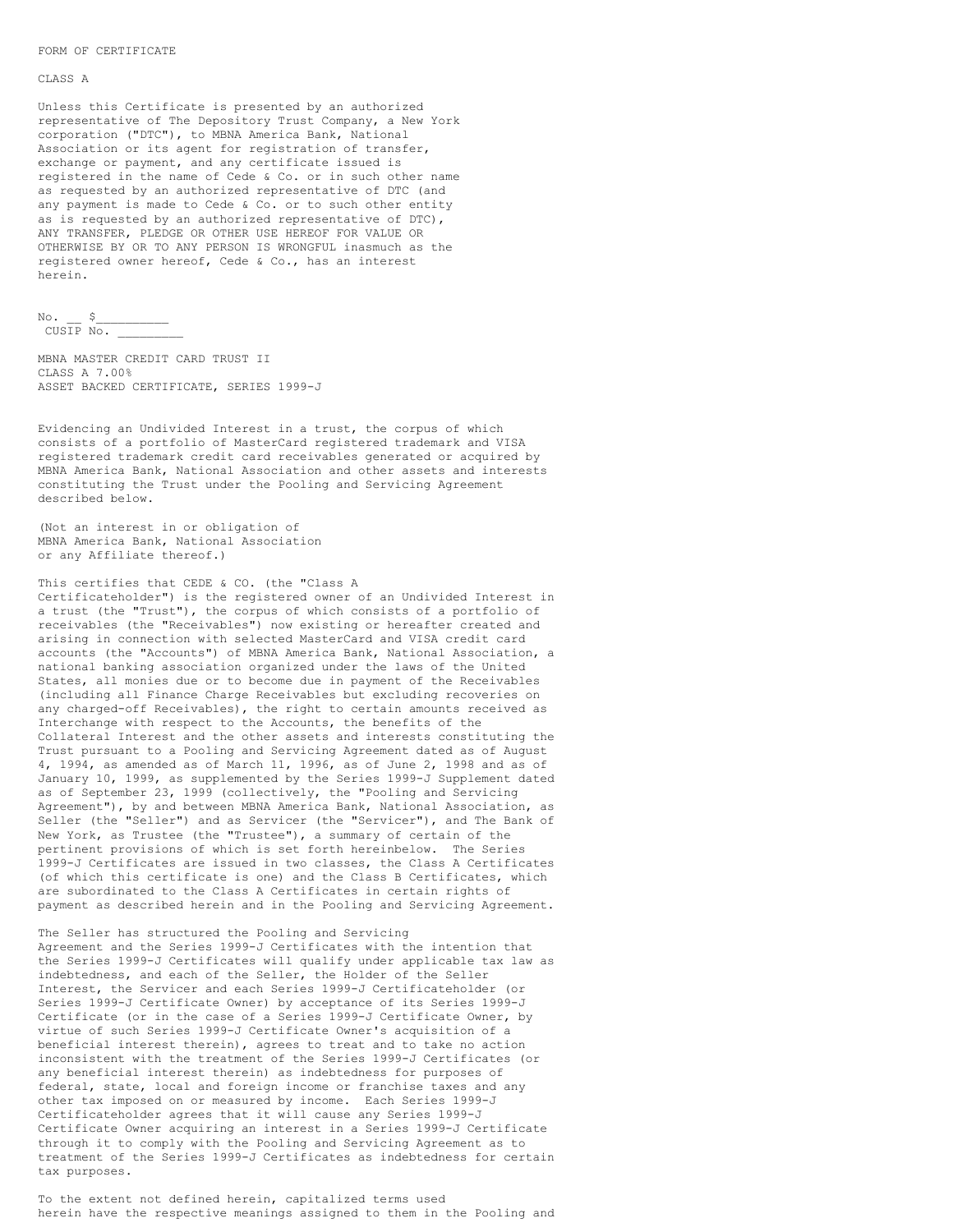Servicing Agreement. This Class A Certificate is issued under and is subject to the terms, provisions and conditions of the Pooling and Servicing Agreement, to which Pooling and Servicing Agreement, as amended from time to time, the Class A Certificateholder by virtue of the acceptance hereof assents and by which the Class A Certificateholder is bound.

Although a summary of certain provisions of the Pooling and Servicing Agreement is set forth below, this Class A Certificate is qualified in its entirety by the terms and provisions of the Pooling and Servicing Agreement and reference is made to that Pooling and Servicing Agreement for information with respect to the interests, rights, benefits, obligations, proceeds, and duties evidenced hereby and the rights, duties and obligations of the Trustee.

Interest will accrue on the Class A Certificates at the rate of 7.00% per annum from and including the Closing Date, as more specifically set forth in the Pooling and Servicing Agreement, and will be distributed on November 15, 1999 and on the 15th day of each calendar month thereafter, or if such day is not a Business Day, on the next succeeding Business Day (a "Distribution Date"), to the Class A Certificateholders of record as of the last Business Day of the calendar month preceding such Distribution Date. During the Rapid Amortization Period, in addition to Class A Monthly Interest, Class A Monthly Principal will be distributed to the Class A Certificateholders on each Distribution Date commencing in the month following the commencement of the Rapid Amortization Period until the Class A Certificates have been paid in full. During the Controlled Accumulation Period and the Rapid Accumulation Period, in addition to monthly payments of Class A Monthly Interest, the amount on deposit in the Principal Funding Account (but not in excess of the Class A Investor Interest) will be distributed as principal to the Class A Certificateholders on the September 2009 Distribution Date, unless distributed earlier as a result of the commencement of the Rapid Amortization Period in accordance with the Pooling and Servicing Agreement.

Unless the certificate of authentication hereon has been executed by or on behalf of the Trustee, by manual signature, this Class A Certificate shall not be entitled to any benefit under the Pooling and Servicing Agreement, or be valid for any purpose. IN WITNESS WHEREOF, MBNA America Bank, National Association has caused this Series 1999-J Class A Certificate to be duly executed under its official seal.

 $By:$ 

Authorized Officer

[Seal]

Attested to:

 $By:$ Cashier

Date: \_\_\_\_\_\_\_\_\_\_ \_\_\_, 1999

Form of Trustee's Certificate of Authentication

CERTIFICATE OF AUTHENTICATION

This is one of the Series 1999-J Class A Certificates referred to in the within-mentioned Pooling and Servicing Agreement.

THE BANK OF NEW YORK, Trustee

 $By:$ 

Authorized Signatory

Date: \_\_\_\_\_\_\_\_\_\_ \_\_\_\_, 1999 EXHIBIT A-2

FORM OF CERTIFICATE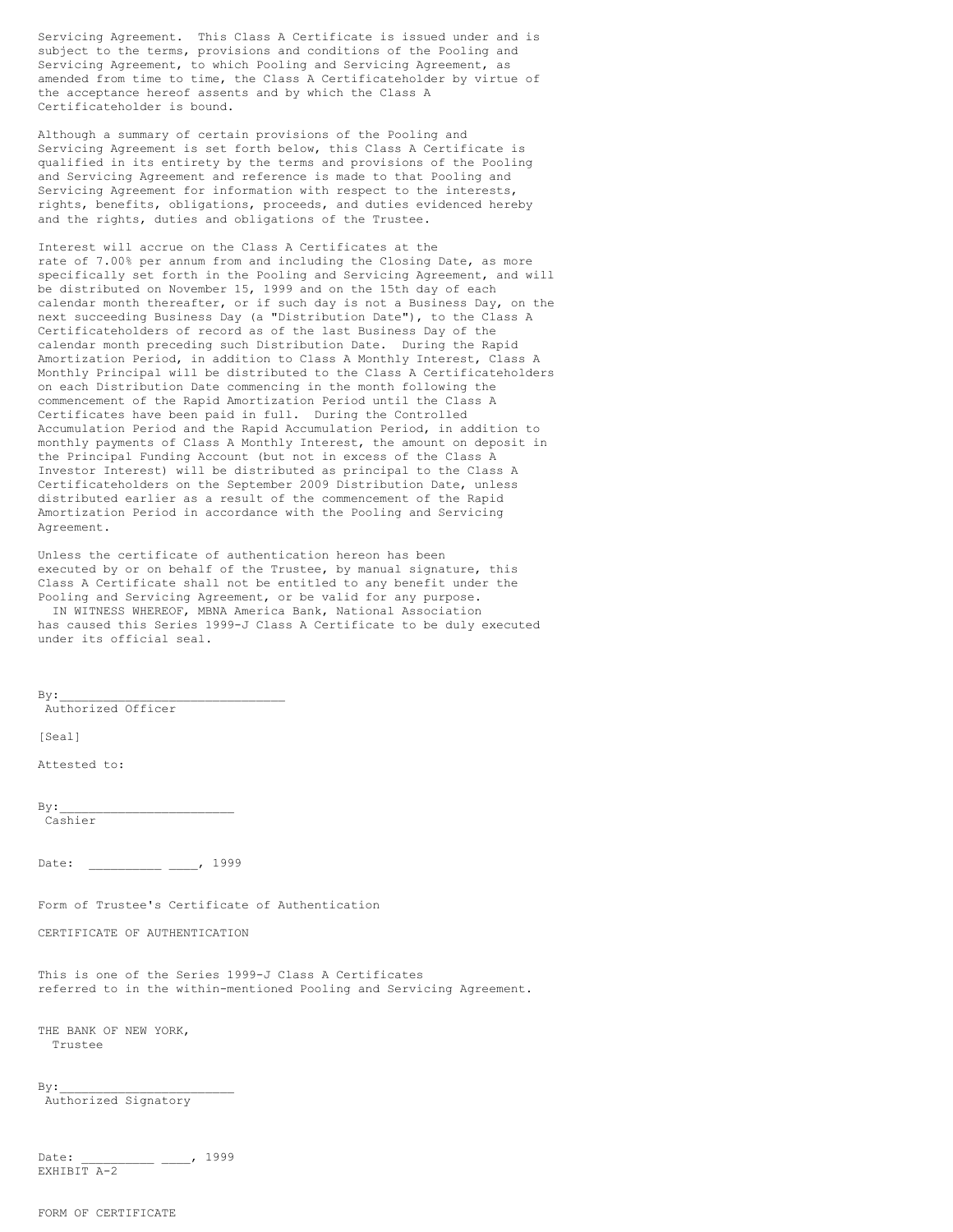#### CLASS B

Unless this Certificate is presented by an authorized representative of The Depository Trust Company, a New York corporation ("DTC"), to MBNA America Bank, National Association or its agent for registration of transfer, exchange or payment, and any certificate issued is registered in the name of Cede & Co. or in such other name as requested by an authorized representative of DTC (and any payment is made to Cede & Co. or to such other entity as is requested by an authorized representative of DTC), ANY TRANSFER, PLEDGE OR OTHER USE HEREOF FOR VALUE OR OTHERWISE BY OR TO ANY PERSON IS WRONGFUL inasmuch as the registered owner hereof, Cede & Co., has an interest herein.

 $\text{No.} \quad \text{S}$ CUSIP No. \_\_\_\_\_\_\_\_\_

```
MBNA MASTER CREDIT CARD TRUST II
CLASS B 7.40%
ASSET BACKED CERTIFICATE, SERIES 1999-J
```
Evidencing an Undivided Interest in a trust, the corpus of which consists of a portfolio of MasterCard registered trademark and VISA registered trademark credit card receivables generated or acquired by MBNA America Bank, National Association and other assets and interests constituting the Trust under the Pooling and Servicing Agreement described below.

(Not an interest in or obligation of MBNA America Bank, National Association or any Affiliate thereof.)

This certifies that CEDE & CO. (the "Class B

Certificateholder") is the registered owner of an Undivided Interest in a trust (the "Trust"), the corpus of which consists of a portfolio of receivables (the "Receivables") now existing or hereafter created and arising in connection with selected MasterCard and VISA credit card accounts (the "Accounts") of MBNA America Bank, National Association, a national banking association organized under the laws of the United States, all monies due or to become due in payment of the Receivables (including all Finance Charge Receivables but excluding recoveries on any charged-off Receivables), the right to certain amounts received as Interchange with respect to the Accounts, the benefits of the Collateral Interest and the other assets and interests constituting the Trust pursuant to a Pooling and Servicing Agreement dated as of August 4, 1994, as amended as of March 11, 1996, as of June 2, 1998 and as of January 10, 1999, as supplemented by the Series 1999-J Supplement dated as of September 23, 1999 (collectively, the "Pooling and Servicing Agreement"), by and between MBNA America Bank, National Association, as Seller (the "Seller") and as Servicer (the "Servicer"), and The Bank of New York, as Trustee (the "Trustee"), a summary of certain of the pertinent provisions of which is set forth hereinbelow. The Series 1999-J Certificates are issued in two classes, the Class A Certificates and the Class B Certificates (of which this certificate is one), which are subordinated to the Class A Certificates in certain rights of payment as described herein and in the Pooling and Servicing Agreement.

The Seller has structured the Pooling and Servicing Agreement and the Series 1999-J Certificates with the intention that the Series 1999-J Certificates will qualify under applicable tax law as indebtedness, and each of the Seller, the Holder of the Seller Interest, the Servicer and each Series 1999-J Certificateholder (or Series 1999-J Certificate Owner) by acceptance of its Series 1999-J Certificate (or in the case of a Series 1999-J Certificate Owner, by virtue of such Series 1999-J Certificate Owner's acquisition of a beneficial interest therein), agrees to treat and to take no action inconsistent with the treatment of the Series 1999-J Certificates (or any beneficial interest therein) as indebtedness for purposes of federal, state, local and foreign income or franchise taxes and any other tax imposed on or measured by income. Each Series 1999-J Certificateholder agrees that it will cause any Series 1999-J Certificate Owner acquiring an interest in a Series 1999-J Certificate through it to comply with the Pooling and Servicing Agreement as to treatment of the Series 1999-J Certificates as indebtedness for certain tax purposes.

To the extent not defined herein, capitalized terms used herein have the respective meanings assigned to them in the Pooling and Servicing Agreement. This Class B Certificate is issued under and is subject to the terms, provisions and conditions of the Pooling and Servicing Agreement, to which Pooling and Servicing Agreement, as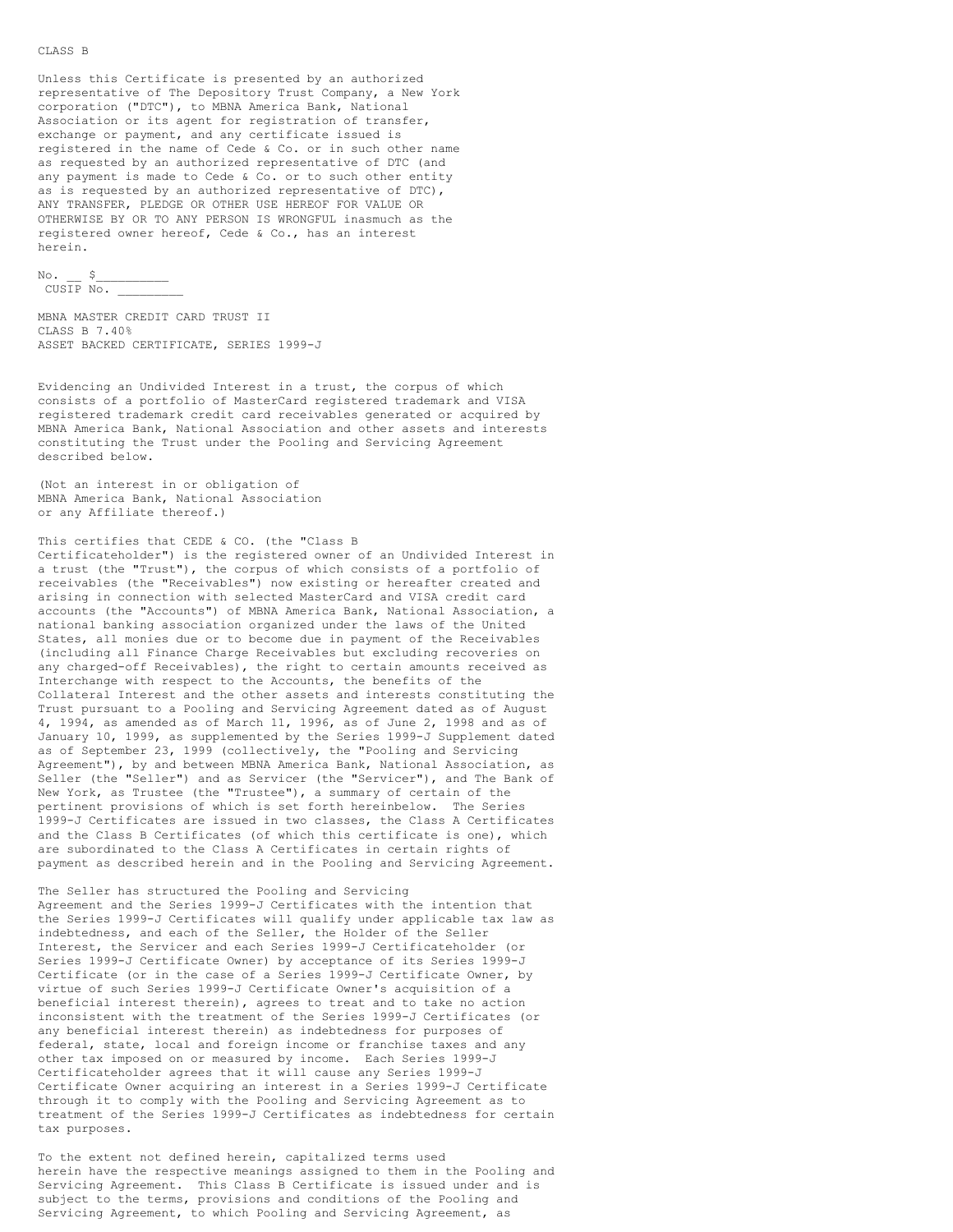amended from time to time, the Class B Certificateholder by virtue of the acceptance hereof assents and by which the Class B Certificateholder is bound.

Although a summary of certain provisions of the Pooling and Servicing Agreement is set forth below, this Class B Certificate is qualified in its entirety by the terms and provisions of the Pooling and Servicing Agreement and reference is made to that Pooling and Servicing Agreement for information with respect to the interests, rights, benefits, obligations, proceeds, and duties evidenced hereby and the rights, duties and obligations of the Trustee.

Interest will accrue on the Class B Certificates at the rate of 7.40% per annum from and including the Closing Date, as more specifically set forth in the Pooling and Servicing Agreement, and will be distributed on November 15, 1999 and on the 15th day of each calendar month thereafter, or if such day is not a Business Day, on the next succeeding Business Day (a "Distribution Date"), to the Class B Certificateholders of record as of the last Business Day of the calendar month preceding such Distribution Date. During the Rapid Amortization Period, in addition to Class B Monthly Interest, Class B Monthly Principal will be distributed to the Class B Certificateholders on each Distribution Date commencing in the month on which the Class A Investor Interest is paid in full. During the Rapid Accumulation Period after the Principal Funding Account Balance equals the Class A Investor Interest, in addition to monthly payments of Class B Monthly Interest, the amount on deposit in the Principal Funding Account in excess of the Class A Investor Interest and in an amount not to exceed the Class B Investor Interest and Available Investor Principal Collections not required to be deposited into the Principal Funding Account in respect of the Class A Investor Interest will be distributed as principal to the Class B Certificateholders. During the Controlled Accumulation Period following the payment in full of the Class A Investor Interest, the amount on deposit in the Principal Funding Account in excess of the Class A Investor Interest and in an amount not to exceed the Class B Investor Interest will be distributed as principal to the Class B Certificateholders on the September 2009 Distribution Date, unless distributed earlier as a result of the commencement of the Rapid Amortization Period or the Rapid Accumulation Period in accordance with the Pooling and Servicing Agreement.

Unless the certificate of authentication hereon has been executed by or on behalf of the Trustee, by manual signature, this Class B Certificate shall not be entitled to any benefit under the Pooling and Servicing Agreement, or be valid for any purpose. IN WITNESS WHEREOF, MBNA America Bank, National Association has caused this Series 1999-J Class B Certificate to be duly executed under its official seal.

Authorized Officer [Seal] Attested to:  $By:$ Cashier Date: \_\_\_\_\_\_\_\_ \_\_\_\_, 1999 Form of Trustee's Certificate of Authentication CERTIFICATE OF AUTHENTICATION This is one of the Series 1999-J Class B Certificates referred to in the within-mentioned Pooling and Servicing Agreement. THE BANK OF NEW YORK Trustee  $By:$ Authorized Signatory

```
Date: , 1999
```
 $By:$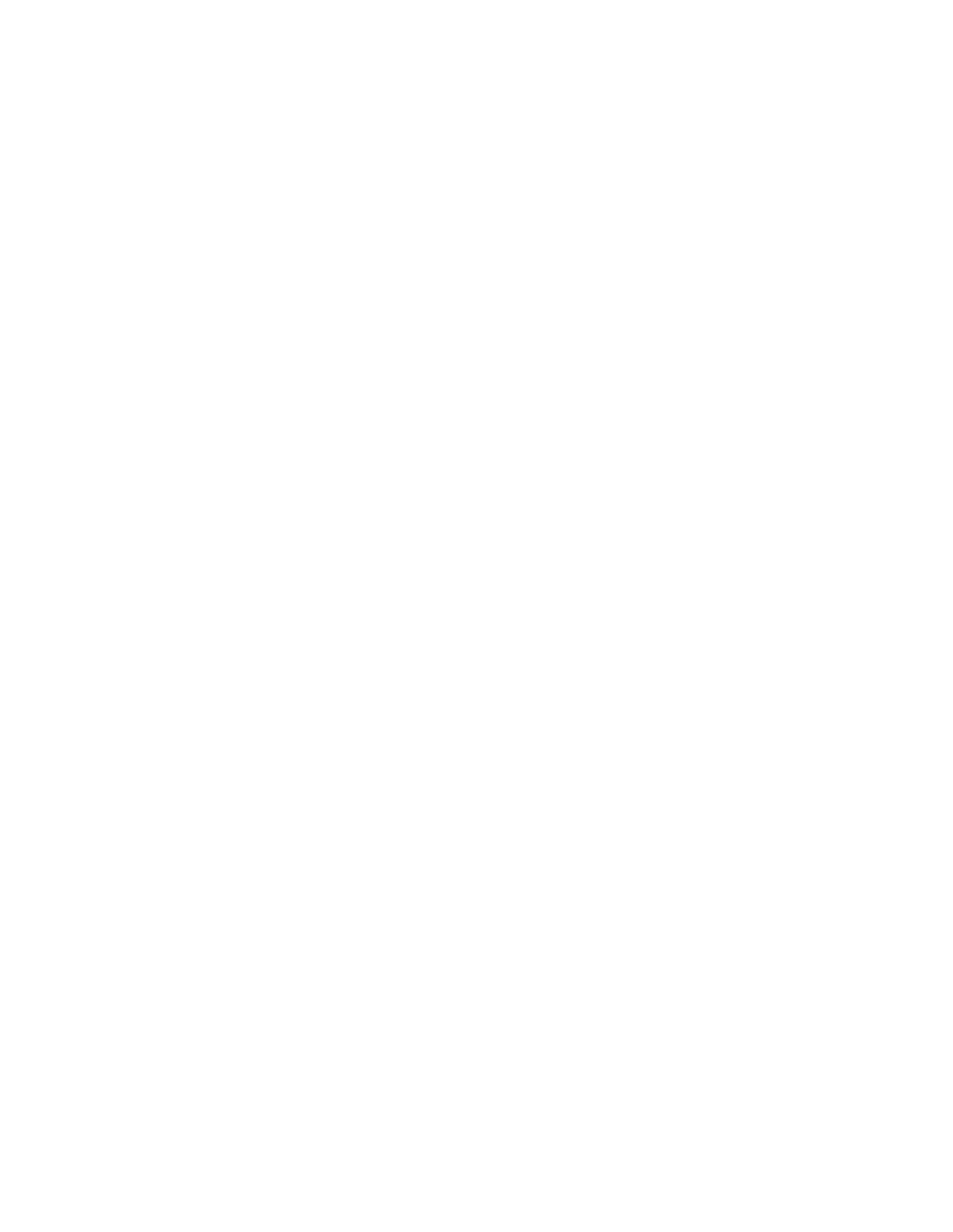MBNA AMERICA BANK, NATIONAL ASSOCIATION Seller and Servicer and THE BANK OF NEW YORK Trustee on behalf of the Series 1999-J Certificateholders SERIES 1999-J SUPPLEMENT Dated as of September 23, 1999 to POOLING AND SERVICING AGREEMENT Dated as of August 4, 1994 MBNA MASTER CREDIT CARD TRUST II SERIES 1999-J SERIES 1999-J SUPPLEMENT, dated as of September 23, 1999 (this "Series Supplement"), by and between MBNA AMERICA BANK, NATIONAL ASSOCIATION, a national banking association, as Seller and Servicer, and THE BANK OF NEW YORK, as Trustee under the Pooling and Servicing Agreement dated as of August 4, 1994 between MBNA America Bank, National Association and the Trustee (as amended, the "Agreement"). Section 6.09 of the Agreement provides, among other things, that the Seller and the Trustee may at any time and from time to time enter into a supplement to the Agreement for the purpose of authorizing the delivery by the Trustee to the Seller for the execution and redelivery to the Trustee for authentication of one or more Series of Certificates. Pursuant to this Series Supplement, the Seller and the Trust shall create a new Series of Investor Certificates and shall specify the Principal Terms thereof. SECTION 1. Designation. (a) There is hereby created a Series of Investor Certificates to be issued in two classes pursuant to the Agreement and this Series Supplement and to be known together as the "Series 1999-J Certificates." The two classes shall be designated the Class A 7.00% Asset Backed Certificates, Series 1999-J (the "Class A Certificates") and the Class B 7.40% Asset Backed Certificates, Series 1999-J (the "Class B Certificates"). The Class A Certificates and the Class B Certificates shall be substantially in the form of Exhibits A-1 and A-2 hereto, respectively. In addition, there is hereby created a third Class of an uncertificated interest in the Trust which shall be deemed to be an "Investor Certificate" for all purposes under the Agreement and this Series Supplement, except as expressly provided herein, and which shall be known as the Collateral Interest, Series 1999-J (the "Collateral Interest"). (b) Series 1999-J shall be included in Group One (as defined below). Series 1999-J shall not be subordinated to any other Series. (c) The Collateral Interest Holder, as holder of an "Investor Certificate" under the Agreement, shall be entitled to the benefits of the Agreement and this Series Supplement upon payment by the Collateral Interest Holder of amounts owing on the Closing Date as agreed to by the Seller and the Collateral Interest Holder. Notwithstanding the foregoing, except as expressly provided herein, (i) the provisions of Article VI and Article XII of the Agreement relating to the registration, authentication, delivery, presentation, cancellation and surrender of Registered Certificates and the opinion described in subsection  $6.09(b)(d)(i)$  and clauses (a) and (c) of the definition of Tax Opinion in Section 1.01 of the Agreement shall not be applicable to the Collateral Interest, and (ii) the provisions of Section 3.07 of the Agreement shall not apply to cause the Collateral Interest to be treated as debt for federal, state and local income and franchise tax purposes, but rather the Seller intends and, together with the Collateral Interest Holder, agrees to treat the Collateral Interest for federal, state and local income and franchise tax purposes as representing an equity interest in the assets of the Trust. SECTION 2. Definitions. In the event that any term or provision contained herein shall conflict with or be inconsistent with any provision contained in the Agreement, the terms and provisions of this Series Supplement shall govern. All Article, Section or subsection references herein shall mean Articles, Sections or subsections of the Agreement, except as otherwise provided herein. All capitalized terms not otherwise defined herein are defined in the Agreement. Each capitalized term defined herein shall relate only to the Investor Certificates and no other Series of Certificates issued by the Trust. "Accumulation Period" shall mean, solely for the purposes of the definition of Group One Monthly Principal Payment as such term is defined in each Supplement relating to Group One, the Controlled Accumulation Period. "Accumulation Period Factor" shall mean, for each Monthly

Period, a fraction, the numerator of which is equal to the sum of the initial investor interests of all outstanding Series, and the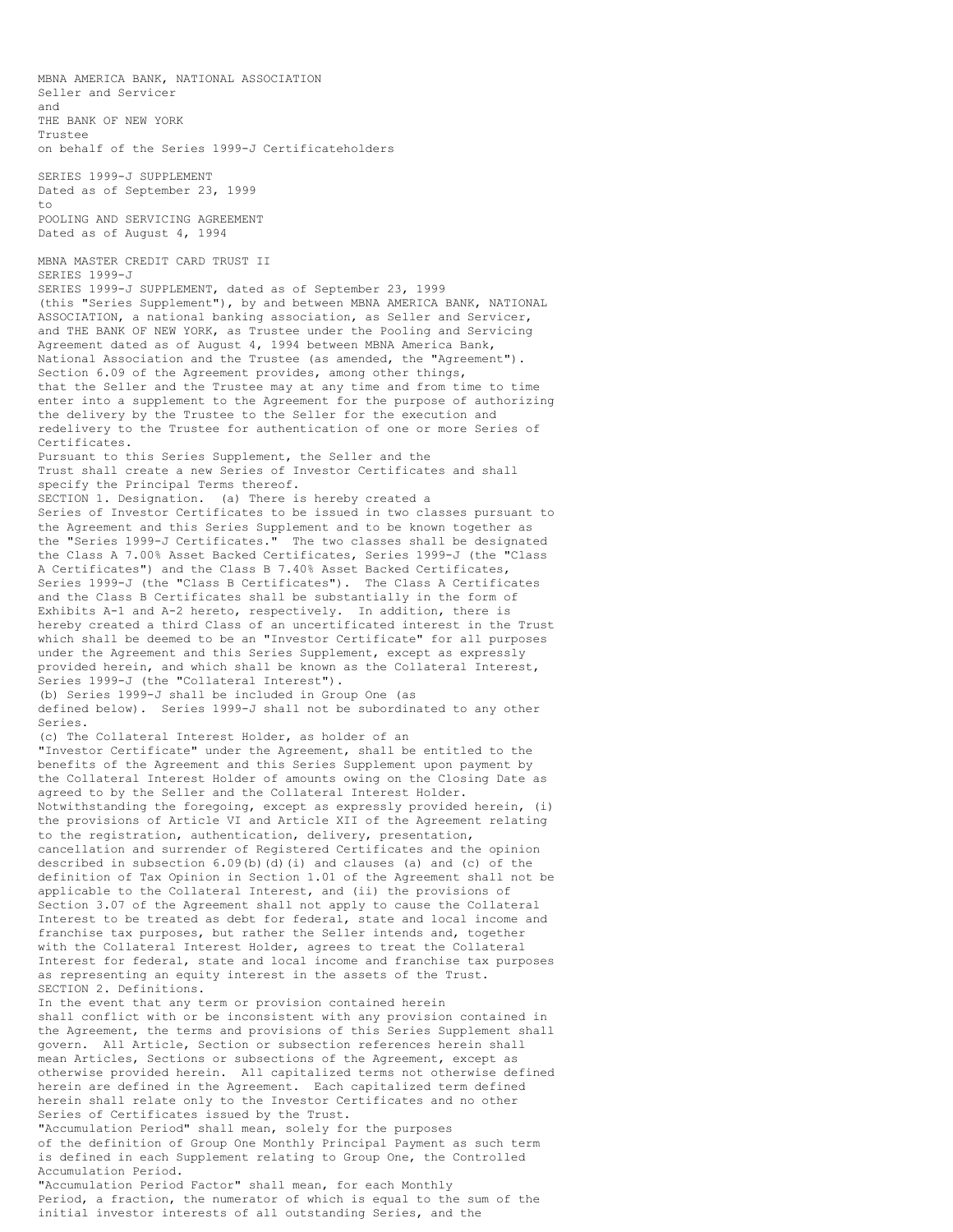denominator of which is equal to the sum of (a) the Initial Investor Interest, (b) the initial investor interests of all outstanding Series (other than Series 1999-J) which are not expected to be in their revolving periods, and (c) the initial investor interests of all other outstanding Series which are not allocating Shared Principal Collections to other Series and are in their revolving periods; provided, however, that this definition may be changed at anytime if the Rating Agency Condition is satisfied. "Accumulation Period Length" shall have the meaning assigned such term in subsection 4.09(j). "Accumulation Shortfall" shall initially mean zero and shall thereafter mean, with respect to any Monthly Period during the Controlled Accumulation Period, the excess, if any, of the Controlled Deposit Amount for the previous Monthly Period over the amount deposited into the Principal Funding Account pursuant to subsections 4.09(e)(i),  $4.09$ (e)(ii) and  $4.09$ (e)(iii) with respect to the Class A Certificates, the Class B Certificates and the Collateral Interest, respectively, for the previous Monthly Period. "Adjusted Investor Interest" shall mean, with respect to any date of determination, an amount equal to the sum of (a) the Class A Adjusted Investor Interest and (b) the Class B Adjusted Investor Interest and (c) the Collateral Interest Adjusted Amount. "Assignee" shall have the meaning specified in subsection  $19(a)$ . "Aggregate Investor Default Amount" shall mean, with respect to any Monthly Period, the sum of the Investor Default Amounts in respect of such Monthly Period. "Available Investor Principal Collections" shall mean with respect to any Monthly Period, an amount equal to (a) the Investor Principal Collections for such Monthly Period, minus (b) the amount of Reallocated Collateral Principal Collections and Reallocated Class B Principal Collections with respect to such Monthly Period which pursuant to Section 4.12 are required to fund the Class A Required Amount and the Class B Required Amount, plus (c) the amount of Shared Principal Collections with respect to Group One that are allocated to Series 1999-J in accordance with subsection 4.13(b). "Available Reserve Account Amount" shall mean, with respect to any Transfer Date, the lesser of (a) the amount on deposit in the Reserve Account on such date (after taking into account any interest and earnings retained in the Reserve Account pursuant to subsection 4.15(b) on such date), but before giving effect to any deposit made or to be made pursuant to subsection 4.11(i) to the Reserve Account on such date), and (b) the Required Reserve Account Amount. "Available Swap Reserve Fund Amount" shall mean, with respect to any Transfer Date, the lesser of (a) the amount on deposit in the Swap Reserve Fund on such date (after taking into account any interest and earnings retained in the Swap Reserve Fund pursuant to subsection 4.16(b) on such date), and (b) the Required Swap Reserve Fund Amount. "Base Rate" shall mean, with respect to any Monthly Period, the annualized percentage equivalent of a fraction, the numerator of which is equal to the sum of the Class A Monthly Interest, the Class B Monthly Interest, the Collateral Minimum Monthly Interest, and the Net Swap Payment, if any, each for the related Interest Period, less the Net Swap Receipt, if any, deposited in the Finance Charge Account for such Interest Period, and the Certificateholder Servicing Fee and the Servicer Interchange, each with respect to such Monthly Period, and the denominator of which is the Investor Interest as of the close of business on the last day of such Monthly Period. "Certificateholder Servicing Fee" shall have the meaning specified in subsection 3(a) hereof. "Class A Account Percentage" shall mean, with respect to any date of determination, the percentage equivalent of a fraction, the numerator of which is the aggregate amount on deposit in the Principal Funding Account with respect to Class A Monthly Principal as of the Record Date preceding the related Transfer Date and the denominator of which is the aggregate amount on deposit in the Principal Funding Account with respect to Class A Monthly Principal and Class B Monthly Principal as of the Record Date preceding the related Transfer Date. "Class A Additional Interest" shall have the meaning specified in subsection 4.06(a). "Class A Adjusted Investor Interest" shall mean, with respect to any date of determination, an amount equal to the Class A Investor Interest minus the funds on deposit in the Principal Funding Account (in an amount not to exceed the Class A Investor Interest) on such date of determination. "Class A Available Funds" shall mean, with respect to any Monthly Period, an amount equal to the sum of (a) the Class A Floating Allocation of the Collections of Finance Charge Receivables and amounts with respect to Annual Membership Fees allocated to the Investor

Certificates and deposited in the Finance Charge Account for such Monthly Period (or to be deposited in the Finance Charge Account on the related Transfer Date with respect to the preceding Monthly Period pursuant to the third paragraph of subsection 4.03(a) and Section 2.08 of the Agreement and subsection 3(b) of this Series Supplement),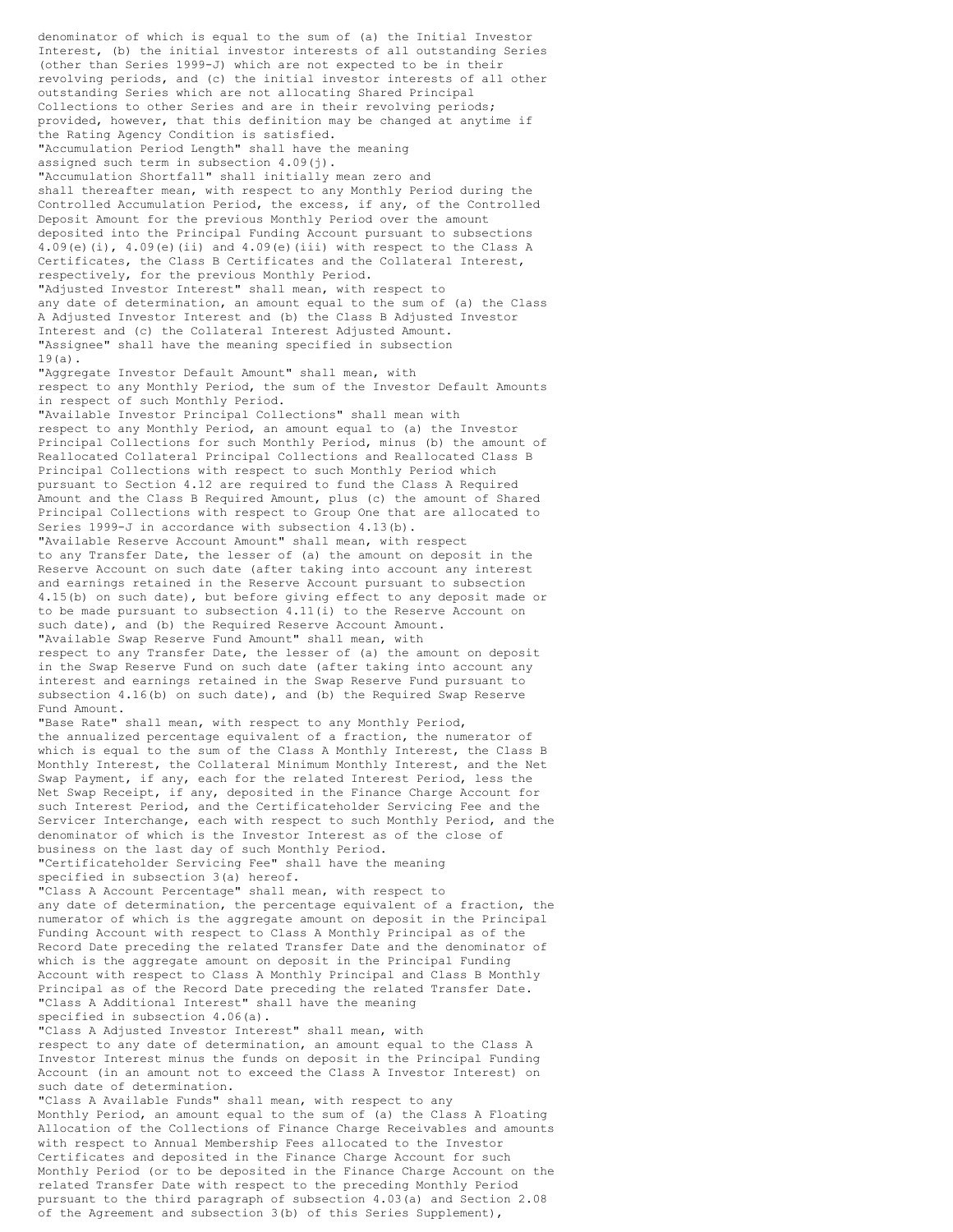excluding the portion of Collections of Finance Charge Receivables attributable to Servicer Interchange, (b) an amount equal to the product of (i) the Class A Account Percentage and (ii) the Principal Funding Investment Proceeds, if any, with respect to the related Transfer Date, (c) amounts, if any, to be withdrawn from the Reserve Account which will be deposited into the Finance Charge Account on the related Transfer Date to be treated as Class A Available Funds pursuant to subsections  $4.15(b)$  and  $4.15(d)(i)$ , (d) the Net Swap Receipt, if any, deposited in the Finance Charge Account with respect to such Monthly Period and previously due but not paid Net Swap Receipts, if any, deposited in the Finance Charge Account with respect to such Monthly Period, (e) amounts, if any, to be withdrawn from the Swap Reserve Fund which will be deposited into the Finance Charge Account on the related Transfer Date pursuant to subsection  $4.16(d)$ , and (f) amounts, if any, to be withdrawn from the Interest Reserve Account and deposited into the Finance Charge Account on the related Transfer Date pursuant to subsection 4.20(c). "Class A Certificate Rate" shall mean 7.00% per annum, calculated on the basis of a 360-day year consisting of twelve 30-day months. "Class A Certificateholder" shall mean the Person in whose name a Class A Certificate is registered in the Certificate Register. "Class A Certificates" shall mean any of the certificates executed by the Seller and authenticated by or on behalf of the Trustee, substantially in the form of Exhibit A-1 hereto. "Class A Deficiency Amount" shall have the meaning specified in subsection 4.06(a). "Class A Fixed Allocation" shall mean, with respect to any Monthly Period following the Revolving Period, the percentage equivalent (which percentage shall never exceed 100%) of a fraction, the numerator of which is the Class A Investor Interest as of the close of business on the last day of the Revolving Period and the denominator of which is equal to the Investor Interest as of the close of business on the last day of the Revolving Period. "Class A Floating Allocation" shall mean, with respect to any Monthly Period, the percentage equivalent (which percentage shall never exceed 100%) of a fraction, the numerator of which is the Class A Adjusted Investor Interest as of the close of business on the last day of the preceding Monthly Period and the denominator of which is equal to the Adjusted Investor Interest as of the close of business on such day; provided, however, that, with respect to the first Monthly Period, the Class A Floating Allocation shall mean the percentage equivalent of a fraction, the numerator of which is the Class A Initial Investor Interest and the denominator of which is the Initial Investor Interest. "Class A Initial Investor Interest" shall mean the aggregate initial principal amount of the Class A Certificates, which is \$850,000,000. "Class A Investor Allocation" shall mean with respect to any Monthly Period, (a) with respect to Default Amounts and Finance Charge Receivables at any time and Principal Receivables during the Revolving Period, the Class A Floating Allocation, and (b) with respect to Principal Receivables during the Controlled Accumulation Period, the Rapid Accumulation Period or the Rapid Amortization Period, the Class A Fixed Allocation. "Class A Investor Charge-Offs" shall have the meaning specified in subsection 4.10(a). "Class A Investor Default Amount" shall mean, with respect to each Transfer Date, an amount equal to the product of (a) the Aggregate Investor Default Amount for the related Monthly Period and (b) the Class A Floating Allocation applicable for the related Monthly Period. "Class A Investor Interest" shall mean, on any date of determination, an amount equal to (a) the Class A Initial Investor Interest, minus (b) the aggregate amount of principal payments made to Class A Certificateholders prior to such date and minus (c) the excess, if any, of the aggregate amount of Class A Investor Charge-Offs pursuant to subsection 4.10(a) over Class A Investor Charge-Offs reimbursed pursuant to subsection 4.11(b) prior to such date of determination; provided, however, that the Class A Investor Interest may not be reduced below zero. "Class A Monthly Interest" shall mean the monthly interest distributable in respect of the Class A Certificates as calculated in accordance with subsection 4.06(a). "Class A Monthly Principal" shall mean the monthly principal distributable in respect of the Class A Certificates as calculated in accordance with subsection 4.07(a). "Class A Required Amount" shall have the meaning specified in subsection 4.08(a). "Class A Servicing Fee" shall have the meaning specified in subsection 3(a) of this Series Supplement. "Class B Account Percentage" shall mean, with respect to any date of determination, the percentage equivalent of a fraction, the numerator of which is the aggregate amount on deposit in the Principal Funding Account with respect to Class B Monthly Principal as of the Record Date preceding the related Transfer Date and the denominator of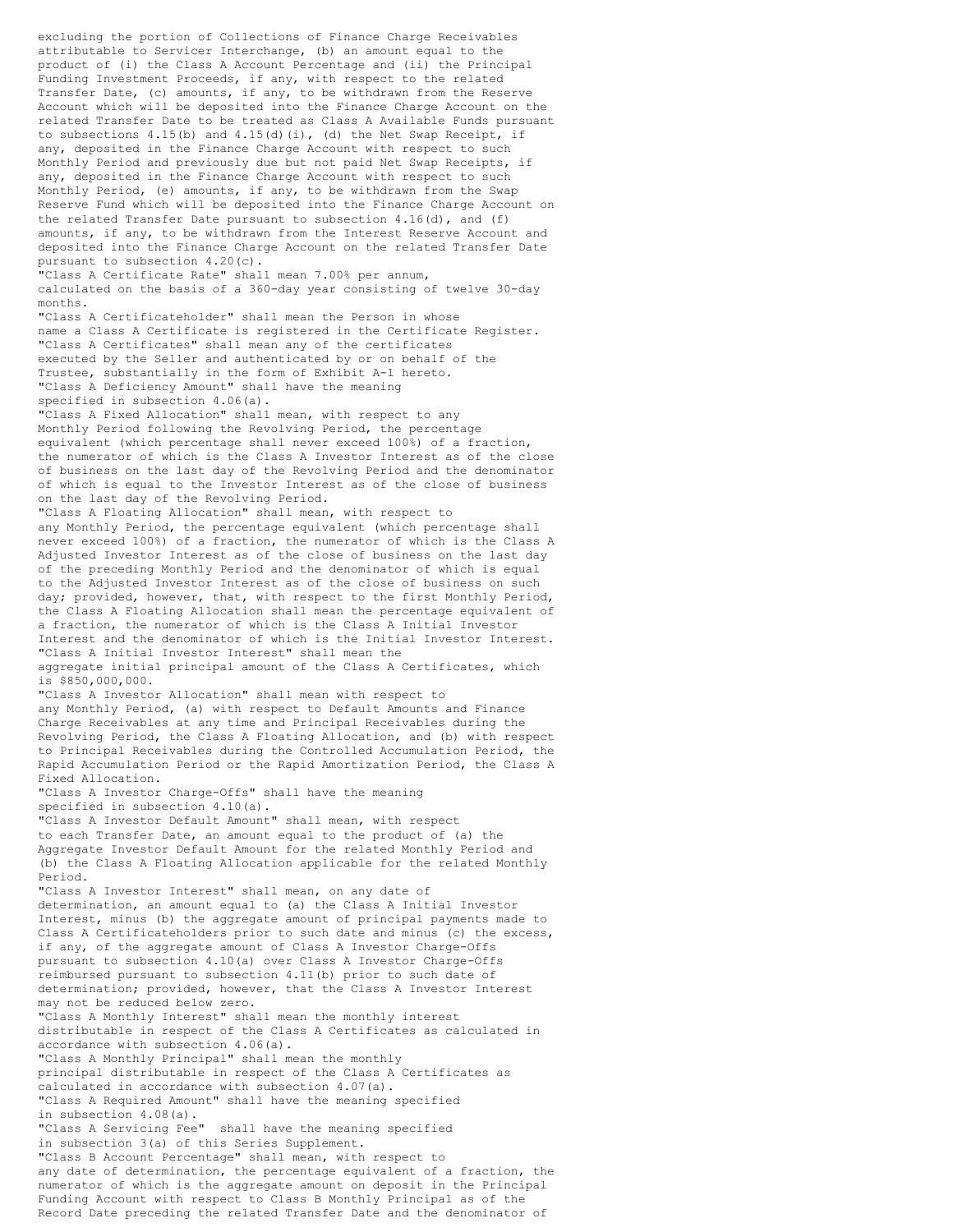which is the aggregate amount on deposit in the Principal Funding Account with respect to Class A Monthly Principal and Class B Monthly Principal as of the Record Date preceding the related Transfer Date. "Class B Additional Interest" shall have the meaning specified in subsection 4.06(b). "Class B Adjusted Investor Interest" shall mean, with respect to any date of determination, an amount equal to the Class B Investor Interest minus the excess, if any, of the Principal Funding Account Balance over the Class A Investor Interest on such date of determination (such excess not to exceed the Class B Investor Interest). "Class B Available Funds" shall mean, with respect to any Monthly Period, an amount equal to the sum of (a) the Class B Floating Allocation of the Collections of Finance Charge Receivables and amounts with respect to Annual Membership Fees allocated to the Investor Certificates and deposited in the Finance Charge Account for such Monthly Period (or to be deposited in the Finance Charge Account on the related Transfer Date with respect to the preceding Monthly Period pursuant to the third paragraph of subsection 4.03(a) and Section 2.08 of the Agreement and subsection 3(b) of this Series Supplement), excluding the portion of Collections of Finance Charge Receivables attributable to Servicer Interchange, (b) an amount equal to the product of (i) the Class B Account Percentage and (ii) the Principal Funding Investment Proceeds, if any, with respect to the related Transfer Date and (c) amounts, if any, to be withdrawn from the Reserve Account which will be deposited into the Finance Charge Account on the related Transfer Date to be treated as Class B Available Funds pursuant to subsection  $4.15$ (d)(ii). "Class B Certificate Rate" shall mean 7.40% per annum, calculated on the basis of a 360-day year consisting of twelve 30-day months. "Class B Certificateholder" shall mean the Person in whose name a Class B Certificate is registered in the Certificate Register. "Class B Certificates" shall mean any of the certificates executed by the Seller and authenticated by or on behalf of the Trustee, substantially in the form of Exhibit A-2 hereto. "Class B Deficiency Amount" shall have the meaning specified in subsection 4.06(b). "Class B Fixed Allocation" shall mean, with respect to any Monthly Period following the Revolving Period, the percentage equivalent (which percentage shall never exceed 100%) of a fraction, the numerator of which is the Class B Investor Interest as of the close of business on the last day of the Revolving Period and the denominator of which is equal to the Investor Interest as of the close of business on the last day of the Revolving Period. "Class B Floating Allocation" shall mean, with respect to any Monthly Period, the percentage equivalent (which percentage shall never exceed 100%) of a fraction, the numerator of which is the Class B Adjusted Investor Interest as of the close of business on the last day of the preceding Monthly Period and the denominator of which is equal to the Adjusted Investor Interest as of the close of business on such day; provided, however, that, with respect to the first Monthly Period, the Class B Floating Allocation shall mean the percentage equivalent of a fraction, the numerator of which is the Class B Initial Investor Interest and the denominator of which is the Initial Investor Interest. "Class B Initial Investor Interest" shall mean the aggregate initial principal amount of the Class B Certificates, which is \$75,000,000. "Class B Investor Allocation" shall mean with respect to any Monthly Period, (a) with respect to Default Amounts and Finance Charge Receivables at any time or Principal Receivables during the Revolving Period, the Class B Floating Allocation, and (b) with respect to Principal Receivables during the Controlled Accumulation Period, the Rapid Accumulation Period or the Rapid Amortization Period, the Class B Fixed Allocation. "Class B Investor Charge-Offs" shall have the meaning specified in subsection 4.10(b). "Class B Investor Default Amount" shall mean, with respect to each Transfer Date, an amount equal to the product of (a) the Aggregate Investor Default Amount for the related Monthly Period and (b) the Class B Floating Allocation applicable for the related Monthly Period. "Class B Investor Interest" shall mean, on any date of determination, an amount equal to (a) the Class B Initial Investor Interest, minus (b) the aggregate amount of principal payments made to Class B Certificateholders prior to such date, minus (c) the aggregate amount of Class B Investor Charge-Offs for all prior Transfer Dates pursuant to subsection 4.10(b), minus (d) the amount of the Reallocated Class B Principal Collections allocated pursuant to subsection 4.12(a) on all prior Transfer Dates for which the Collateral Interest Amount has not been reduced, minus (e) an amount equal to the amount by which the Class B Investor Interest has been reduced on all prior Transfer Dates pursuant to subsection 4.10(a) and plus (f) the aggregate amount

of Excess Spread allocated and available on all prior Transfer Dates pursuant to subsection 4.11(d) for the purpose of reimbursing amounts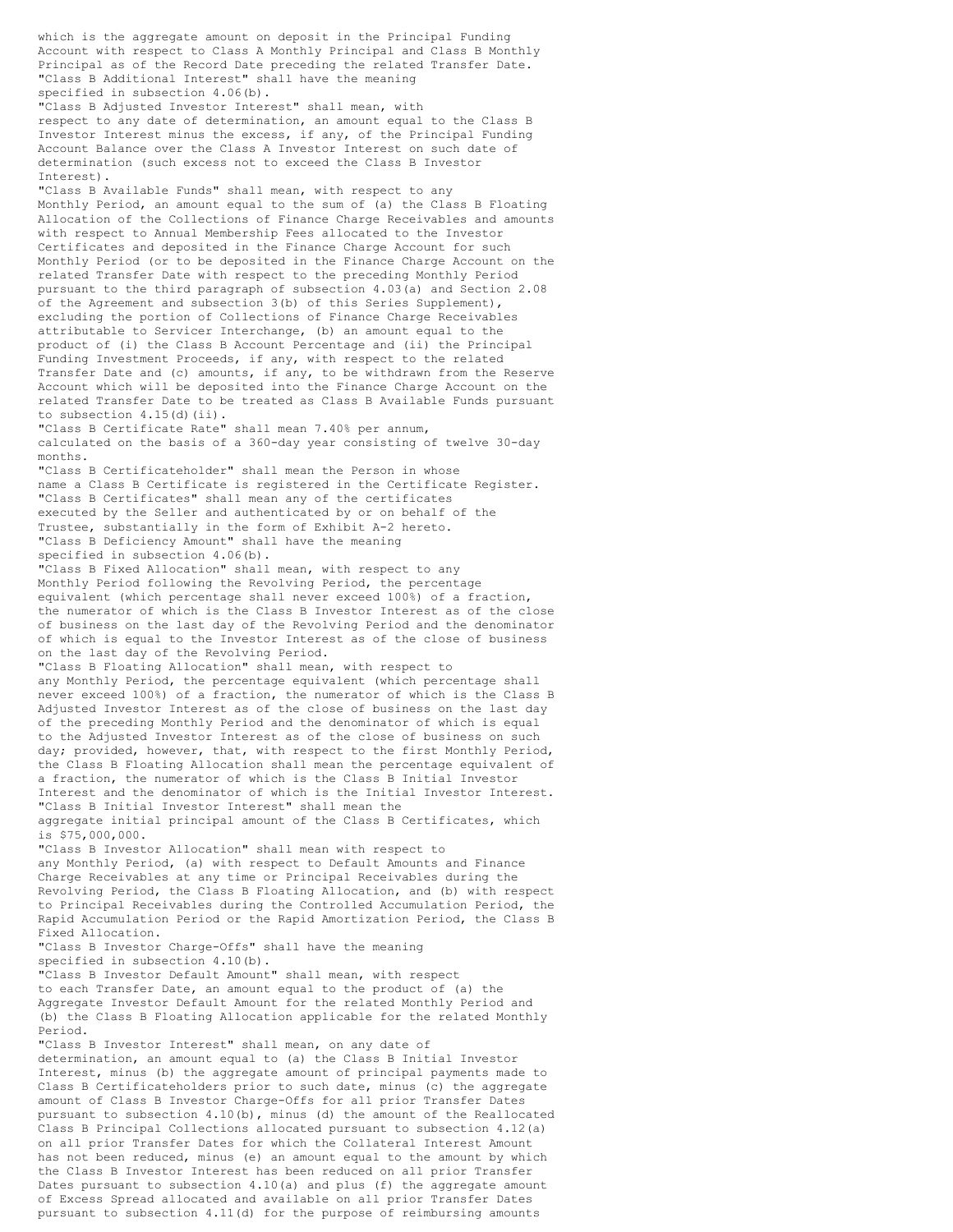deducted pursuant to the foregoing clauses  $(c)$ ,  $(d)$  and  $(e)$ ; provided, however, that the Class B Investor Interest may not be reduced below zero. "Class B Monthly Interest" shall mean the monthly interest distributable in respect of the Class B Certificates as calculated in accordance with subsection 4.06(b). "Class B Monthly Principal" shall mean the monthly principal distributable in respect of the Class B Certificates as calculated in accordance with subsection 4.07(b). "Class B Required Amount" shall have the meaning specified in subsection 4.08(b). "Class B Servicing Fee" shall have the meaning specified in subsection 3(a) hereof. "Closing Date" shall mean September 23, 1999. "Code" shall mean the Internal Revenue Code of 1986, as amended. "Collateral Allocation" shall mean with respect to any Monthly Period, (a) with respect to Default Amounts and Finance Charge Receivables at any time or Principal Receivables during the Revolving Period, the Collateral Floating Allocation, and (b) with respect to Principal Receivables during the Controlled Accumulation Period, the Rapid Accumulation Period or the Rapid Amortization Period, the Collateral Fixed Allocation. "Collateral Available Funds" shall mean, with respect to any Monthly Period, an amount equal to the Collateral Floating Allocation of the Collections of Finance Charge Receivables and amounts with respect to Annual Membership Fees allocated to the Investor Certificates and deposited in the Finance Charge Account for such Monthly Period (or to be deposited in the Finance Charge Account on the related Transfer Date with respect to the preceding Monthly Period pursuant to the third paragraph of subsection 4.03(a) and Section 2.08 of the Agreement and subsection 3(b) of this Series Supplement), excluding the portion of Collections of Finance Charge Receivables attributable to Servicer Interchange. "Collateral Charge-Offs" shall have the meaning specified in subsection 4.10(c). "Collateral Default Amount" shall mean, with respect to any Transfer Date, an amount equal to the product of (a) the Aggregate Investor Default Amount for the related Monthly Period and (b) the Collateral Floating Allocation applicable for the related Monthly Period. "Collateral Fixed Allocation" shall mean with respect to any Monthly Period following the Revolving Period, the percentage equivalent (which percentage shall never exceed 100%) of a fraction, the numerator of which is the Collateral Interest Amount as of the close of business on the last day of the Revolving Period and the denominator of which is equal to the Investor Interest as of the close of business on the last day of the Revolving Period. "Collateral Floating Allocation" shall mean, with respect to any Monthly Period, the percentage equivalent (which percentage shall never exceed 100%) of a fraction, the numerator of which is the Collateral Interest Adjusted Amount as of the close of business on the last day of the preceding Monthly Period and the denominator of which is equal to the Adjusted Investor Interest as of the close of business on such day; provided, however, that, with respect to the first Monthly Period, the Collateral Floating Allocation shall mean the percentage equivalent of a fraction, the numerator of which is the Collateral Interest Initial Amount and the denominator of which is the Initial Investor Interest. "Collateral Interest" shall mean a fractional undivided interest in the Trust which shall consist of the right to receive (i) to the extent necessary to make the required payments to the Collateral Interest Holder under this Series Supplement, the portion of Collections allocable thereto under the Agreement and this Series Supplement, funds on deposit in the Collection Account allocable thereto pursuant to the Agreement and this Series Supplement, and funds on deposit in the Principal Funding Account or any other Series Account (and any investment earnings thereon, net of investment expenses and losses, if and to the extent specifically provided herein) allocable thereto pursuant to the Agreement and this Series Supplement and (ii) amounts available for payment to the Collateral Interest Holder pursuant to subsection 4.11(j) and Sections 4.15, 4.16 and 4.19. "Collateral Interest Adjusted Amount" shall mean, with respect to any date of determination, an amount equal to the Collateral Interest Amount minus the excess, if any, of the Principal Funding Account Balance over the sum of the Class A Investor Interest and the Class B Investor Interest on such date of determination (such excess not to exceed the Collateral Interest Amount). "Collateral Interest Amount" shall mean, an amount equal to (a) the Collateral Interest Initial Amount, minus (b) the aggregate amount of principal payments made to the Collateral Interest Holder prior to such date, minus (c) the aggregate amount of Collateral Charge-Offs for all prior Transfer Dates pursuant to subsection 4.10(c), minus (d) the amount of Reallocated Principal Collections allocated pursuant to subsections 4.12(a) and (b) on all prior Transfer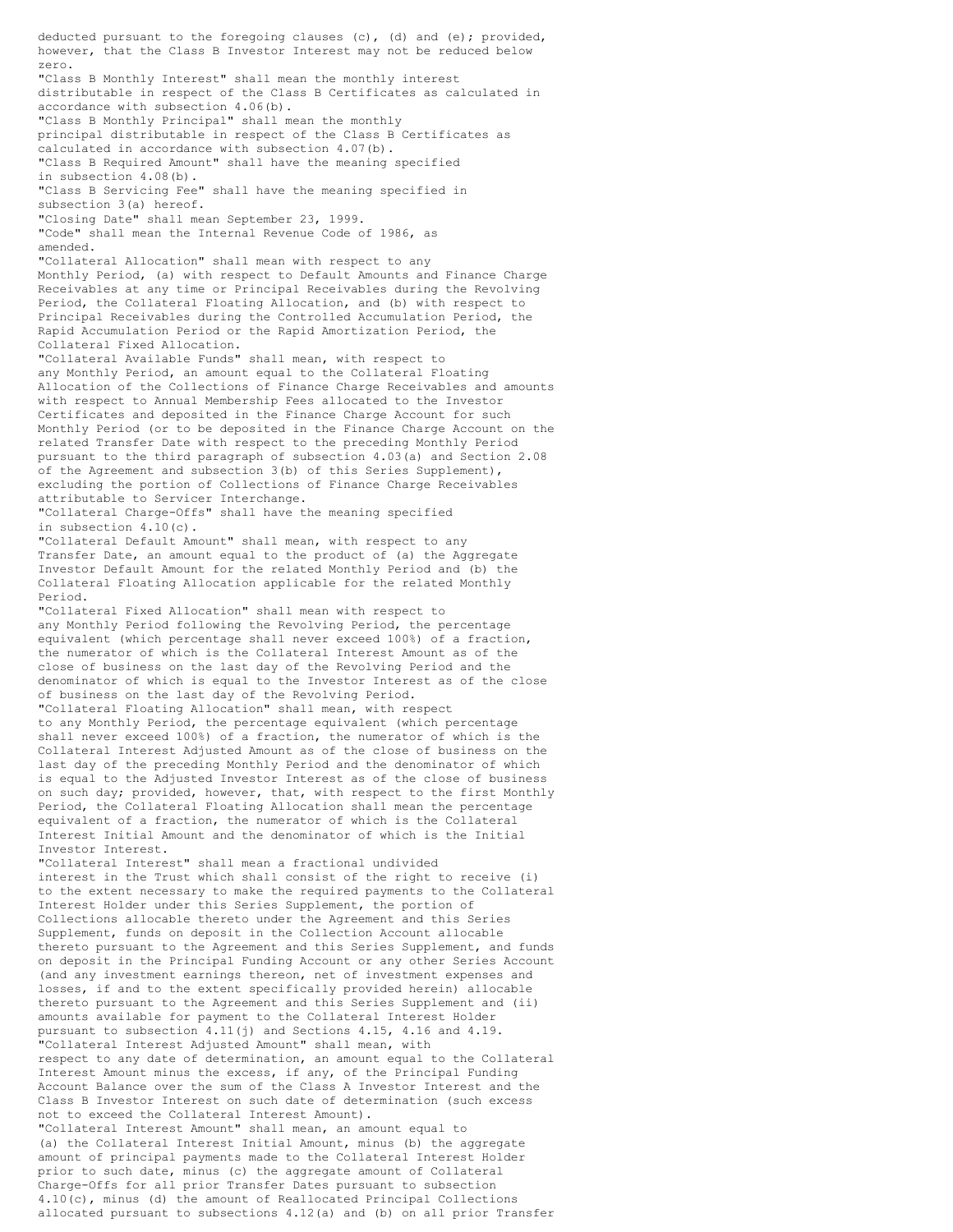Dates, minus (e) an amount equal to the amount by which the Collateral Interest Amount has been reduced on all prior Transfer Dates pursuant to subsections 4.10(a) and (b), and plus (f) the aggregate amount of Excess Spread allocated and available on all prior Transfer Dates pursuant to subsection 4.11(h) for the purpose of reimbursing amounts deducted pursuant to the foregoing clauses (c), (d) and (e); provided further, however, that the Collateral Interest Amount may not be reduced below zero. "Collateral Interest Holder" shall mean the entity so designated in writing by the Seller to the Trustee. "Collateral Interest Initial Amount" shall mean \$75,000,000. "Collateral Interest Servicing Fee" shall have the meaning specified in subsection 3(a) hereof. "Collateral Minimum Monthly Interest" shall mean the monthly interest distributable in respect of the Collateral Interest Amount as calculated in accordance with subsection 4.06(c). "Collateral Minimum Rate" shall mean, for any Interest Period, the rate specified in the Transfer Agreement; provided, however, that the Collateral Minimum Rate shall not exceed a rate of 9.00% per annum. "Collateral Monthly Principal" shall mean the monthly principal distributable in respect of the Collateral Interest Amount as calculated in accordance with subsection 4.07(c). "Controlled Accumulation Amount" shall mean for any Transfer Date with respect to the Controlled Accumulation Period, \$83,333,333.33; provided, however, that if the Accumulation Period Length is determined to be less than 12 months pursuant to subsection 4.09(j), the Controlled Accumulation Amount for each Transfer Date with respect to the Controlled Accumulation Period will be equal to (i) the product of (x) the Initial Investor Interest and (y) the Accumulation Period Factor for such Monthly Period divided by (ii) the Required Accumulation Factor Number. "Controlled Accumulation Period" shall mean, unless a Pay Out Event shall have occurred prior thereto, the period commencing at the close of business on August 31, 2008 or such later date as is determined in accordance with subsection 4.09(j) and ending on the first to occur of (a) a Pay Out Commencement Date and (b) the Series 1999-J Termination Date. "Controlled Deposit Amount" shall mean, with respect to any Transfer Date, the sum of (a) the Controlled Accumulation Amount for such Transfer Date and (b) any existing Accumulation Shortfall. "Covered Amount" shall mean an amount, determined as of each Transfer Date with respect to the Controlled Accumulation Period or the Rapid Accumulation Period and the first Transfer Date with respect to the Rapid Amortization Period, equal to the sum of (a) the product of (i) a fraction, the numerator of which is the actual number of days in the related Interest Period, or, in the event the Interest Rate Swap has been terminated, the numerator of which is 30, and, in either case, the denominator of which is 360, times (ii) the Swap Floating Rate, or, in the event the Interest Rate Swap has been terminated, the Class A Certificate Rate, in either case, in effect with respect to such Interest Period, times (iii) the aggregate amount on deposit in the Principal Funding Account with respect to Class A Monthly Principal as of the Record Date preceding such Transfer Date, plus (b) one-twelfth of the product of (i) the Class B Certificate Rate in effect with respect to such Interest Period times (ii) the aggregate amount on deposit in the Principal Funding Account with respect to Class B Monthly Principal as of the Record Date preceding such Transfer Date. "Credit Enhancement" shall mean (a) with respect to the Class A Certificates, the subordination of the Class B Certificates and the Collateral Interest, and (b) with respect to the Class B Certificates, the subordination of the Collateral Interest. "Credit Enhancement Provider" shall mean the Collateral Interest Holder. "Cumulative Series Principal Shortfall" shall mean the sum of the Series Principal Shortfalls (as such term is defined in each of the related Series Supplements) for each Series in Group One. "Daily Principal Shortfall" shall mean, on any date of determination, the excess of the Group One Monthly Principal Payment for the Monthly Period relating to such date over the month to date amount of Collections processed in respect of Principal Receivables for such Monthly Period allocable to investor certificates of all outstanding Series in Group One, not subject to reallocation, which are on deposit or to be deposited in the Principal Account on such date. "Distribution Date" shall mean November 15, 1999 and the fifteenth day of each calendar month thereafter, or if such fifteenth day is not a Business Day, the next succeeding Business Day. "Excess Spread" shall mean, with respect to any Transfer Date, the sum of the amounts with respect to such Transfer Date, if any, specified pursuant to subsections  $4.09(a)(v)$ ,  $4.09(b)(iii)$  and 4.09(c)(ii). "Fitch" shall mean Fitch IBCA, Inc. or its successors. "Fixed Amount" shall mean, for any Transfer Date, an amount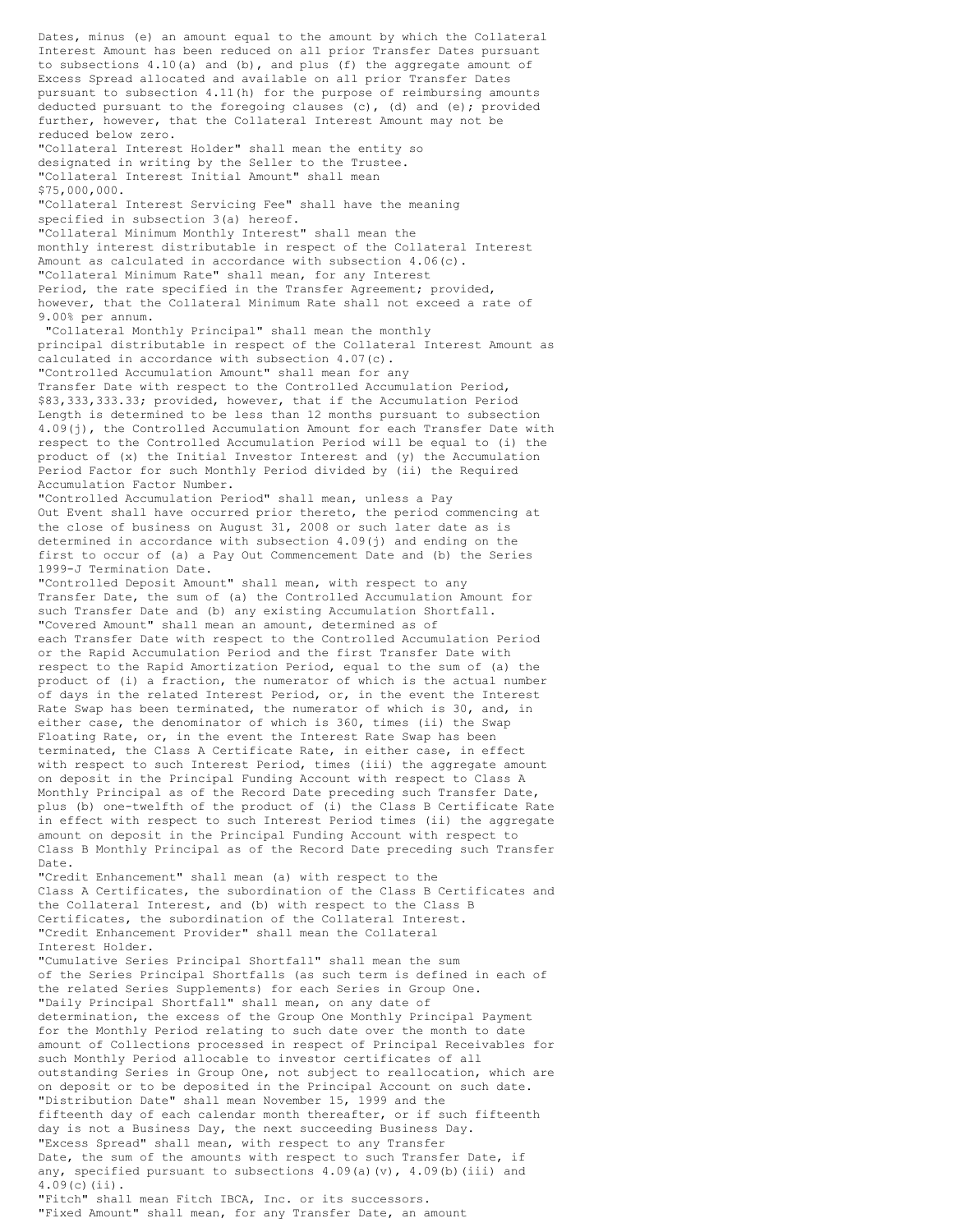equal to the fixed amount payable by the Swap Counterparty to the Trust for such date pursuant to the Interest Rate Swap. "Fixed Investor Percentage" shall mean, with respect to any Monthly Period, the percentage equivalent of a fraction, the numerator of which is the Investor Interest as of the close of business on the last day of the Revolving Period and the denominator of which is the greater of (a) the aggregate amount of Principal Receivables in the Trust determined as of the close of business on the last day of the prior Monthly Period and (b) the sum of the numerators used to calculate the Investor Percentages (as such term is defined in the Agreement) for allocations with respect to Principal Receivables for all outstanding Series on such date of determination; provided, however, that with respect to any Monthly Period in which an Addition Date occurs or in which a Removal Date occurs on which, if any Series has been paid in full, Principal Receivables in an aggregate amount approximately equal to the initial investor interest of such Series are removed from the Trust, the denominator determined pursuant to clause (a) hereof shall be (i) the aggregate amount of Principal Receivables in the Trust as of the close of business on the last day of the prior Monthly Period for the period from and including the first day of such Monthly Period to but excluding the related Addition Date or Removal Date and (ii) the aggregate amount of Principal Receivables in the Trust as of the beginning of the day on the related Addition Date or Removal Date after adjusting for the aggregate amount of Principal Receivables added to or removed from the Trust on the related Addition Date or Removal Date, for the period from and including the related Addition Date or Removal Date to and including the last day of such Monthly Period.

"Floating Amount" shall mean, for any Transfer Date, an amount equal to the floating amount payable by the Trust to the Swap Counterparty for such date pursuant to the Interest Rate Swap. "Floating Investor Percentage" shall mean, with respect to any Monthly Period, the percentage equivalent of a fraction, the numerator of which is the Adjusted Investor Interest as of the close of business on the last day of the preceding Monthly Period (or with respect to the first Monthly Period, the Initial Investor Interest) and the denominator of which is the greater of (a) the aggregate amount of Principal Receivables as of the close of business on the last day of the preceding Monthly Period (or with respect to the first calendar month in the first Monthly Period, the aggregate amount of Principal Receivables in the Trust as of the close of business on the day immediately preceding the Closing Date and with respect to the second calendar month in the first Monthly Period, the aggregate amount of Principal Receivables as of the close of business on the last day of the first calendar month in the first Monthly Period), and (b) the sum of the numerators used to calculate the Investor Percentages (as such term is defined in the Agreement) for allocations with respect to Finance Charge Receivables, Default Amounts or Principal Receivables, as applicable, for all outstanding Series on such date of determination; provided, however, that with respect to any Monthly Period in which an Addition Date occurs or in which a Removal Date occurs on which, if any Series has been paid in full, Principal Receivables in an aggregate amount approximately equal to the initial investor interest of such Series are removed from the Trust, the denominator determined pursuant to clause (a) hereof shall be (i) the aggregate amount of Principal Receivables in the Trust as of the close of business on the last day of the prior Monthly Period for the period from and including the first day of such Monthly Period to but excluding the related Addition Date or Removal Date and (ii) the aggregate amount of Principal Receivables in the Trust as of the beginning of the day on the related Addition Date or Removal Date after adjusting for the aggregate amount of Principal Receivables added to or removed from the Trust on the related Addition Date or Removal Date, for the period from and including the related Addition Date or Removal Date to and including the last day of such Monthly Period. "Group One" shall mean Series 1999-J and each other Series specified in the related Supplement to be included in Group One. "Group One Monthly Principal Payment" shall mean with respect to any Monthly Period, for all Series in Group One (including Series 1999-J) which are in an Amortization Period or Accumulation Period (as such terms are defined in the related Supplements for all Series in Group One), the sum of (a) the Controlled Distribution Amount for the related Transfer Date for any Series in its Controlled Amortization Period (as such terms are defined in the related Supplements for all Series in Group One), (b) the Controlled Deposit Amount for the related Transfer Date for any Series in its Accumulation Period, other than its Rapid Accumulation Period, if applicable (as such terms are defined in the related Supplements for all Series in Group One), (c) the Investor Interest as of the end of the prior Monthly Period taking into effect any payments to be made on the following Distribution Date for any Series in Group One in its Principal Amortization Period or Rapid Amortization Period (as such terms are defined in the related Supplements for all Series in Group One), (d) the Adjusted Investor Interest as of the end of the prior Monthly Period taking into effect any payments or deposits to be made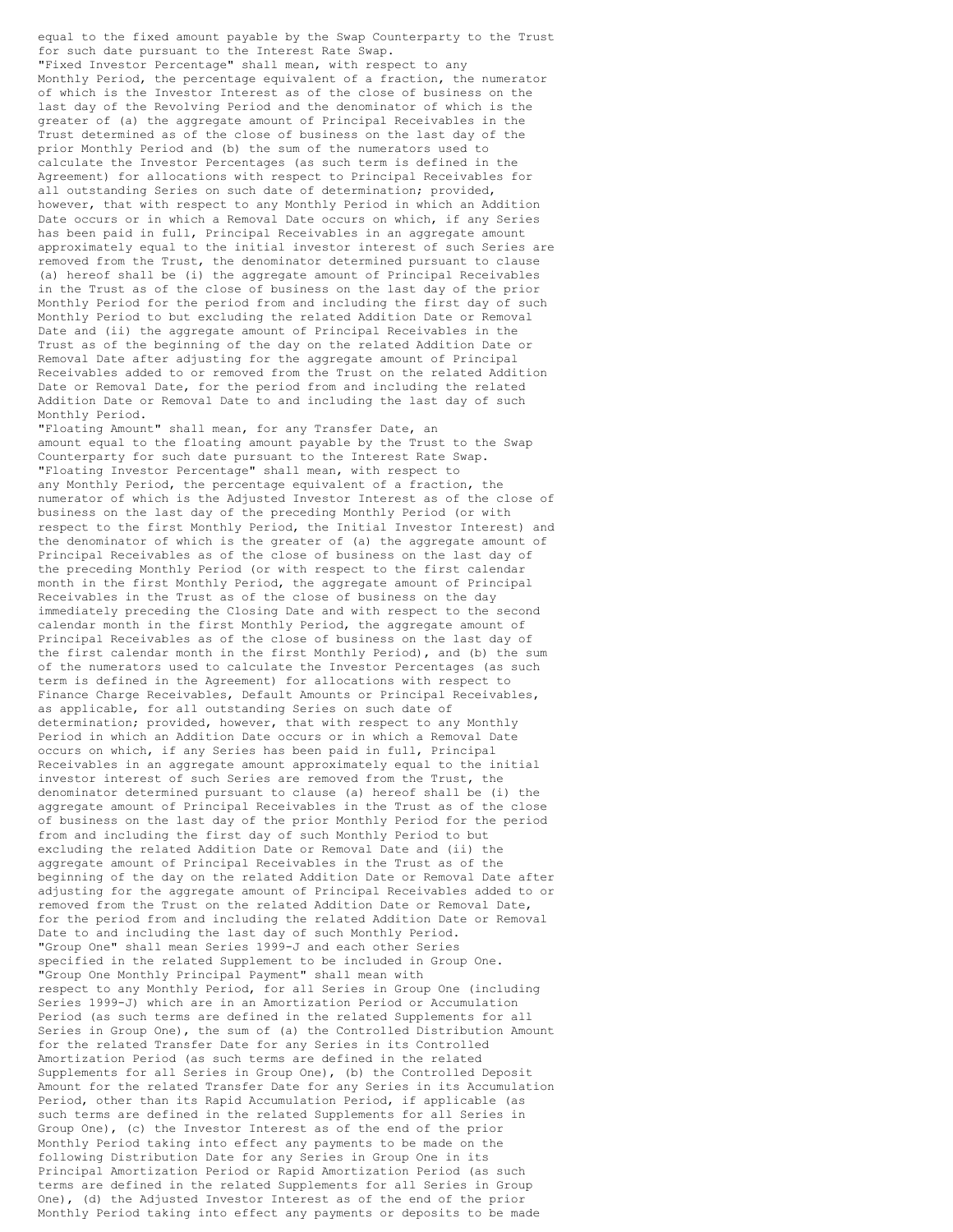on the following Transfer Date and Distribution Date for any Series in Group One in its Rapid Accumulation Period (as such terms are defined in the related Supplements for all Series in Group One) , and (e) such other amounts as may be specified in the related Supplements for all Series in Group One. "Initial Investor Interest" shall mean \$1,000,000,000. "Interest Period" shall mean, with respect to any Distribution Date, the period from and including the previous Distribution Date (or in the case of the first Distribution Date, from and including the Closing Date) through the day preceding such Distribution Date. "Interest Rate Swap" shall mean the ISDA Master Agreement, together with the Schedule thereto, each dated as of the Closing Date between the Trustee on behalf of the Trust and the Swap Counterparty, as such Interest Rate Swap may be amended, modified or replaced. "Interest Reserve Account" shall have the meaning specified in subsection 4.19(g). "Interest Reserve Account Event" shall have the meaning specified in subsection 4.19(g). "Investment Letter" shall have the meaning specified in subsection 19(b). "Investor Certificateholder" shall mean (a) with respect to the Class A Certificates, the holder of record of a Class A Certificate, (b) with respect to the Class B Certificates, the holder of record of a Class B Certificate and (c) with respect to the Collateral Interest, the Collateral Interest Holder. "Investor Certificates" shall mean the Class A Certificates, the Class B Certificates and the Collateral Interest. "Investor Default Amount" shall mean, with respect to any Receivable in a Defaulted Account, an amount equal to the product of (a) the Default Amount and (b) the Floating Investor Percentage on the day such Account became a Defaulted Account. "Investor Interest" shall mean, on any date of determination, an amount equal to the sum of (a) the Class A Investor Interest, (b) the Class B Investor Interest and (c) the Collateral Interest Amount, each as of such date. "Investor Percentage" shall mean for any Monthly Period, (a) with respect to Finance Charge Receivables and Default Amounts at any time and Principal Receivables during the Revolving Period, the Floating Investor Percentage and (b) with respect to Principal Receivables during the Controlled Accumulation Period, the Rapid Accumulation Period or the Rapid Amortization Period, the Fixed Investor Percentage. "Investor Principal Collections" shall mean, with respect to any Monthly Period, the sum of (a) the aggregate amount deposited into the Principal Account for such Monthly Period pursuant to subsections  $4.05(a)(ii)$ , (iii) and (iv),  $4.05(b)(ii)$ , (iii) and (iv), 4.05(c)(ii) or 4.05(d)(ii), in each case, as applicable to such Monthly Period, (b) the aggregate amount to be treated as Investor Principal Collections pursuant to subsections  $4.09(a)(iv)$  and  $4.11(a)$ , (b), (c), (d), (g) and (h) for such Monthly Period (other than such amount paid from Reallocated Principal Collections), and (c) the aggregate amount of Unallocated Principal Collections deposited into the Principal Account pursuant to subsection 4.05(e). "Investor Servicing Fee" shall have the meaning specified in subsection 3(a) hereof. "Monthly Interest" shall mean, with respect to any Transfer Date, the sum of (a) the Class A Monthly Interest, the Class A Additional Interest, if any, and the unpaid Class A Deficiency Amount, if any, (b) the Class B Monthly Interest, the Class B Additional Interest, if any, and the unpaid Class B Deficiency Amount, if any, (c) the Collateral Minimum Monthly Interest and any previously due and the unpaid Collateral Minimum Monthly Interest, and (d) the Net Swap Payment, if any, and previously due but not paid Net Swap Payments, if any, each with respect to such Transfer Date. "Monthly Period" shall have the meaning specified in the Agreement, except that the first Monthly Period with respect to the Investor Certificates shall begin on and include the Closing Date and shall end on and include October 31, 1999. "Net Servicing Fee Rate" shall mean (a) so long as the Seller or The Bank of New York is the Servicer, 1.25% per annum and (b) if the Seller or The Bank of New York is no longer the Servicer, 2.0% per annum. "Net Swap Payment" shall mean, for any Transfer Date, (a) if the netting provisions of subsection 2(c)(ii) of the Interest Rate Swap apply, the amount by which the Floating Amount for such date exceeds the Fixed Amount for such date, and (b) otherwise, an amount equal to the Floating Amount for such date. "Net Swap Receipt" shall mean, for any Transfer Date, (a) if the netting provisions of subsection  $2(c)$  (ii) of the Interest Rate Swap apply, the amount by which the Fixed Amount for such date exceeds the Floating Amount for such date, and (b) otherwise, an amount equal to the Fixed Amount for such date. "Notional Amount" shall mean the Notional Amount as defined in the Interest Rate Swap.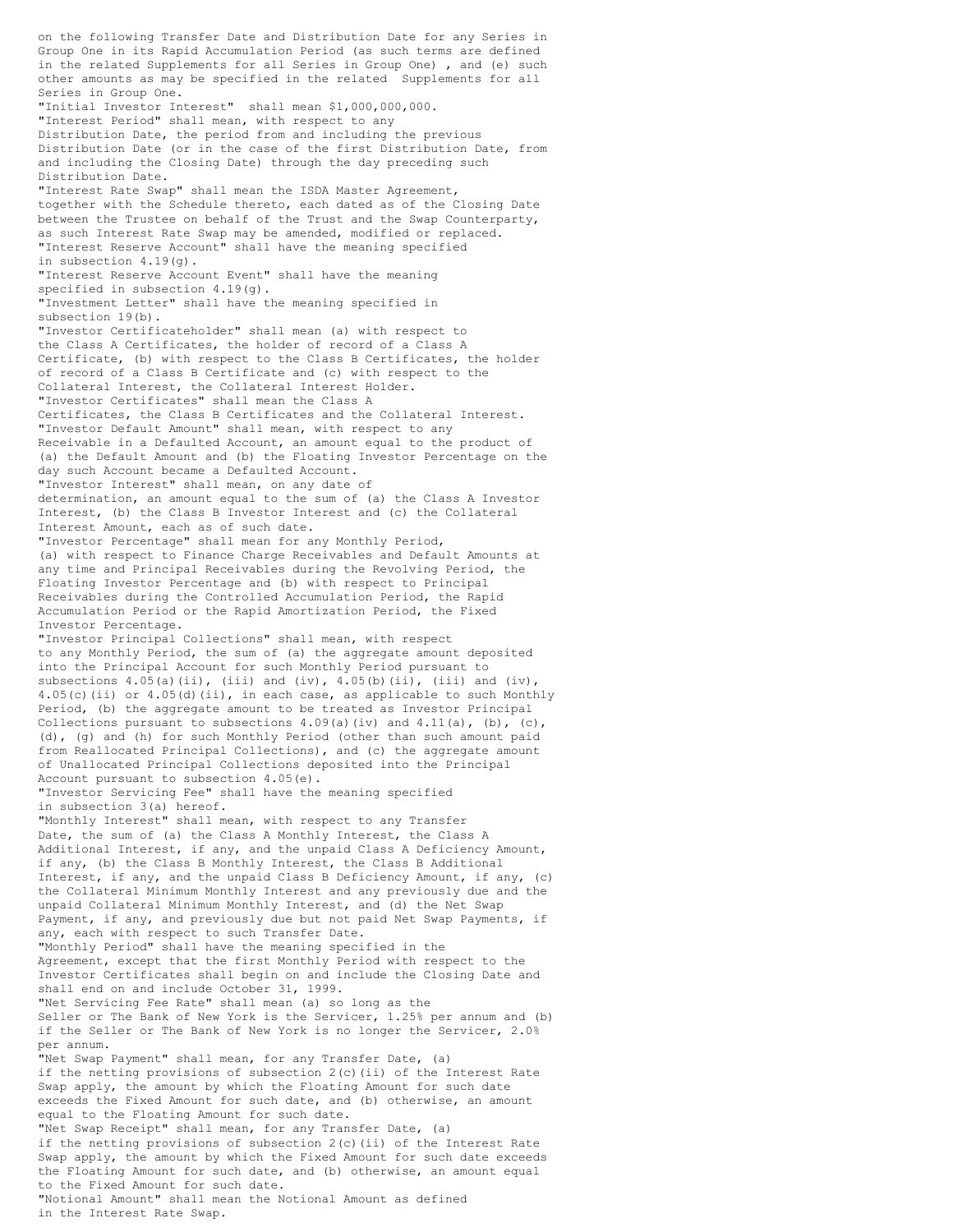"Pay Out Commencement Date" shall mean the date on which a Trust Pay Out Event is deemed to occur pursuant to Section 9.01 or a Series 1999-J Pay Out Event is deemed to occur pursuant to Section 9 hereof.

"Permitted Assignee" shall mean any Person who, if it were the Collateral Interest Holder or holder of an interest in the Trust, as applicable, would not cause the Trust to be taxable as a publicly traded partnership for federal income tax purposes.

"Portfolio Adjusted Yield" shall mean, with respect to any Transfer Date, commencing on and including the February 2000 Transfer Date, the average of the percentages obtained for each of the three preceding Monthly Periods by subtracting the Base Rate from the Portfolio Yield for such Monthly Period and deducting 0.5% from the result for each Monthly Period.

"Portfolio Yield" shall mean, with respect to any Monthly Period, the annualized percentage equivalent of a fraction, the numerator of which is an amount equal to the sum of (a) the amount of Collections of Finance Charge Receivables deposited into the Finance Charge Account and allocable to the Investor Certificates for such Monthly Period, and (b) the amount with respect to Annual Membership Fees deposited into the Finance Charge Account and allocable to the Investor Certificates for such Monthly Period, and (c) the Principal Funding Investment Proceeds deposited into the Finance Charge Account on the Transfer Date related to such Monthly Period, and (d) the amount of the Reserve Draw Amount (up to the Available Reserve Account Amount) plus any amounts of interest and earnings described in subsection 4.15, each deposited into the Finance Charge Account on the Transfer Date relating to such Monthly Period, and (e) the amount of the Swap Reserve Draw Amount (up to the Available Swap Reserve Fund Amount) deposited into the Finance Charge Account on the Transfer Date relating to such Monthly Period, and (f) any amount deposited to the Finance Charge Account from the Interest Reserve Account on the related Transfer Date pursuant to Section 4.20, such sum to be calculated on a cash basis after subtracting the Aggregate Investor Default Amount for such Monthly Period, and the denominator of which is the Investor Interest as of the close of business on the last day of such Monthly Period. "Principal Funding Account" shall have the meaning set forth in subsection 4.14(a).

"Principal Funding Account Balance" shall mean, with respect to any date of determination, the principal amount, if any, on deposit in the Principal Funding Account on such date of determination. "Principal Funding Investment Proceeds" shall mean, with respect to each Transfer Date, the investment earnings on funds in the Principal Funding Account (net of investment expenses and losses) for the period from and including the immediately preceding Transfer Date to but excluding such Transfer Date.

"Prospectus" shall mean the prospectus and the prospectus supplement as filed with the Securities and Exchange Commission under Rule 424(b) of the Securities Act relating to the Series 1999-J Certificates.

"Rapid Accumulation Period" shall mean, unless the Interest Rate Swap has been terminated or an Interest Reserve Account Event has occurred, the period commencing on a Series 1999-J Pay Out Event and continuing to the earlier of (a) the commencement of the Rapid Amortization Period and (b) the Scheduled Payment Date. "Rapid Amortization Period" shall mean the Amortization Period commencing on the earlier of the day on which either (a) a Trust Pay Out Event occurs or (b) (i) a Series 1999-J Pay Out Event occurs or has occurred and (ii) either the Interest Rate Swap is or has been terminated or an Interest Reserve Account Event occurs or has occurred and ending on the earlier to occur of (a) the Series 1999-J Termination Date and (b) the termination of the Trust pursuant to Section 12.01. "Rating Agency" shall mean Moody's and Standard & Poor's. "Rating Agency Condition" shall mean the notification in writing by each Rating Agency to the Seller, the Servicer and the Trustee that an action will not result in any Rating Agency reducing or withdrawing its then existing rating of the investor certificates of any outstanding Series or class of a Series with respect to which it is a Rating Agency.

"Reallocated Class B Principal Collections" shall mean, with respect to any Transfer Date, Collections of Principal Receivables applied in accordance with subsection 4.12(a) in an amount not to exceed the product of (a) the Class B Investor Allocation with respect to the Monthly Period relating to such Transfer Date and (b) the Investor Percentage with respect to the Monthly Period relating to such Transfer Date and (c) the amount of Collections of Principal Receivables with respect to the Monthly Period relating to such Transfer Date; provided, however, that such amount shall not exceed the Class B Investor Interest after giving effect to any Class B Investor Charge-Offs for such Transfer Date.

"Reallocated Collateral Principal Collections" shall mean, with respect to any Transfer Date, Collections of Principal Receivables applied in accordance with subsections 4.12(a) and (b) in an amount not to exceed the product of (a) the Collateral Allocation with respect to the Monthly Period relating to such Transfer Date and (b) the Investor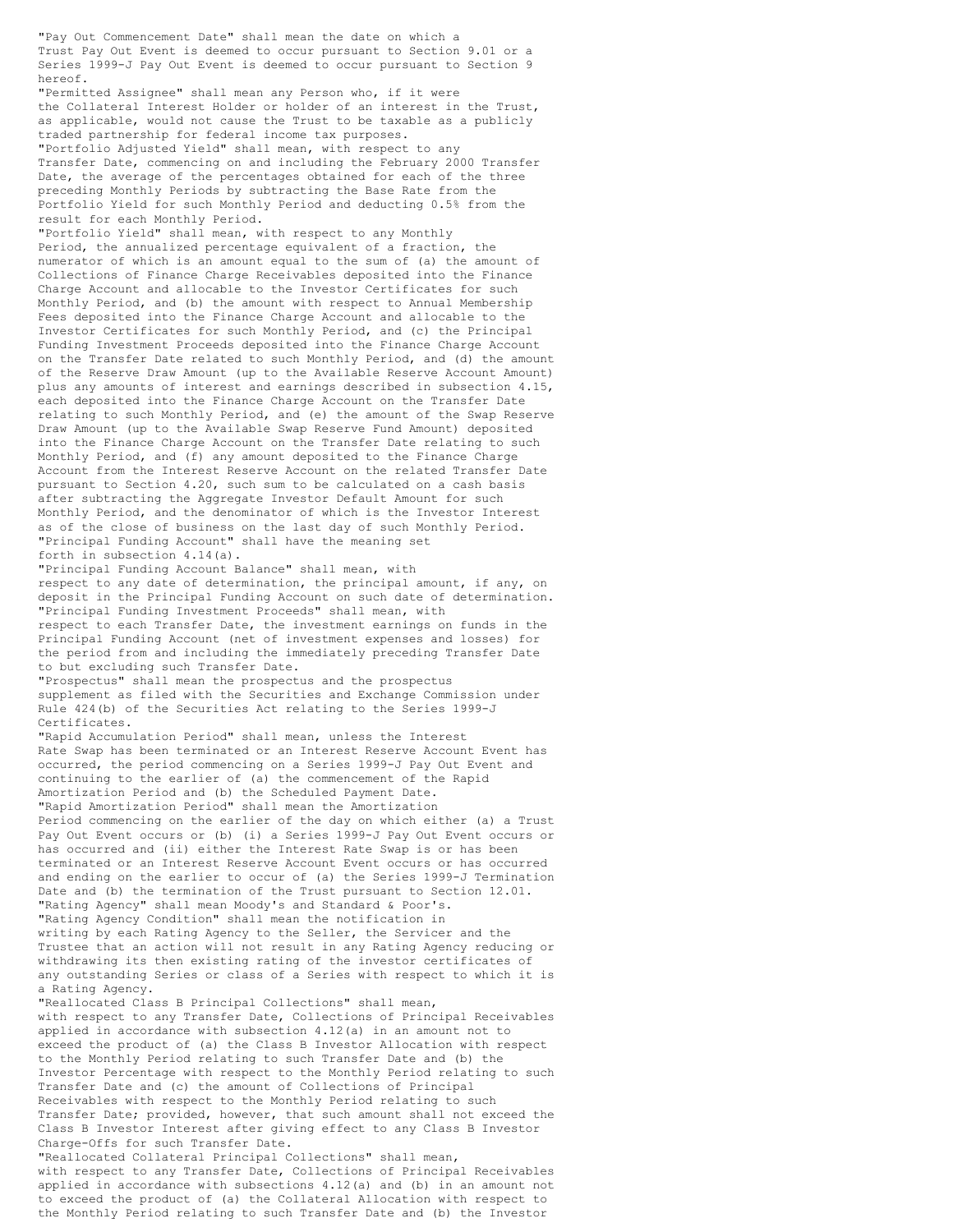Percentage with respect to the Monthly Period relating to such Transfer Date and (c) the amount of Collections of Principal Receivables with respect to the Monthly Period relating to such Transfer Date; provided, however, that such amount shall not exceed the Collateral Interest Amount after giving effect to any Collateral Charge-Offs for such Transfer Date. "Reallocated Principal Collections" shall mean the sum of (a) Reallocated Class B Principal Collections and (b) Reallocated Collateral Principal Collections. "Required Accumulation Factor Number" shall be equal to a fraction, rounded upwards to the nearest whole number, the numerator of which is one and the denominator of which is equal to the lowest monthly principal payment rate on the Accounts, expressed as a decimal, for the 12 months preceding the date of such calculation; provided, however, that this definition may be changed at any time if the Rating Agency Condition is satisfied. "Required Interest Reserve Amount" shall have the meaning specified in subsection 4.19(g). "Required Reserve Account Amount" shall mean, with respect to any Transfer Date on or after the Reserve Account Funding Date, an amount equal to (a) 0.5% of the outstanding principal balance of the Class A Certificates or (b) any other amount designated by the Seller; provided, however, that if such designation is of a lesser amount, the Seller shall (i) provide the Servicer, the Collateral Interest Holder and the Trustee with evidence that the Rating Agency Condition shall have been satisfied and (ii) deliver to the Trustee a certificate of an authorized officer to the effect that, based on the facts known to such officer at such time, in the reasonable belief of the Seller, such designation will not cause a Pay Out Event or an event that, after the giving of notice or the lapse of time, would cause a Pay Out Event to occur with respect to Series 1999-J. "Required Swap Reserve Fund Amount" shall have the meaning specified in the Supplemental Swap Letter. "Reserve Account" shall have the meaning specified in subsection 4.15(a). "Reserve Account Funding Date" shall mean the Transfer Date which occurs not later than the earliest of (a) the Transfer Date with respect to the Monthly Period which commences 3 months prior to the commencement of the Controlled Accumulation Period; (b) the first Transfer Date for which the Portfolio Adjusted Yield is less than 2%, but in such event the Reserve Account Funding Date shall not be required to occur earlier than the Transfer Date with respect to the Monthly Period which commences 12 months prior to the commencement of the Controlled Accumulation Period; (c) the first Transfer Date for which the Portfolio Adjusted Yield is less than 3%, but in such event the Reserve Account Funding Date shall not be required to occur earlier than the Transfer Date with respect to the Monthly Period which commences 6 months prior to the commencement of the Controlled Accumulation Period; and (d) the first Transfer Date for which the Portfolio Adjusted Yield is less than 4%, but in such event the Reserve Account Funding Date shall not be required to occur earlier than the Transfer Date with respect to the Monthly Period which commences 4 months prior to the commencement of the Controlled Accumulation Period. "Reserve Account Surplus" shall mean, as of any Transfer Date following the Reserve Account Funding Date, the amount, if any, by which the amount on deposit in the Reserve Account exceeds the Required Reserve Account Amount. "Reserve Draw Amount" shall mean, with respect to each Transfer Date relating to the Controlled Accumulation Period or the earlier of (a) the first Transfer Date relating to the Rapid Accumulation Period and (b) the first Transfer Date relating to the Rapid Amortization Period, the amount, if any, by which the Principal Funding Investment Proceeds for such Transfer Date are less than the Covered Amount determined as of such Transfer Date. "Revolving Period" shall mean the period from and including the Closing Date to, but not including, the earlier of (a) the day the Controlled Accumulation Period commences and (b) the Pay Out Commencement Date. "Scheduled Payment Date" shall mean the September 2009 Distribution Date. "Series 1999-J" shall mean the Series of the MBNA Master Credit Card Trust II represented by the Investor Certificates. "Series 1999-J Certificateholders" shall mean the holder of record of a Series 1999-J Certificate. "Series 1999-J Certificates" shall mean the Class A Certificates and the Class B Certificates. "Series 1999-J Pay Out Event" shall have the meaning specified in Section 9 hereof.

"Series 1999-J Termination Date" shall mean the earliest to occur of (a) the Distribution Date on which the Investor Interest is paid in full, (b) the February 2012 Distribution Date and (c) the Trust Termination Date. "Series Principal Shortfall" shall mean with respect to any Transfer Date, the excess, if any, of (a) (i) with respect to any Transfer Date relating to the Controlled Accumulation Period, the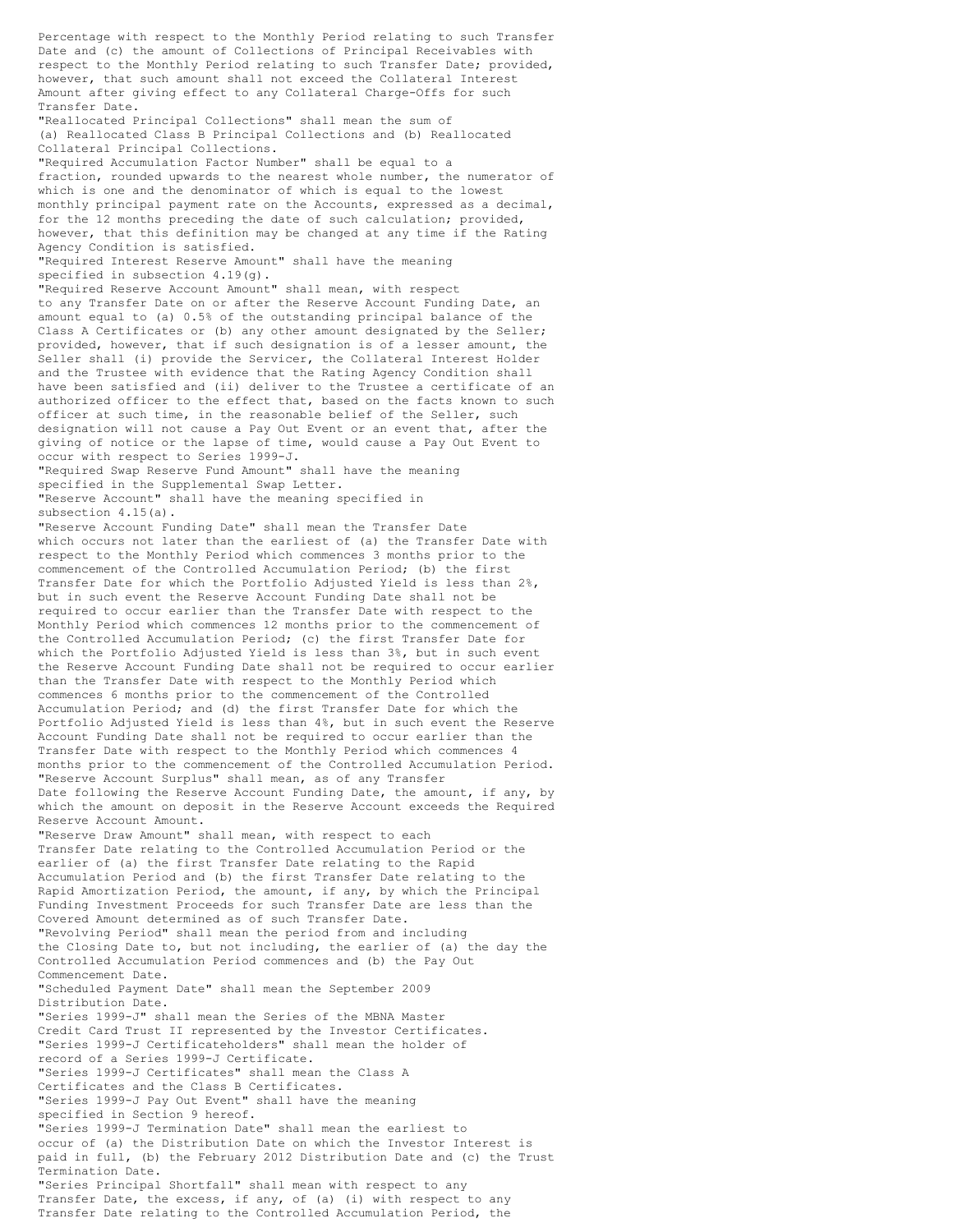Controlled Deposit Amount for such Transfer Date, and (ii) with respect to any Transfer Date relating to the Rapid Accumulation Period or the Rapid Amortization Period, the Adjusted Investor Interest over (b) the Investor Principal Collections minus the Reallocated Principal Collections for such Transfer Date. "Series Servicing Fee Percentage" shall mean 2.0%. "Servicer Interchange" shall mean, for any Transfer Date, the portion of Collections of Finance Charge Receivables allocated to the Investor Certificates and deposited in the Finance Charge Account with respect to the related Monthly Period that is attributable to Interchange; provided, however, that Servicer Interchange for any Transfer Date shall not exceed one-twelfth of the product of (i) the Adjusted Investor Interest as of the last day of the related Monthly Period and (ii) 0.75%; provided further, however, with respect to the first Transfer Date, the Servicer Interchange may equal but shall not exceed \$791,666.67. "Shared Principal Collections" shall mean, with respect to any Transfer Date, either (a) the amount allocated to the Investor Certificates which may be applied to the Series Principal Shortfall with respect to other outstanding Series in Group One or (b) the amounts allocated to the investor certificates of other Series in Group One which the applicable Supplements for such Series specify are to be treated as "Shared Principal Collections" and which may be applied to cover the Series Principal Shortfall with respect to the Investor Certificates. "Supplemental Swap Letter" shall mean that certain letter agreement designated as the Supplemental Swap Letter, dated as of the Closing Date, between the Seller, the Trustee and the Swap Counterparty. "Swap Counterparty" shall have the meaning specified in the Interest Rate Swap. "Swap Fixed Rate" shall mean for any applicable Interest Period, the fixed rate specified in the Interest Rate Swap. "Swap Floating Rate" shall mean for any applicable Interest Period, the floating rate specified in the Interest Rate Swap. "Swap Reserve Draw Amount" shall have the meaning specified in subsection 4.16(c). "Swap Reserve Fund" shall have the meaning specified in subsection 4.16(a). "Swap Reserve Fund Surplus" shall mean, as of any Transfer Date, the amount, if any, by which the amount on deposit in the Swap Reserve Fund exceeds the Required Swap Reserve Fund Amount. "Transfer" shall have the meaning specified in subsection 19(a). "Transfer Agreement" shall mean the agreement among MBNA and the Collateral Interest Holder, dated as of the Closing Date, as amended or modified from time to time, relating to the transfer of the Collateral Interest. "Unallocated Principal Collections" shall have the meaning specified in subsection 4.05(e). SECTION 3. Servicing Compensation and Assignment of Interchange. (a) The share of the Servicing Fee allocable to Series 1999-J with respect to any Transfer Date (the "Investor Servicing Fee") shall be equal to one-twelfth of the product of (i) the Series Servicing Fee Percentage and (ii) the Adjusted Investor Interest as of the last day of the Monthly Period preceding such Transfer Date; provided, however, that with respect to the first Transfer Date, the Investor Servicing Fee shall be equal to \$2,111,111.11. On each Transfer Date for which the Seller or The Bank of New York is the Servicer, the Servicer Interchange with respect to the related Monthly Period that is on deposit in the Finance Charge Account shall be withdrawn from the Finance Charge Account and paid to the Servicer in payment of a portion of the Investor Servicing Fee with respect to such Monthly Period. Should the Servicer Interchange on deposit in the Finance Charge Account on any Transfer Date with respect to the related Monthly Period be less than one-twelfth of 0.75% of the Adjusted Investor Interest as of the last day of such Monthly Period, the Investor Servicing Fee with respect to such Monthly Period will not be paid to the extent of such insufficiency of Servicer Interchange on deposit in the Finance Charge Account. The Servicer Interchange with respect to the first Transfer Date may equal but shall not exceed \$791,666.67. The share of the Investor Servicing Fee allocable to the Class A Investor Interest with respect to any Transfer Date (the "Class A Servicing Fee") shall be equal to one-twelfth of the product of (i) the Class A Floating Allocation, (ii) the Net Servicing Fee Rate and (iii) the Adjusted Investor Interest as of the last day of the Monthly Period preceding such Transfer Date; provided, however, that with respect to the first Transfer Date, the Class A Servicing Fee shall be equal to \$1,121,527.78. The share of the Investor Servicing Fee allocable to the Class B Investor Interest with respect to any Transfer Date (the "Class B Servicing Fee") shall be equal to one-twelfth of the product of (i) the Class B Floating Allocation, (ii) the Net Servicing Fee Rate and (iii) the Adjusted Investor Interest as of the last day of the Monthly Period preceding such Transfer Date; provided, however, that with respect to the first Transfer Date, the Class B Servicing Fee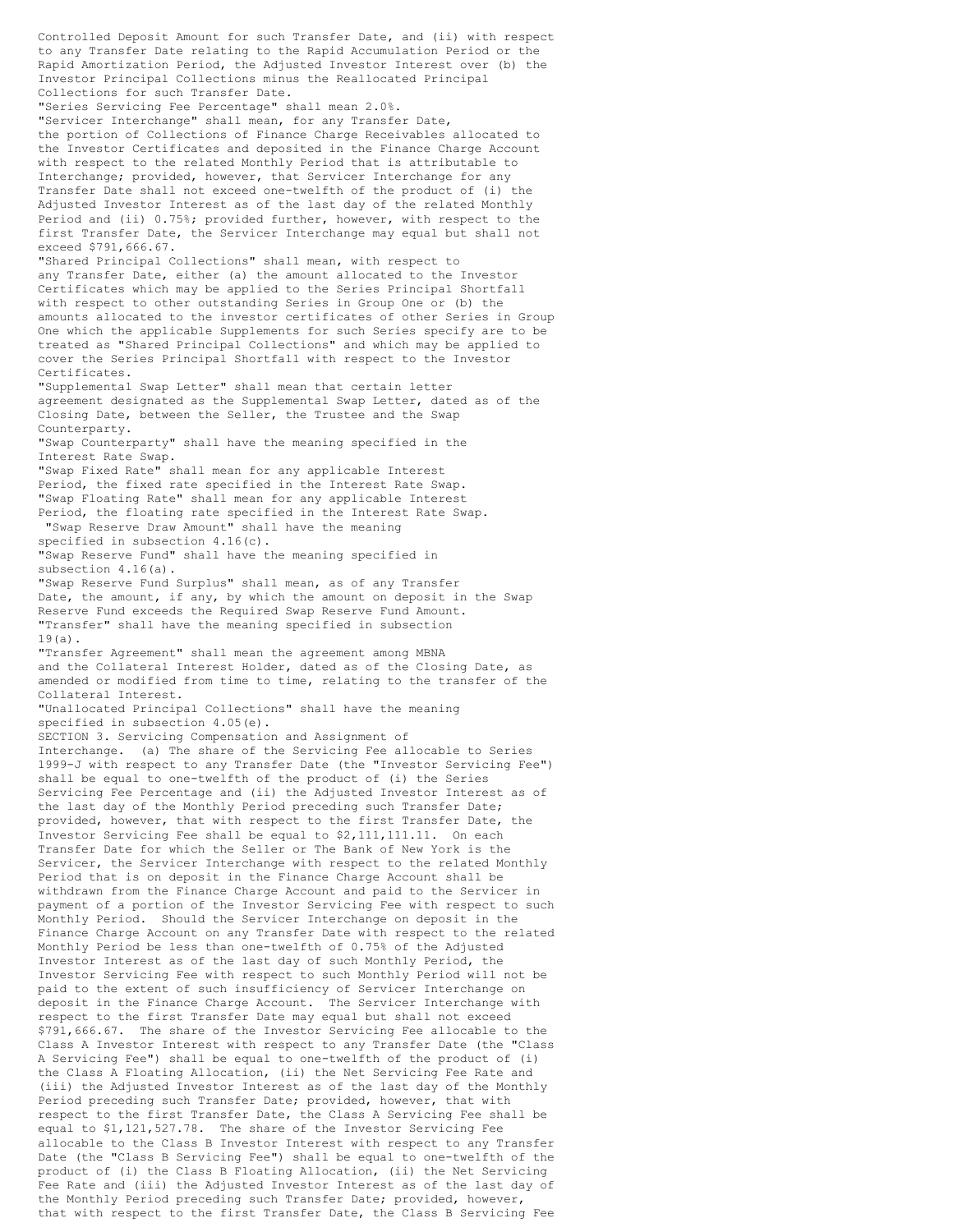shall be equal to \$98,958.33. The share of the Investor Servicing Fee allocable to the Collateral Interest Amount with respect to any Transfer Date (the "Collateral Interest Servicing Fee," and together with the Class A Servicing Fee and the Class B Servicing Fee, the "Certificateholder Servicing Fee") shall be equal to one-twelfth of the product of (i) the Collateral Floating Allocation, (ii) the Net Servicing Fee Rate and (iii) the Adjusted Investor Interest as of the last day of the Monthly Period preceding such Transfer Date; provided, however, that with respect to the first Transfer Date, the Collateral Interest Servicing Fee shall be equal to \$98,958.33. Except as specifically provided above, the Servicing Fee shall be paid by the cash flows from the Trust allocated to the Seller or the certificateholders of other Series (as provided in the related Supplements) and in no event shall the Trust, the Trustee or the Investor Certificateholders be liable therefor. The Class A Servicing Fee shall be payable to the Servicer solely to the extent amounts are available for distribution in respect thereof pursuant to subsections 4.09(a)(iii) and 4.11(a). The Class B Servicing Fee shall be payable solely to the extent amounts are available for distribution in respect thereof pursuant to subsections  $4.09(b)(ii)$  and  $4.11(c)$ . The Collateral Interest Servicing Fee shall be payable solely to the extent amounts are available for distribution in respect thereof pursuant to subsection  $4.11(f)$  or, if applicable, subsection  $4.09(c)(i)$ . (b) On or before each Transfer Date, the Seller shall notify the Servicer of the amount of Interchange to be included as Collections of Finance Charge Receivables and allocable to the Investor Certificateholders with respect to the preceding Monthly Period as determined pursuant to this subsection 3(b). Such amount of Interchange shall be equal to the product of (i) the total amount of Interchange paid or payable to the Seller with respect to such Monthly Period, (ii) a fraction the numerator of which is the aggregate amount of cardholder charges for goods and services in the Accounts with respect to such Monthly Period and the denominator of which is the aggregate amount of cardholder charges for goods and services in all MasterCard and VISA consumer revolving credit card accounts owned by the Seller with respect to such Monthly Period and (iii) the Investor Percentage with regard to Finance Charge Receivables. On each Transfer Date, the Seller shall pay to the Servicer, and the Servicer shall deposit into the Finance Charge Account, in immediately available funds, the amount of Interchange to be so included as Collections of Finance Charge Receivables allocable to the Investor Certificates with respect to the preceding Monthly Period. The Seller hereby assigns, sets-over, conveys, pledges and grants a security interest and lien to the Trustee for the benefit of the Investor Certificateholders in Interchange and the proceeds of Interchange, as set forth in this subsection 3(b). In connection with the foregoing grant of a security interest, this Series Supplement shall constitute a security agreement under applicable law. To the extent that a Supplement for a related Series, other than Series 1999-J, assigns, sets-over, conveys, pledges or grants a security interest in Interchange allocable to the Trust, all Investor Certificates of any such Series (except as otherwise specified in any such Supplement) and the Investor Certificates shall rank pari passu and be equally and ratably entitled as provided herein to the benefits of such Interchange without preference or priority on account of the actual time or times of authentication and delivery, all in accordance with the terms and provisions of this Series Supplement and other related Supplements. SECTION 4. Reassignment and Transfer Terms. The Investor Certificates shall be subject to retransfer to the Seller at its option, in accordance with the terms specified in subsection  $12.02(a)$ , on any Distribution Date on or after the Distribution Date on which the Investor Interest is reduced to an amount less than or equal to 5% of the Initial Investor Interest. The deposit required in connection with any such repurchase shall include the amount, if any, on deposit in the Principal Funding Account and will be equal to the sum of (a) the Investor Interest and (b) accrued and unpaid interest on the Investor Certificates through the day preceding the Distribution Date on which the repurchase occurs. SECTION 5. Delivery and Payment for the Certificates. The Seller shall execute and deliver the Series 1999-J Certificates to the Trustee for authentication in accordance with Section 6.01 of the Agreement. The Trustee shall deliver such Certificates when authenticated in accordance with Section 6.02 of the Agreement. SECTION 6. Form of Delivery of the Certificates; Depository; Denominations. (a) The Certificates shall be delivered as Book-Entry Certificates as provided in Sections 6.01 and 6.10 of the Agreement. (b) The Depository for the Certificates shall be The Depository Trust Company, and the Certificates shall be initially registered in the name of Cede & Co., its nominee. (c) The Certificates are issuable in minimum denominations of \$1,000 and integral multiples of that amount. SECTION 7. Article IV of the Agreement. Sections 4.01,

4.02 and 4.03 shall be read in their entirety as provided in the Agreement. Article IV (except for Sections 4.01, 4.02 and 4.03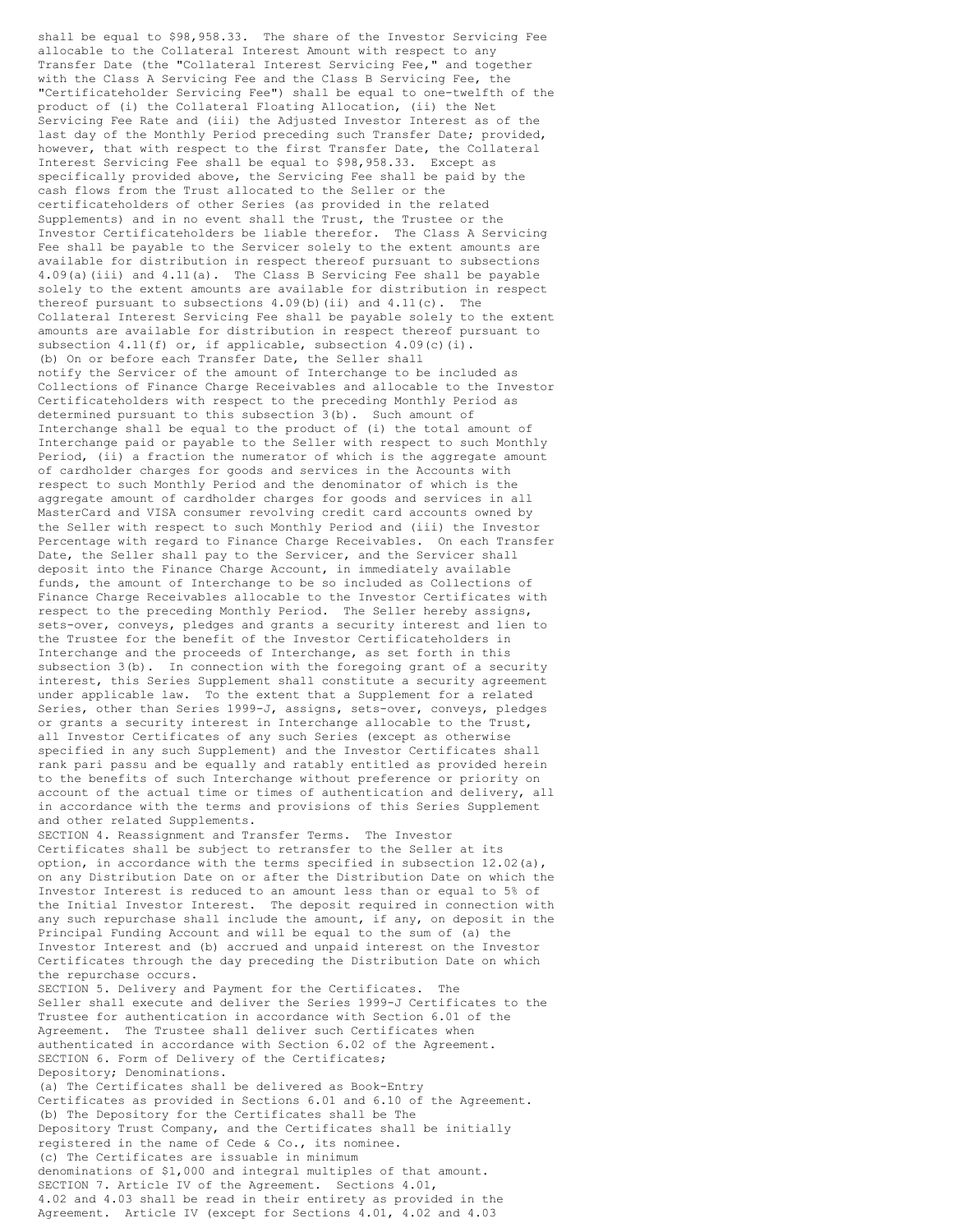applicable only to the Investor Certificates: ARTICLE IV RIGHTS OF CERTIFICATEHOLDERS AND ALLOCATION AND APPLICATION OF COLLECTIONS SECTION 4.04. Rights of Certificateholders and the Collateral Interest Holder. The Investor Certificates shall represent undivided interests in the Trust, consisting of the right to receive, to the extent necessary to make the required payments with respect to such Investor Certificates at the times and in the amounts specified in this Agreement, (a) the Floating Investor Percentage and Fixed Investor Percentage (as applicable from time to time) of Collections received with respect to the Receivables and (b) funds on deposit in the Collection Account, the Finance Charge Account, the Principal Account, the Principal Funding Account, the Reserve Account, the Interest Reserve Account and the Distribution Account. The Collateral Interest shall be subordinate to the Class A Certificates and the Class B Certificates. The Class B Certificates shall be subordinate to the Class A Certificates. The Seller Interest shall not represent any interest in the Collection Account, the Finance Charge Account, the Principal Account, the Principal Funding Account, the Reserve Account, the Interest Reserve Account or the Distribution Account, except as specifically provided in this Article IV. SECTION 4.05. Allocations. (a) Allocations During the Revolving Period. During the Revolving Period, the Servicer shall, prior to the close of business on the day any Collections are deposited in the Collection Account, allocate to the Investor Certificateholders or the Holder of the Seller Interest and pay or deposit from the Collection Account the following amounts as set forth below: (i) Allocate to the Investor Certificateholders the product of (y) the Investor Percentage on the Date of Processing of such Collections and (z) the aggregate amount of Collections of Finance Charge Receivables on such Date of Processing, and of that allocation, deposit in the Finance Charge Account an amount equal to either (I) (A) prior to the date on which the amount of Monthly Interest with respect to the related Interest Period is determined by the Servicer, an amount equal to the product of (1) the Investor Percentage on the Date of Processing of such Collections and (2) the aggregate amount of Collections of Finance Charge Receivables on such Date of Processing, and (B) at all other times, the difference between (1) the Monthly Interest with respect to the immediately following Transfer Date (plus, if the Seller is not the Servicer, the Certificateholder Servicing Fee for such Transfer Date plus the amount of any Certificateholder Servicing Fee due but not paid to the Servicer on any prior Transfer Date) and (2) the amounts previously deposited in the Finance Charge Account with respect to the current Monthly Period pursuant to this subsection 4.05(a)(i) or (II) the amount of Collections of Finance Charge Receivables allocated to the Investor Certificateholders on such Date of Processing pursuant to this subsection 4.05(a)(i); provided, that if a deposit pursuant to subsection  $4.05(a)(i)(I)$  is made on any Date of Processing, on the related Transfer Date, the Servicer shall withdraw from the Collection Account and deposit into the Finance Charge Account an amount equal to the amount of Collections of Finance Charge Receivables that have been allocated to the Investor Certificateholders during the related Monthly Period but not previously deposited in the Finance Charge Account. Funds deposited into the Finance Charge Account pursuant to this subsection 4.05(a)(i) shall be applied in accordance with Section 4.09. (ii) Deposit into the Principal Account an amount equal to the product of (A) the Collateral Allocation on the Date of Processing of such Collections, (B) the Investor Percentage on the Date of Processing of such Collections and (C) the aggregate amount of Collections processed in respect of Principal Receivables on such Date of Processing to be applied first in accordance with Section 4.12 and then in accordance with subsection 4.09(d). (iii) Deposit into the Principal Account an amount equal to the product of (A) the Class B Investor Allocation on the Date of Processing of such Collections, (B) the Investor Percentage on the Date of Processing of such Collections and (C) the aggregate amount of Collections processed in respect of Principal Receivables on such Date of Processing to be applied first in accordance with Section 4.12 and then in accordance with subsection 4.09(d).

thereof) shall be read in its entirety as follows and shall be

(iv) (A) Deposit into the Principal Account an amount equal to the product of (1) the Class A Investor Allocation on the Date of Processing of such Collections, (2) the Investor Percentage on the Date of Processing of such Collections and (3) the aggregate amount of Collections processed in respect of Principal Receivables on such Date of Processing; provided, however, that the amount deposited into the Principal Account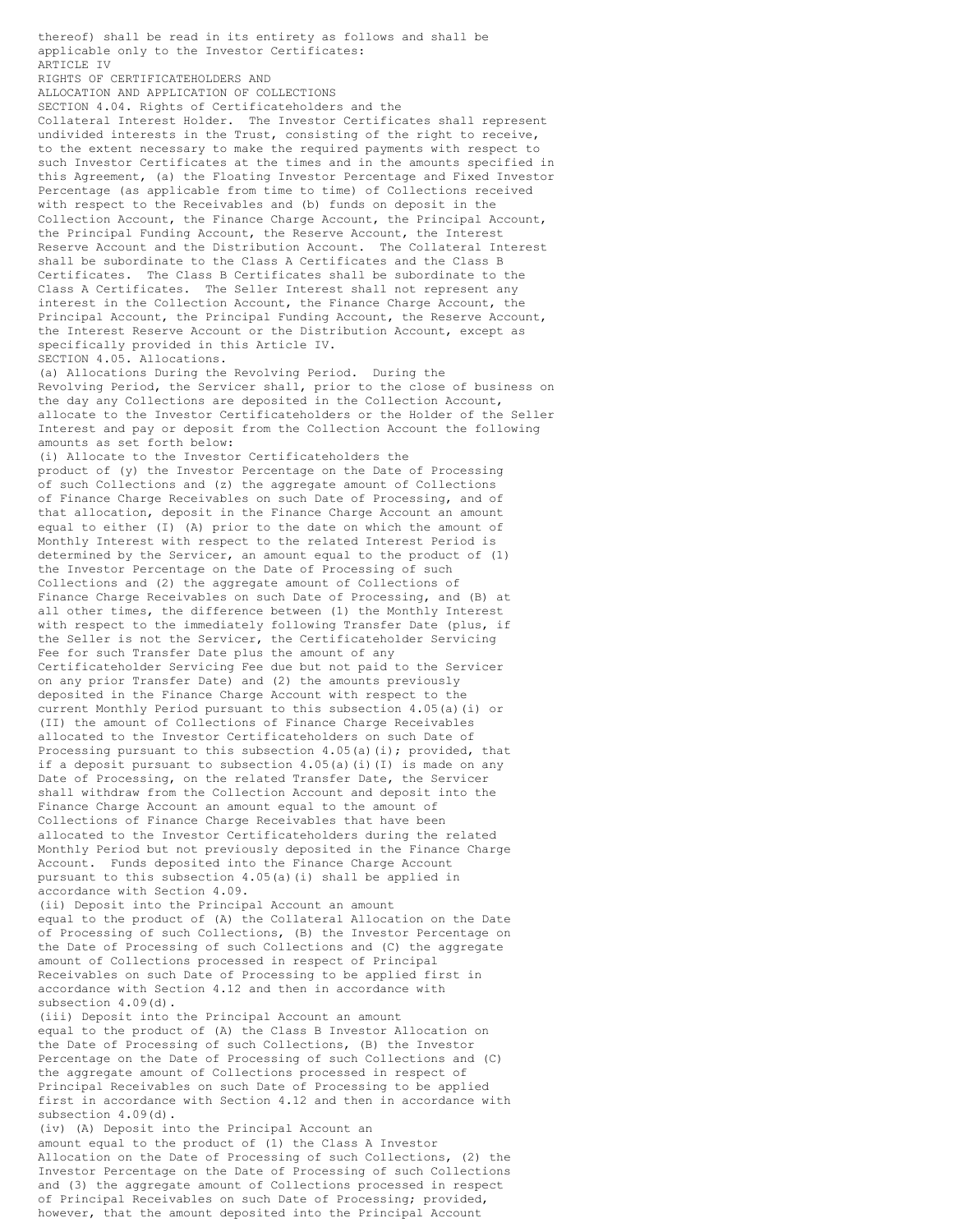pursuant to this subsection 4.05(a)(iv)(A) shall not exceed the Daily Principal Shortfall, and (B) pay to the Holder of the Seller Interest an amount equal to the excess, if any, identified in the proviso to clause (A) above; provided, however, that the amount to be paid to the Holder of the Seller Interest pursuant to this subsection  $4.05(a)(iv)(B)$  with respect to any Date of Processing shall be paid to the Holder of the Seller Interest if, and only to the extent that, the Seller Interest on such Date of Processing is equal to or greater than the Minimum Seller Interest (after giving effect to the inclusion in the Trust of all Receivables created on or prior to such Date of Processing and the application of payments referred to in subsection 4.03(b)) and otherwise shall be considered as Unallocated Principal Collections and deposited into the Principal Account in accordance with subsection 4.05(e). (b) Allocations During the Controlled Accumulation

Period. During the Controlled Accumulation Period, the Servicer shall, prior to the close of business on the day any Collections are deposited in the Collection Account, allocate to the Investor Certificateholders or the Holder of the Seller Interest and pay or deposit from the Collection Account the following amounts as set forth below: (i) Deposit into the Finance Charge Account an amount equal to the product of (A) the Investor Percentage on the Date of Processing of such Collections and (B) the aggregate amount of Collections processed in respect of Finance Charge Receivables on such Date of Processing to be applied in accordance with Section 4.09.

(ii) Deposit into the Principal Account an amount equal to the product of (A) the Collateral Allocation on the Date of Processing of such Collections, (B) the Investor Percentage on the Date of Processing of such Collections and (C) the aggregate amount of Collections processed in respect of Principal Receivables on such Date of Processing to be applied first in accordance with Section 4.12 and then in accordance with subsection 4.09(e).

(iii) Deposit into the Principal Account an amount equal to the product of (A) the Class B Investor Allocation on the Date of Processing of such Collections, (B) the Investor Percentage on the Date of Processing of such Collections and (C) the aggregate amount of Collections processed in respect of Principal Receivables on such Date of Processing to be applied first in accordance with Section 4.12 and then in accordance with subsection 4.09(e).

(iv) (A) Deposit into the Principal Account an amount equal to the product of (1) the Class A Investor Allocation on the Date of Processing of such Collections, (2) the Investor Percentage on the Date of Processing of such Collections and (3) the aggregate amount of Collections processed in respect of Principal Receivables on such Date of Processing; provided, however, that the amount deposited into the Principal Account pursuant to this subsection 4.05(b)(iv)(A) shall not exceed the Daily Principal Shortfall, and (B) pay to the Holder of the Seller Interest an amount equal to the excess identified in the proviso to clause (A) above, if any; provided, however, that the amount to be paid to the Holder of the Seller Interest pursuant to this subsection 4.05(b)(iv)(B) with respect to any Date of Processing shall be paid to the Holder of the Seller Interest if, and only to the extent that, the Seller Interest on such Date of Processing is equal to or greater than the Minimum Seller Interest (after giving effect to the inclusion in the Trust of all Receivables created on or prior to such Date of Processing and the application of payments referred to in subsection 4.03(b)) and otherwise shall be considered as Unallocated Principal Collections and deposited into the Principal Account in accordance with subsection 4.05(e).

(c) Allocations During the Rapid Accumulation Period. During the Rapid Accumulation Period, the Servicer shall, prior to the close of business on the day any Collections are deposited in the Collection Account, allocate to the Investor Certificateholders and pay or deposit from the Collection Account the following amounts as set forth below:

(i) Deposit into the Finance Charge Account an amount equal to the product of (A) the Investor Percentage on the Date of Processing of such Collections and (B) the aggregate amount of Collections processed in respect of Finance Charge Receivables on such Date of Processing to be applied in accordance with Section 4.09.

(ii) (A) Deposit into the Principal Account an amount equal to the product of (1) the Investor Percentage on the Date of Processing of such Collections and (2) the aggregate amount of Collections processed in respect of Principal Receivables on such Date of Processing; provided, however, that the amount deposited into the Principal Account pursuant to this subsection 4.05(c)(ii)(A) shall not exceed the sum of the Adjusted Investor Interest as of the close of business on the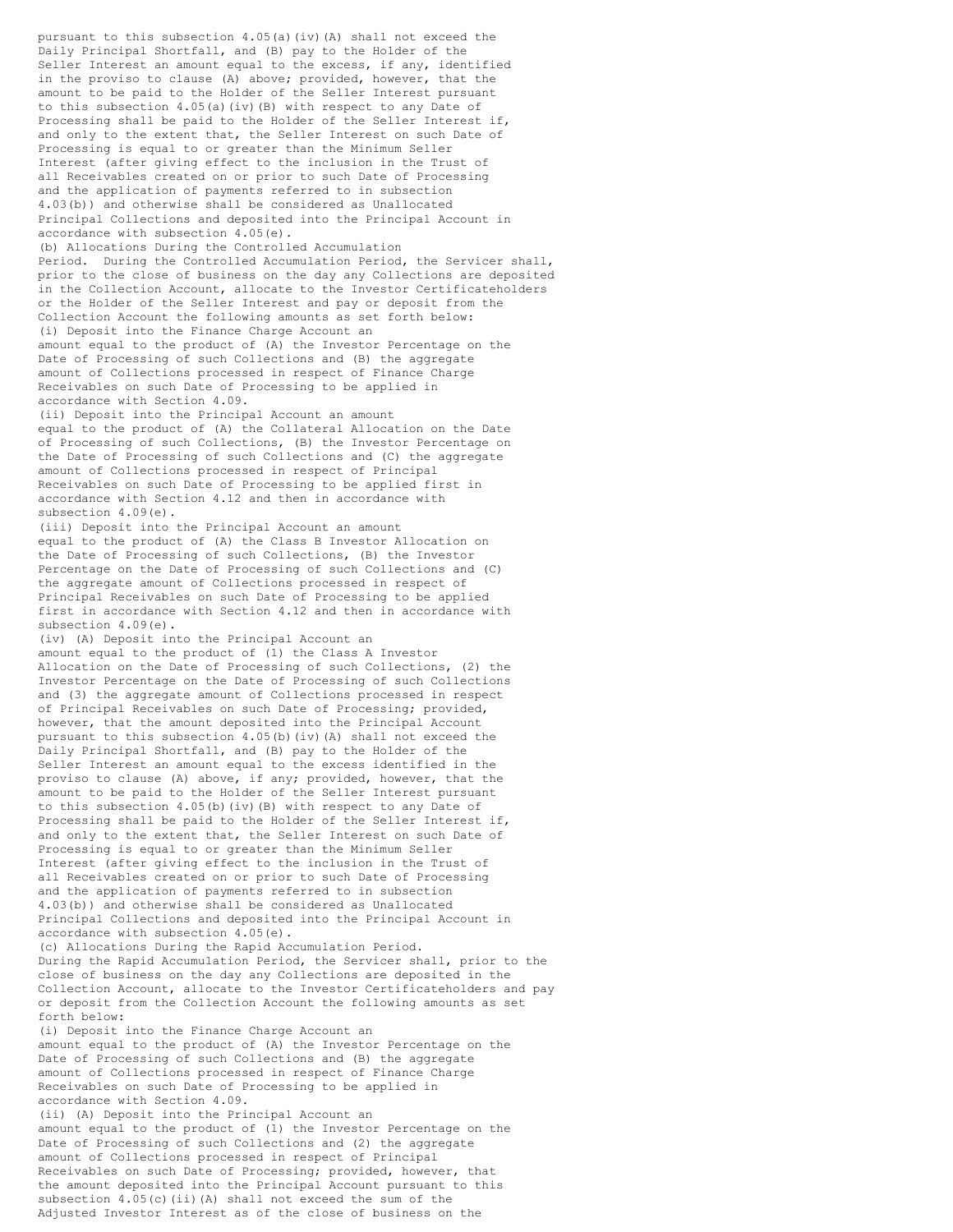last day of the prior Monthly Period (after taking into account any payments to be made on the Distribution Date relating to such prior Monthly Period and deposits and any adjustments to be made to the Investor Interest to be made on the Transfer Date relating to such Monthly Period) and any Reallocated Principal Collections relating to the Monthly Period in which such deposit is made and (B) pay to the Holder of the Seller Interest an amount equal to the excess, if any, identified in the proviso to clause (A) above; provided, however, that the amount to be paid to the Holder of the Seller Interest pursuant to this subsection 4.05(c)(ii)(B) with respect to any Date of Processing shall be paid to the Holder of the Seller Interest if, and only to the extent that, the Seller Interest on such Date of Processing is equal to or greater than the Minimum Seller Interest (after giving effect to the inclusion in the Trust of all Receivables created on or prior to such Date of Processing and the application of payments referred to in subsection 4.03(b)) and otherwise shall be considered as Unallocated Principal Collections and deposited into the Principal Account in accordance with subsection 4.05(e). (d) Allocations During the Rapid Amortization Period. During the Rapid Amortization Period, the Servicer shall, prior to the close of business on the day any Collections are deposited in the Collection Account, allocate to the Investor Certificateholders and pay or deposit from the Collection Account the following amounts as set forth below: (i) Deposit into the Finance Charge Account an amount equal to the product of (A) the Investor Percentage on the Date of Processing of such Collections and (B) the aggregate amount of Collections processed in respect of Finance Charge Receivables on such Date of Processing to be applied in accordance with Section 4.09. (ii) (A) Deposit into the Principal Account an amount equal to the product of (1) the Investor Percentage on the Date of Processing of such Collections and (2) the aggregate amount of Collections processed in respect of Principal Receivables on such Date of Processing; provided, however, that the amount deposited into the Principal Account pursuant to this subsection 4.05(d)(ii)(A) shall not exceed the sum of the Adjusted Investor Interest as of the close of business on the last day of the prior Monthly Period (after taking into account any payments to be made on the Distribution Date relating to such prior Monthly Period and deposits and any adjustments to be made to the Investor Interest to be made on the Transfer Date relating to such Monthly Period) and any Reallocated Principal Collections relating to the Monthly Period in which such deposit is made and (B) pay to the Holder of the Seller Interest an amount equal to the excess, if any, identified in the proviso to clause (A) above; provided, however, that the amount to be paid to the Holder of the Seller Interest pursuant to this subsection 4.05(d)(ii)(B) with respect to any Date of Processing shall be paid to the Holder of the Seller Interest if, and only to the extent that, the Seller Interest on such Date of Processing is equal to or greater than the Minimum Seller Interest (after giving effect to the inclusion in the Trust of all Receivables created on or prior to such Date of Processing and the application of payments referred to in subsection 4.03(b)) and otherwise shall be considered as Unallocated Principal Collections and deposited into the Principal Account in accordance with subsection 4.05(e). (e) Unallocated Principal Collections. Any Collections in respect of Principal Receivables or Finance Charge Receivables not allocated and paid to the Holder of the Seller Interest because of the limitations contained in subsections  $4.05(a)$  (iv)(B),  $4.05(b)$ (iv)(B), 4.05(c)(ii)(B) and  $4.05(d)$ (ii)(B) and any amounts allocable to the Investor Certificates deposited in the Principal Account pursuant to subsections 2.04(d)(iii) and 4.03(c) ("Unallocated Principal Collections") shall be held in the Principal Account and, prior to the

commencement of the Controlled Accumulation Period, the Rapid Accumulation Period or the Rapid Amortization Period shall be paid to the Holder of the Seller Interest if, and only to the extent that, the Seller Interest is greater than the Minimum Seller Interest. For each Transfer Date with respect to the Controlled Accumulation Period, the Rapid Accumulation Period or the Rapid Amortization Period, any such Unallocated Principal Collections held in the Principal Account on such Transfer Date shall be included in the Investor Principal Collections which to the extent available shall be distributed as Available Investor Principal Collections to be applied pursuant to Section 4.09 on such Transfer Date.

With respect to the Investor Certificates, and notwithstanding anything in the Agreement or this Series Supplement to the contrary, whether or not the Servicer is required to make monthly or daily deposits from the Collection Account into the Finance Charge

Account or the Principal Account pursuant to subsections 4.05(a), 4.05(b), 4.05(c) and 4.05(d), with respect to any Monthly Period (i)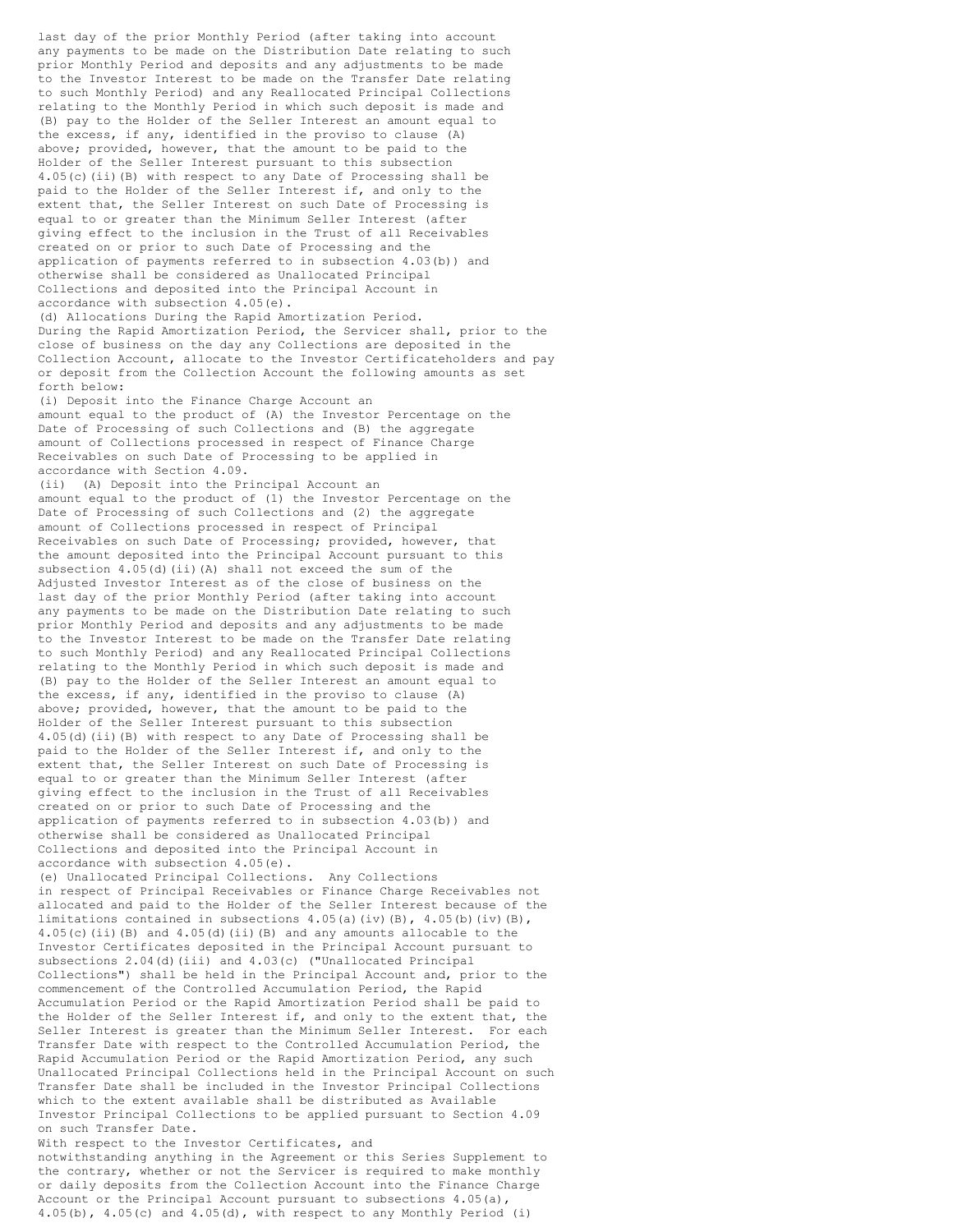the Servicer will only be required to deposit Collections from the Collection Account into the Finance Charge Account or the Principal Account up to the required amount to be deposited into any such deposit account or, without duplication, distributed on or prior to the related Distribution Date to the Investor Certificateholders and (ii) if at any time prior to such Distribution Date the amount of Collections deposited in the Collection Account exceeds the amount required to be deposited pursuant to clause (i) above, the Servicer will be permitted to withdraw the excess from the Collection Account. SECTION 4.06. Determination of Monthly Interest. (a) The amount of monthly interest distributable with respect to the Class A Certificates shall be an amount equal to onetwelfth of the product of (i) the Class A Certificate Rate times (ii) the outstanding principal balance of the Class A Certificates determined as of the Record Date preceding the related Transfer Date (the "Class A Monthly Interest"); provided, however, that with respect to the first Distribution Date, Class A Monthly Interest will be equal to \$8,594,444.44; provided further, that in addition to Class A Monthly Interest an amount equal to the amount of any unpaid Class A Deficiency Amounts, as defined below, plus an amount equal to one-twelfth of the product of (A) the sum of the Class A Certificate Rate plus 2% per annum, and (B) any Class A Deficiency Amount from the prior Transfer Date, as defined below (or the portion thereof which has not theretofore been paid to Class A Certificateholders) (the "Class A Additional Interest") shall also be distributable to the Class A Certificates, and on such Transfer Date the Trustee shall deposit such funds, to the extent available, into the Distribution Account; provided further, that the "Class A Deficiency Amount" for any Transfer Date shall be equal to the excess, if any, of the aggregate amount accrued pursuant to this subsection 4.06(a) as of the prior Interest Period over the amount actually transferred to the Distribution Account for payment of such amount. Class A Monthly Interest shall be calculated on the basis of a 360-day year consisting of twelve 30-day months.

(b) The amount of monthly interest distributable with respect to the Class B Certificates shall be an amount equal to onetwelfth of the product of (i) the Class B Certificate Rate, times (ii) the outstanding principal balance of the Class B Certificates determined as of the Record Date preceding the related Transfer Date (the "Class B Monthly Interest"); provided, however, that with respect to the first Distribution Date, Class B Monthly Interest will be equal to \$801,666.67; provided further, that in addition to the Class B Monthly Interest an amount equal to the amount of any unpaid Class B Deficiency Amounts, as defined below, plus an amount equal to onetwelfth of the product of (A) the sum of the Class B Certificate Rate plus 2% per annum, and (B) any Class B Deficiency Amount from the prior Transfer Date, as defined below (or the portion thereof which has not theretofore been paid to Class B Certificateholders) (the "Class B Additional Interest") shall also be distributable to the Class B Certificates, and on such Transfer Date the Trustee shall deposit such funds, to the extent available, into the Distribution Account; provided further, that the "Class B Deficiency Amount" for any Transfer Date shall be equal to the excess, if any, of the aggregate amount accrued pursuant to this subsection 4.06(b) as of the prior Interest Period over the amount actually transferred to the Distribution Account for payment of such amount. Class B Monthly Interest shall be calculated on the basis of a 360-day year consisting of twelve 30-day months. (c) The amount of monthly interest distributable with respect to the Collateral Interest shall be an amount equal to onetwelfth of the product of (i) the Collateral Minimum Rate, times (ii) the Collateral Interest Initial Amount less the aggregate amount distributed to the Collateral Interest Holder with respect to the Collateral Monthly Principal for all prior Transfer Dates (the "Collateral Minimum Monthly Interest"); provided, however, that with respect to the first Transfer Date, Collateral Minimum Monthly Interest will include accrued interest at the Collateral Minimum Rate from and including the Closing Date through but excluding November 15, 1999. Collateral Minimum Monthly Interest shall be calculated on the basis of a 360-day year consisting of twelve 30-day months. SECTION 4.07. Determination of Monthly Principal. (a) The amount of monthly principal distributable from the Principal Account with respect to the Class A Certificates on each Transfer Date ("Class A Monthly Principal"), beginning with the Transfer Date in the month following the month in which the Controlled Accumulation Period or, if earlier, the Rapid Accumulation Period or the Rapid Amortization Period begins, shall be equal to the least of (i) the Available Investor Principal Collections on deposit in the Principal Account with respect to such Transfer Date, (ii) for each Transfer Date with respect to the Controlled Accumulation Period, the Controlled Deposit Amount for such Transfer Date and (iii) the Class A Adjusted Investor Interest (after taking into account any adjustments to be made on such Transfer Date pursuant to Section 4.10) prior to any deposit into the Principal Funding Account on such Transfer Date.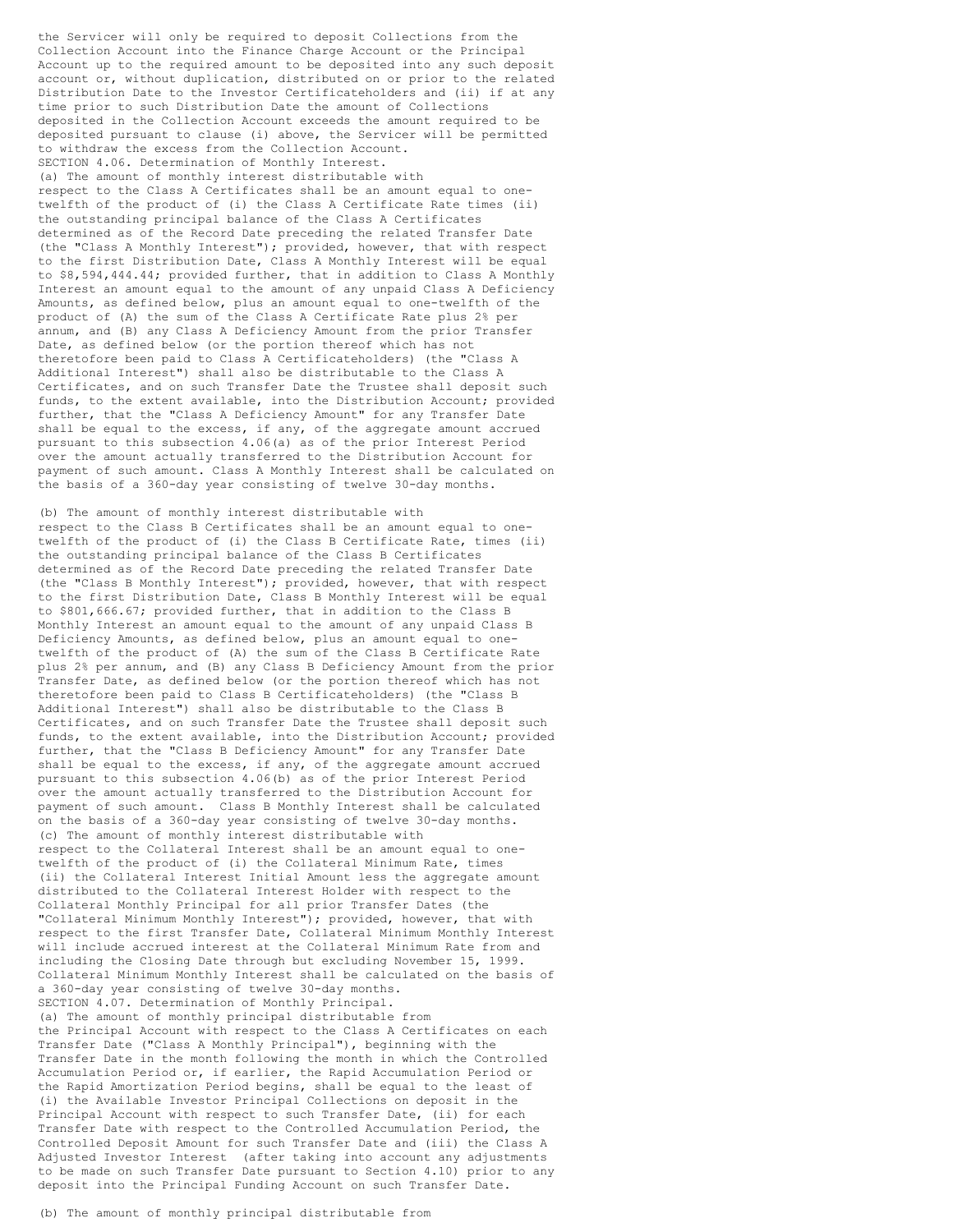the Principal Account with respect to the Class B Certificates on each Transfer Date (the "Class B Monthly Principal"), with respect to the Controlled Accumulation Period or the Rapid Accumulation Period, beginning with the Transfer Date on which an amount equal to the Class A Investor Interest has been deposited in the Principal Funding Account (after taking into account any deposits to be made on such Transfer Date), or during the Rapid Amortization Period, beginning with the Transfer Date immediately preceding the Distribution Date on which the Class A Investor Interest will be paid in full (after taking into account payments to be made on the related Distribution Date), shall be an amount equal to the least of (i) the Available Investor Principal Collections on deposit in the Principal Account with respect to such Transfer Date (minus the portion of such Available Investor Principal Collections applied to Class A Monthly Principal on such Transfer Date), (ii) for each Transfer Date with respect to the Controlled Accumulation Period, the Controlled Deposit Amount for such Transfer Date (minus the Class A Monthly Principal with respect to such Transfer Date) and (iii) the Class B Adjusted Investor Interest (after taking into account any adjustments to be made on such Transfer Date pursuant to Sections 4.10 and 4.12) prior to any deposit into the Principal Funding Account on such Transfer Date.

(c) The amount of monthly principal distributable from the Principal Account with respect to the Collateral Interest on each Transfer Date (the "Collateral Monthly Principal"), with respect to the Controlled Accumulation Period, beginning with the Transfer Date on which an amount equal to the sum of (i) the Class A Investor Interest and (ii) the Class B Investor Interest has been deposited in the Principal Funding Account (after taking into account any deposits to be made on such Transfer Date), or during the Rapid Accumulation Period or the Rapid Amortization Period, beginning with the Transfer Date immediately preceding the Distribution Date on which the Class B Investor Interest will be paid in full (after taking into account payments to be made on the related Distribution Date), shall be an amount equal to the least of (i) the Available Investor Principal Collections on deposit in the Principal Account with respect to such Transfer Date (minus the portion of such Available Investor Principal Collections applied to Class A Monthly Principal and Class B Monthly Principal on such Transfer Date), (ii) for each Transfer Date with respect to the Controlled Accumulation Period, the Controlled Deposit Amount for such Transfer Date (minus the Class A Monthly Principal and Class B Monthly Principal with respect to such Transfer Date) and (iii) the Collateral Interest Adjusted Amount (after taking into account any adjustments to be made on such Transfer Date pursuant to Sections 4.10 and 4.12) prior to any deposit into the Principal Funding Account on such Transfer Date.

SECTION 4.08. Coverage of Required Amount.

(a) On or before each Transfer Date, the Servicer shall determine the amount (the "Class A Required Amount"), if any, by which the sum of (i) the Class A Monthly Interest for such Transfer Date, plus (ii) the Class A Deficiency Amount, if any, for such Transfer Date, plus (iii) the Class A Additional Interest, if any, for such Transfer Date, plus (iv) the Class A Servicing Fee for the prior Monthly Period plus (v) the Class A Servicing Fee, if any, due but not paid on any prior Transfer Date, plus (vi) the Class A Investor Default Amount, if any, for the prior Monthly Period, plus (vii) the Net Swap Payment, if any, for such Transfer Date, plus (viii) the Net Swap Payments, if any, due but not paid on any prior Transfer Date, exceeds the Class A Available Funds for the related Monthly Period.

(b) On or before each Transfer Date, the Servicer shall also determine the amount (the "Class B Required Amount"), if any, equal to the sum of (i) the amount, if any, by which the sum of (A) the Class B Monthly Interest for such Transfer Date, plus (B) the Class B Deficiency Amount, if any, for such Transfer Date, plus (C) the Class B Additional Interest, if any, for such Transfer Date, plus (D) the Class B Servicing Fee for the prior Monthly Period, plus (E) the Class B Servicing Fee, if any, due but not paid on any prior Transfer Date, exceeds the Class B Available Funds for the related Monthly Period, plus (ii) the Class B Investor Default Amount, if any, for the prior Monthly Period.

(c) In the event that the sum of the Class A Required Amount and the Class B Required Amount for such Transfer Date is greater than zero, the Servicer shall give written notice to the Trustee of such positive Class A Required Amount or Class B Required Amount on or before such Transfer Date. In the event that the Class A Required Amount for such Transfer Date is greater than zero, all or a portion of the Excess Spread with respect to such Transfer Date in an amount equal to the Class A Required Amount, to the extent available, for such Transfer Date shall be distributed from the Finance Charge Account on such Transfer Date pursuant to subsection  $4.11(a)$ . In the event that the Class A Required Amount for such Transfer Date exceeds the amount of Excess Spread with respect to such Transfer Date, the Collections of Principal Receivables allocable to the Collateral Interest and the Collections of Principal Receivables allocable to the Class B Certificates with respect to the prior Monthly Period shall be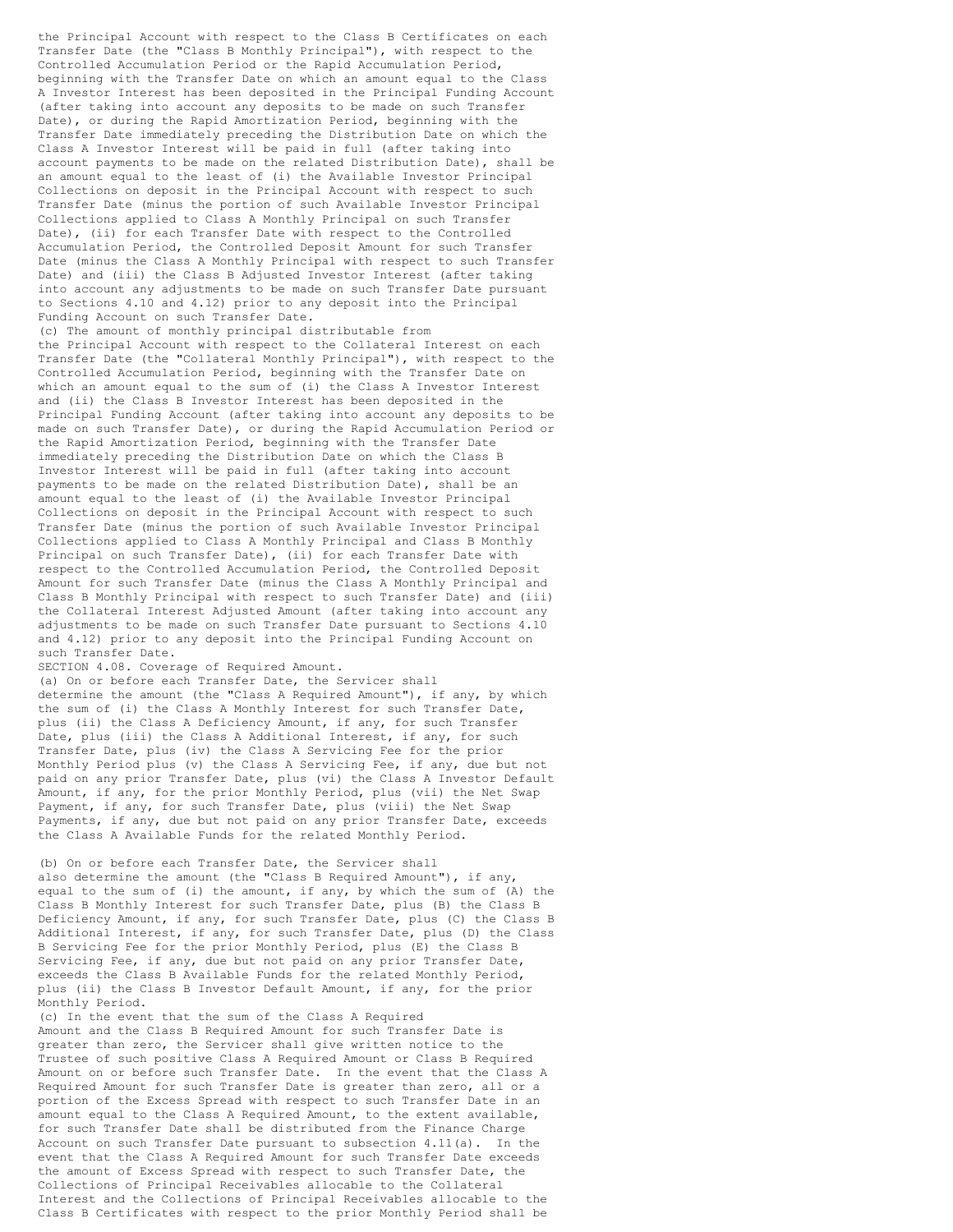applied as specified in Section 4.12. In the event that the Class B Required Amount for such Transfer Date exceeds the amount of Excess Spread available to fund the Class B Required Amount pursuant to subsection 4.11(c), the Collections of Principal Receivables allocable to the Collateral Interest (after application to the Class A Required Amount) shall be applied as specified in Section 4.12; provided, however, that the sum of any payments pursuant to this paragraph shall not exceed the sum of the Class A Required Amount and the Class B Required Amount. SECTION 4.09. Monthly Payments. On or before each Transfer Date, the Servicer shall instruct the Trustee in writing (which writing shall be substantially in the form of Exhibit B hereto) to withdraw and the Trustee, acting in accordance with such instructions, shall withdraw on such Transfer Date or the related Distribution Date, as applicable, to the extent of available funds, the amounts required to be withdrawn from the Finance Charge Account, the Principal Account, the Principal Funding Account and the Distribution Account as follows:  $(A)$  A n amount equal to the Class A Available Funds deposited into the Finance Charge Account for the related Monthly Period will be distributed on each Transfer Date in the following priority: (i) an amount equal to Class A Monthly Interest for such Transfer Date, plus the amount of any Class A Deficiency Amount for such Transfer Date, plus the amount of any Class A Additional Interest for such Transfer Date, shall be deposited by the Servicer or the Trustee into the Distribution Account; (ii) an amount equal to the Net Swap Payment, if any, for such Transfer Date, plus the amount of any Net Swap Payments previously due but not paid to the Swap Counterparty shall be distributed to the Swap Counterparty; (iii) an amount equal to the Class A Servicing Fee for such Transfer Date plus the amount of any Class A Servicing Fee due but not paid to the Servicer on any prior Transfer Date shall be distributed to the Servicer; (iv) an amount equal to the Class A Investor Default Amount, if any, for the preceding Monthly Period shall be treated as a portion of Investor Principal Collections and deposited into the Principal Account on such Transfer Date; and (v) the balance, if any, shall constitute Excess Spread and shall be allocated and distributed as set forth in Section 4.11. (b) An amount equal to the Class B Available Funds deposited into the Finance Charge Account for the related Monthly Period will be distributed on each Transfer Date in the following

(i) an amount equal to the Class B Monthly Interest for such Transfer Date, plus the amount of any Class B Deficiency Amount for such Transfer Date, plus the amount of any Class B Additional Interest for such Transfer Date, shall be deposited by the Servicer or the Trustee into the Distribution Account; (ii) an amount equal to the Class B Servicing Fee for such Transfer Date, plus the amount of any Class B Servicing Fee due but not paid to the Servicer on any prior Transfer Date for such Transfer Date shall be distributed to the Servicer; and (iii) the balance, if any, shall constitute Excess Spread and shall be allocated and distributed as set forth in Section 4.11.

priority:

(c) An amount equal to the Collateral Available Funds deposited into the Finance Charge Account for the related Monthly Period will be distributed on each Transfer Date in the following priority:

(i) if the Seller or The Bank of New York is no longer the Servicer, an amount equal to the Collateral Interest Servicing Fee for such Transfer Date plus the amount of any Collateral Interest Servicing Fee due but not paid to the Servicer on any prior Transfer Date shall be distributed to the Servicer; and

(ii) the balance, if any, shall constitute Excess Spread and shall be allocated and distributed as set forth in Section 4.11.

(d) During the Revolving Period, an amount equal to the Available Investor Principal Collections deposited into the Principal Account for the related Monthly Period will be distributed on each Transfer Date in the following priority: (i) an amount equal to the lesser of (A) the

product of (1) a fraction, the numerator of which is equal to the Available Investor Principal Collections for such Transfer Date and the denominator of which is equal to the sum of the Available Investor Principal Collections available for sharing as specified in the related Series Supplement for each Series in Group One and (2) the Cumulative Series Principal Shortfall and (B) Available Investor Principal Collections, shall remain in the Principal Account to be treated as Shared Principal Collections and applied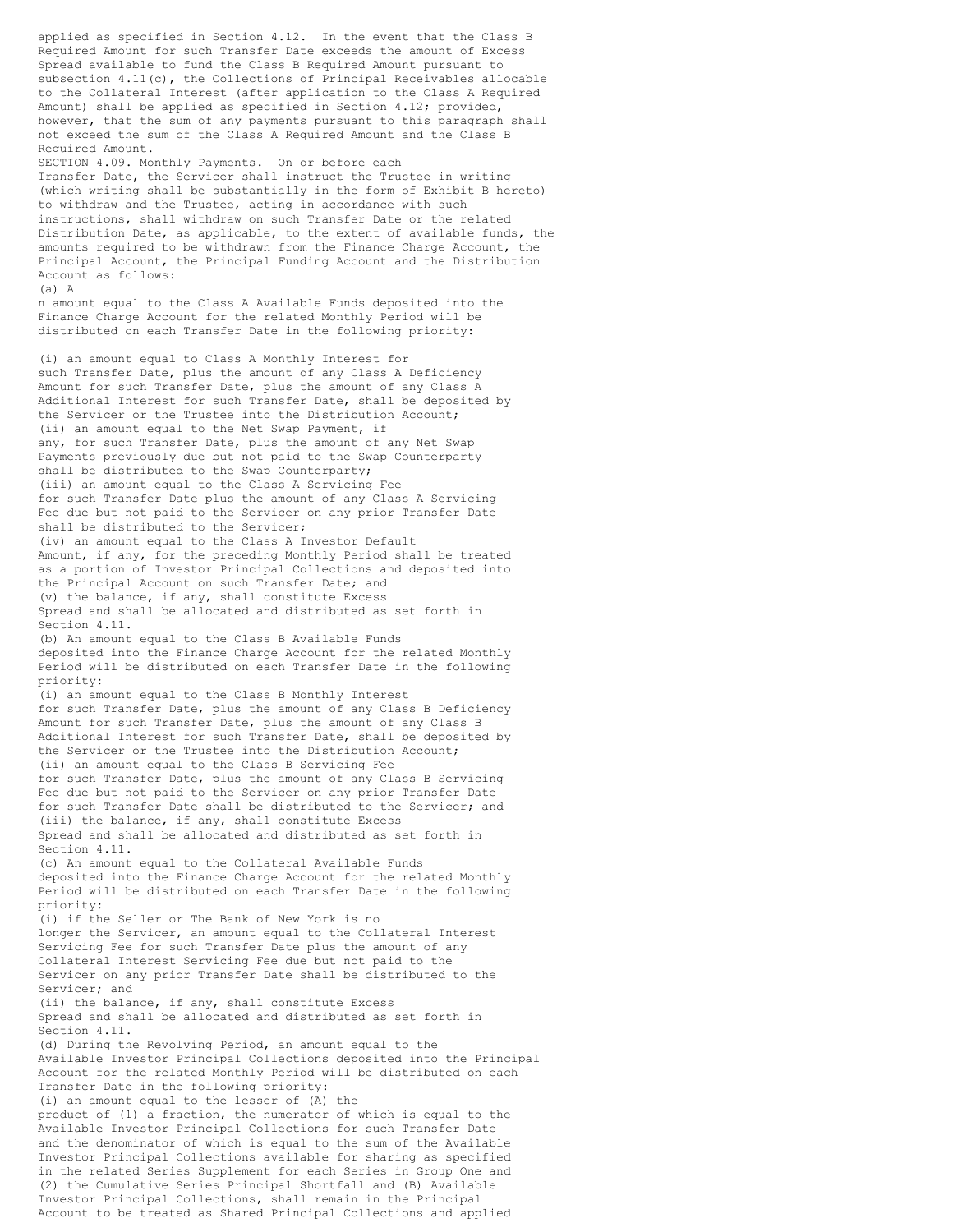to Series in Group One other than this Series 1999-J; and (ii) an amount equal to the excess, if any, of (A) the Available Investor Principal Collections for such Transfer Date over (B) the applications specified in subsection 4.09(d)(i) above shall be paid to the Holder of the Seller Interest; provided, however, that the amount to be paid to the Holder of the Seller Interest pursuant to this subsection 4.09(d)(ii) with respect to such Transfer Date shall be paid to the Holder of the Seller Interest if, and only to the extent that, the Seller Interest on such Date of Processing is equal to or greater than the Minimum Seller Interest (after giving effect to the inclusion in the Trust of all Receivables created on or prior to such Transfer Date and the application of payments referred to in subsection 4.03(b)) and otherwise shall be considered as Unallocated Principal Collections and deposited into the Principal Account in accordance with subsection 4.05(e). (e) During the Controlled Accumulation Period, the Rapid Accumulation Period or the Rapid Amortization Period, an amount equal to the Available Investor Principal Collections deposited into the Principal Account for the related Monthly Period will be distributed on each Transfer Date in the following priority: (i) an amount equal to the Class A Monthly Principal for such Transfer Date, shall be (A) during the Controlled Accumulation Period and the Rapid Accumulation Period, deposited into the Principal Funding Account, and (B) during the Rapid Amortization Period, deposited into the Distribution Account; (ii) after giving effect to the distribution referred to in clause (i) above, an amount equal to the Class B Monthly Principal, shall be (A) during the Controlled Accumulation Period, deposited into the Principal Funding Account, and (B) during the Rapid Amortization Period and the Rapid Accumulation Period, deposited into the Distribution Account; (iii) after giving effect to the distributions referred to in clauses (i) and (ii) above, an amount equal to the Collateral Monthly Principal shall be (A) during the Controlled Accumulation Period, deposited into the Principal Funding Account, and (B) during the Rapid Amortization Period and the Rapid Accumulation Period, distributed to the Collateral Interest Holder in accordance with subsection 5.01(c); (iv) an amount equal to the lesser of (A) the product of (1) a fraction, the numerator of which is equal to the Available Investor Principal Collections remaining after the application specified in subsections  $4.09(e)$  (i), (ii) and (iii) above and the denominator of which is equal to the sum of the Available Investor Principal Collections available for sharing as specified in the related Series Supplement for each Series in Group One and (2) the Cumulative Series Principal Shortfall and (B) the Available Investor Principal Collections remaining after the application specified in subsections 4.09(e)(i), (ii) and (iii) above, shall remain in the Principal Account to be treated as Shared Principal Collections and applied to Series in Group One other than this Series 1999-J; and (v) an amount equal to the excess, if any, of (A) the Available Investor Principal Collections over (B) the applications specified in subsections 4.09(e)(i) through (iv) above shall be paid to the Holder of the Seller Interest; provided, however, that the amount to be paid to the Holder of the Seller Interest pursuant to this subsection  $4.09(e)$  (v) with respect to such Transfer Date shall be paid to the Holder of the Seller Interest if, and only to the extent that, the Seller Interest on such Date of Processing is equal to or greater than the Minimum Seller Interest (after giving effect to the inclusion in the Trust of all Receivables created on or prior to such Transfer Date and the application of payments referred to in subsection 4.03(b)) and otherwise shall be considered as Unallocated Principal Collections and deposited into the Principal Account in accordance with subsection 4.05(e). (f) On the first Transfer Date with respect to the Rapid Accumulation Period, the Trustee, acting in accordance with instructions from the Servicer, shall withdraw from the Principal Funding Account and (i) deposit in the Distribution Account the amount deposited into the Principal Funding Account pursuant to subsection 4.09(e)(ii) and (ii) pay to the Collateral Interest Holder in accordance with subsection 5.01(c), the amount deposited into the Principal Funding Account pursuant to subsection 4.09(e)(iii). (g) On the earlier to occur of (i) the first Transfer Date with respect to the Rapid Amortization Period and (ii) the Transfer Date immediately preceding the Scheduled Payment Date, the Trustee, acting in accordance with instructions from the Servicer, shall withdraw from the Principal Funding Account, to the extent not previously withdrawn pursuant to subsection 4.09(f), and (A) deposit in the Distribution Account, the amount deposited into the Principal Funding Account pursuant to subsections  $4.09(e)$  (i) and  $4.09(e)$  (ii) and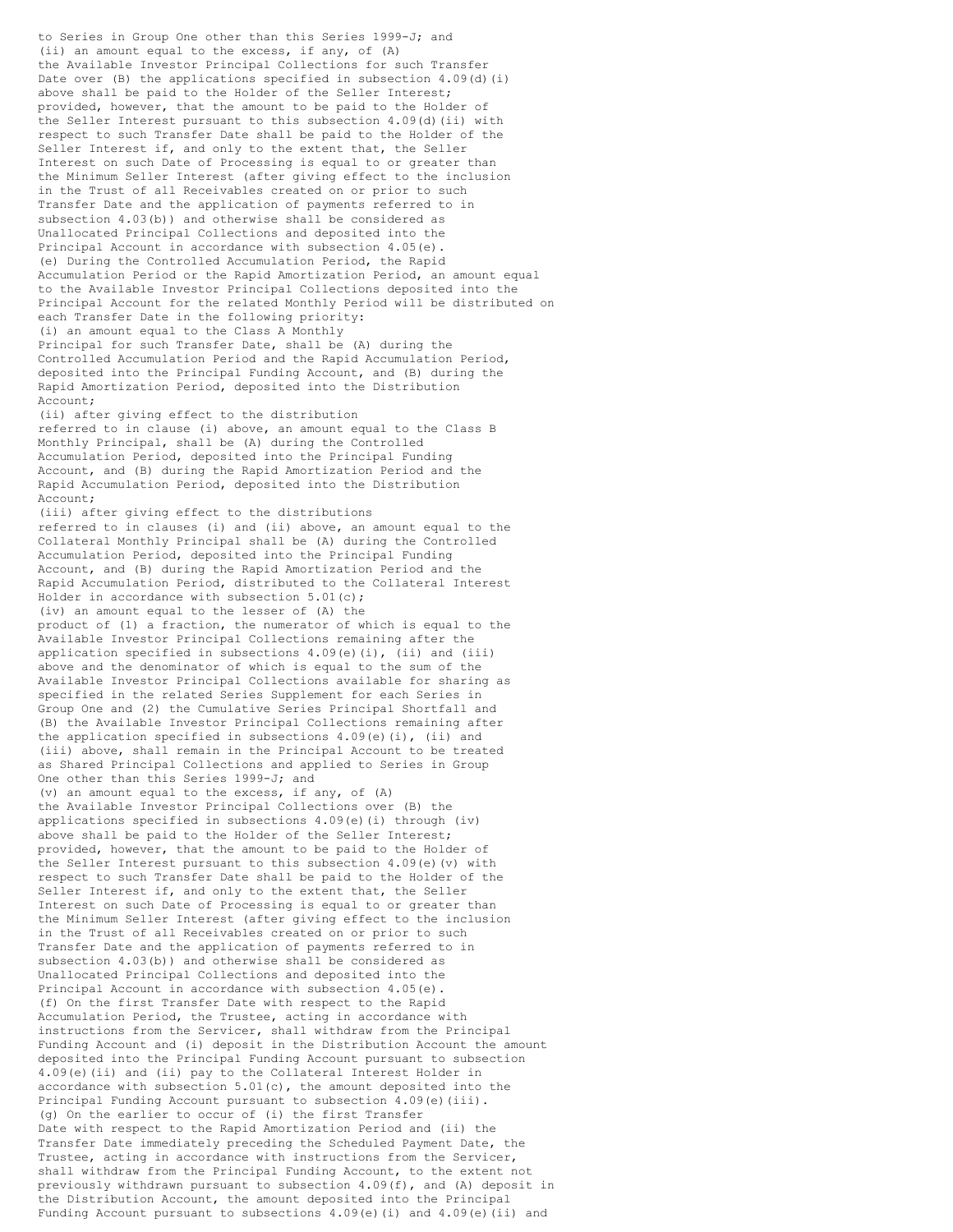5.01(c), the amount deposited into the Principal Funding Account pursuant to subsection 4.09(e)(iii). (h) On each Distribution Date, the Trustee shall pay in accordance with subsection 5.01(i) to the Class A Certificateholders from the Distribution Account, the amount deposited into the Distribution Account pursuant to subsection  $4.09(a)(i)$  on the preceding Transfer Date and (ii) to the Class B Certificateholders from the Distribution Account, the amount deposited into the Distribution Account pursuant to subsection 4.09(b)(i) on the preceding Transfer Date. (i) On the earliest to occur of (i) the first Distribution Date with respect to the Rapid Amortization Period, (ii) the Scheduled Payment Date and (iii) the first Distribution Date with respect to the Rapid Accumulation Period on which the amount on deposit in the Principal Funding Account is equal to the Class A Investor Interest, and on each Distribution Date thereafter, the Trustee, acting in accordance with instructions from the Servicer, shall pay in accordance with subsections 5.01(a) and 5.01(b) from the Distribution Account the amount so deposited into the Distribution Account pursuant to subsections  $4.09(e)$ , (f) and (g) on the related Transfer Date in the following priority: (i) for each Distribution Date with respect to the Rapid Amortization Period, if any, and with respect to the Scheduled Payment Date, an amount equal to the lesser of such amount on deposit in the Distribution Account and the Class A Investor Interest shall be paid to the Class A Certificateholders; and (ii) for each Distribution Date with respect to (A) the Rapid Accumulation Period after the date on which the amount on deposit in the Principal Funding Account is equal to the Class A Investor Interest, if any, and (B) the Rapid Amortization Period, if any, and on the Scheduled Payment Date, after giving effect to the distributions referred to in clause (i) above, if any, an amount equal to the lesser of such amount on deposit in the Distribution Account and the Class B Investor Interest shall be paid to the Class B Certificateholders. (j) The Controlled Accumulation Period is scheduled to commence at the close of business on August 31, 2008; provided, however, that, if the Accumulation Period Length (determined as described below) is less than 12 months, the date on which the Controlled Accumulation Period actually commences will be delayed to the first Business Day of the month that is the number of whole months prior to the Scheduled Payment Date at least equal to the Accumulation Period Length and, as a result, the number of Monthly Periods in the Controlled Accumulation Period will at least equal the Accumulation Period Length. On the Determination Date immediately preceding the August 2008 Distribution Date, and each Determination Date thereafter until the Controlled Accumulation Period begins, the Servicer will determine the "Accumulation Period Length" which will equal the number of whole months such that the sum of the Accumulation Period Factors for each month during such period will be equal to or greater than the Required Accumulation Factor Number; provided, however, that the Accumulation Period Length will not be determined to be less than one month; provided further, however, that the determination of the Accumulation Period Length may be changed at any time if the Rating Agency Condition is satisfied. SECTION 4.10. Investor Charge-Offs. (a) O n or before each Transfer Date, the Servicer shall calculate the Class A Investor Default Amount. If on any Transfer Date, the Class A Investor Default Amount for the prior Monthly Period exceeds the sum of the amount allocated with respect thereto pursuant to subsection 4.09(a)(iv), subsection 4.11(a) and Section 4.12 with respect to such Monthly Period, the Collateral Interest Amount (after giving effect to reductions for any Collateral Charge-Offs and any Reallocated Principal Collections on such Transfer Date) will be reduced by the amount of such excess, but not by more than the lesser of the Class A Investor Default Amount and the Collateral Interest Amount (after giving effect to reductions for any Collateral Charge-Offs and any Reallocated Principal Collections on such Transfer Date) for such Transfer Date. In the event that such reduction would cause the Collateral Interest Amount to be a negative number, the Collateral Interest Amount will be reduced to zero, and the Class B Investor Interest (after giving effect to reductions for any Class B Investor Charge-Offs and any Reallocated Class B Principal Collections on such Transfer Date) will be reduced by the amount by which the Collateral Interest Amount would have been reduced below zero. In the event that such reduction would cause the Class B Investor Interest to be a negative number, the Class B Investor Interest will be reduced to zero, and the Class A Investor Interest will be reduced by the amount by which the Class B Investor Interest would have been reduced below zero, but not by more than the Class A Investor Default Amount for such Transfer Date (a "Class A Investor Charge-Off"). If the Class A Investor Interest has been reduced by the amount of any Class A Investor Charge-Offs, it will be reimbursed on

(B) pay to the Collateral Interest Holder in accordance with subsection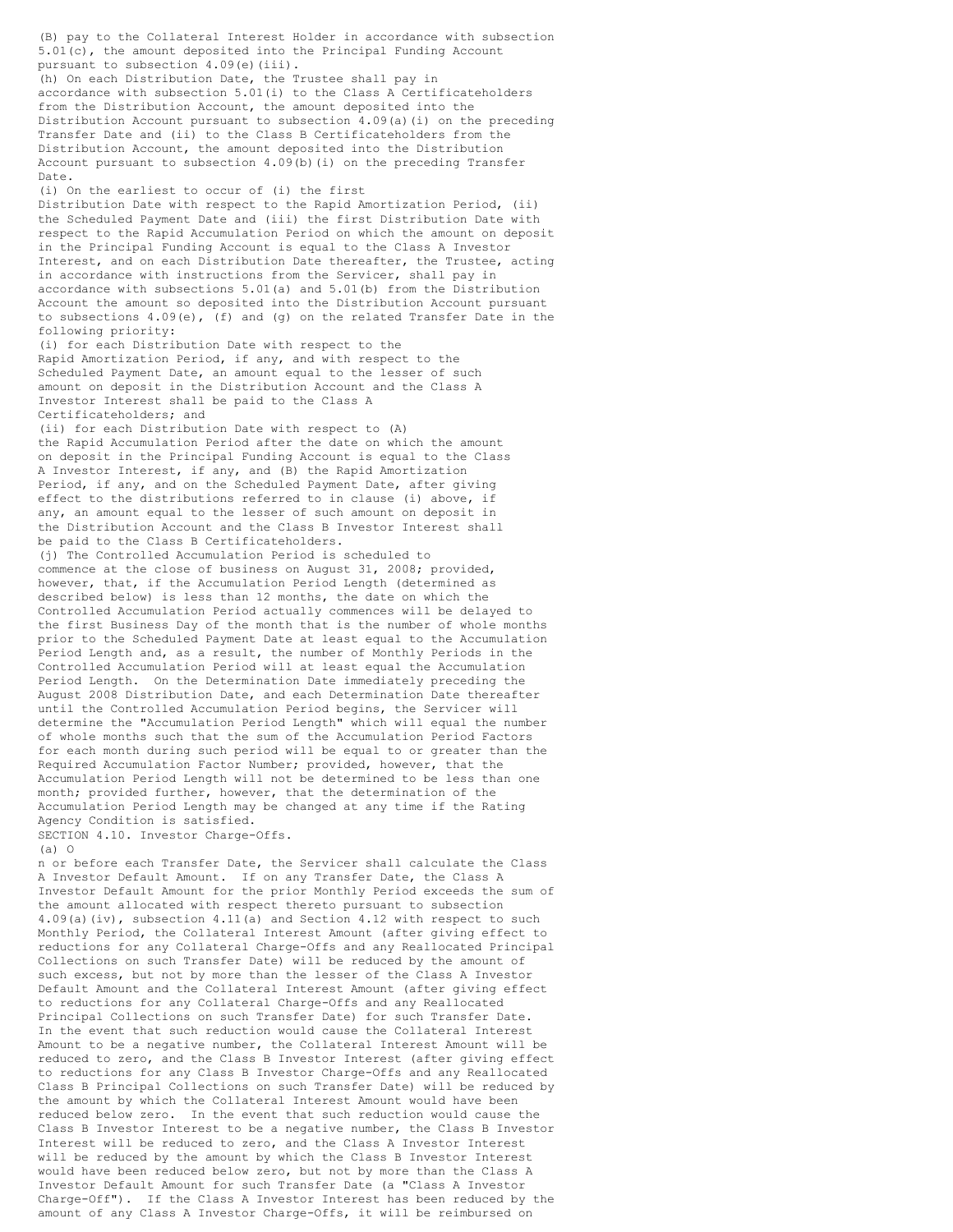any Transfer Date (but not by an amount in excess of the aggregate Class A Investor Charge-Offs) by the amount of Excess Spread allocated and available for such purpose pursuant to subsection 4.11(b). (b) On or before each Transfer Date, the Servicer shall calculate the Class B Investor Default Amount. If on any Transfer Date, the Class B Investor Default Amount for the prior Monthly Period exceeds the amount of Excess Spread and Reallocated Collateral Principal Collections which are allocated and available to fund such amount pursuant to subsection 4.11(c) and Section 4.12, the Collateral Interest Amount (after giving effect to reductions for any Collateral Charge-Offs and any Reallocated Principal Collections on such Transfer Date and any adjustments with respect thereto as described in subsection 4.10(a) above) will be reduced by the amount of such excess but not by more than the lesser of the Class B Investor Default Amount and the Collateral Interest Amount (after giving effect to reductions for any Collateral Charge-Offs and any Reallocated Principal Collections on such Transfer Date and any adjustments with respect thereto as described in subsection 4.10(a) above) for such Transfer Date. In the event that such reduction would cause the Collateral Interest Amount to be a negative number, the Collateral Interest Amount will be reduced to zero and the Class B Investor Interest will be reduced by the amount by which the Collateral Interest Amount would have been reduced below zero, but not by more than the Class B Investor Default Amount for such Transfer Date (a "Class B Investor Charge-Off"). The Class B Investor Interest will also be reduced by the amount of Reallocated Class B Principal Collections in excess of the Collateral Interest Amount pursuant to Section 4.12 and the amount of any portion of the Class B Investor Interest allocated to the Class A Certificates to avoid a reduction in the Class A Investor Interest pursuant to subsection 4.10(a) above. The Class B Investor Interest .<br>will thereafter be reimbursed (but not to an amount in excess of the unpaid principal balance of the Class B Certificates) on any Transfer Date by the amount of Excess Spread allocated and available for that purpose as described under subsection 4.11(d). (c) On or before each Transfer Date, the Servicer shall calculate the Collateral Default Amount. If on any Transfer Date, the Collateral Default Amount for the prior Monthly Period exceeds the amount of Excess Spread which is allocated and available to fund such amount pursuant to subsection  $4.11(q)$ , the Collateral Interest Amount will be reduced by the amount of such excess but not by more than the lesser of the Collateral Default Amount and the Collateral Interest Amount for such Transfer Date (a "Collateral Charge-Off"). The Collateral Interest Amount will also be reduced by the amount of Reallocated Principal Collections pursuant to Section 4.12 and the amount of any portion of the Collateral Interest Amount allocated to the Class A Certificates or the Class B Certificates to avoid a reduction in the Class A Investor Interest, pursuant to subsection 4.10(a), or the Class B Investor Interest, pursuant to subsection 4.10(b), respectively. The Collateral Interest Amount will thereafter be reimbursed on any Transfer Date by the amount of the Excess Spread allocated and available for that purpose as described under subsection 4.11(h). SECTION 4.11. Excess Spread. On or before each Transfer Date, the Servicer shall instruct the Trustee in writing (which writing shall be substantially in the form of Exhibit B hereto) to apply Excess Spread with respect to the related Monthly Period to make the following distributions on each Transfer Date in the following priority: (a) an amount equal to the Class A Required Amount, if any, with respect to such Transfer Date will be used to fund the Class A Required Amount and be applied in accordance with, and in the priority set forth in, subsection 4.09(a); (b) an amount equal to the aggregate amount of Class A Investor Charge-Offs which have not been previously reimbursed will be

treated as a portion of Investor Principal Collections and deposited into the Principal Account on such Transfer Date; (c) an amount equal to the Class B Required Amount, if any, with respect to such Transfer Date will be used to fund the Class B Required Amount and be applied first in accordance with, and in the priority set forth in, subsection 4.09(b) and then any remaining amount available to pay the Class B Investor Default Amount shall be treated as a portion of Investor Principal Collections and deposited into the

Principal Account on such Transfer Date;

(d) an amount equal to the aggregate amount by which the Class B Investor Interest has been reduced below the initial Class B Investor Interest for reasons other than the payment of principal to the Class B Certificateholders (but not in excess of the aggregate amount of such reductions which have not been previously reimbursed) will be treated as a portion of Investor Principal Collections and deposited into the Principal Account on such Transfer Date; (e) an amount equal to the Collateral Minimum Monthly Interest plus the amount of any past due Collateral Minimum Monthly Interest for such Transfer Date will be paid to the Collateral Interest Holder in accordance with subsection 5.01(c); (f) if the Seller or The Bank of New York is the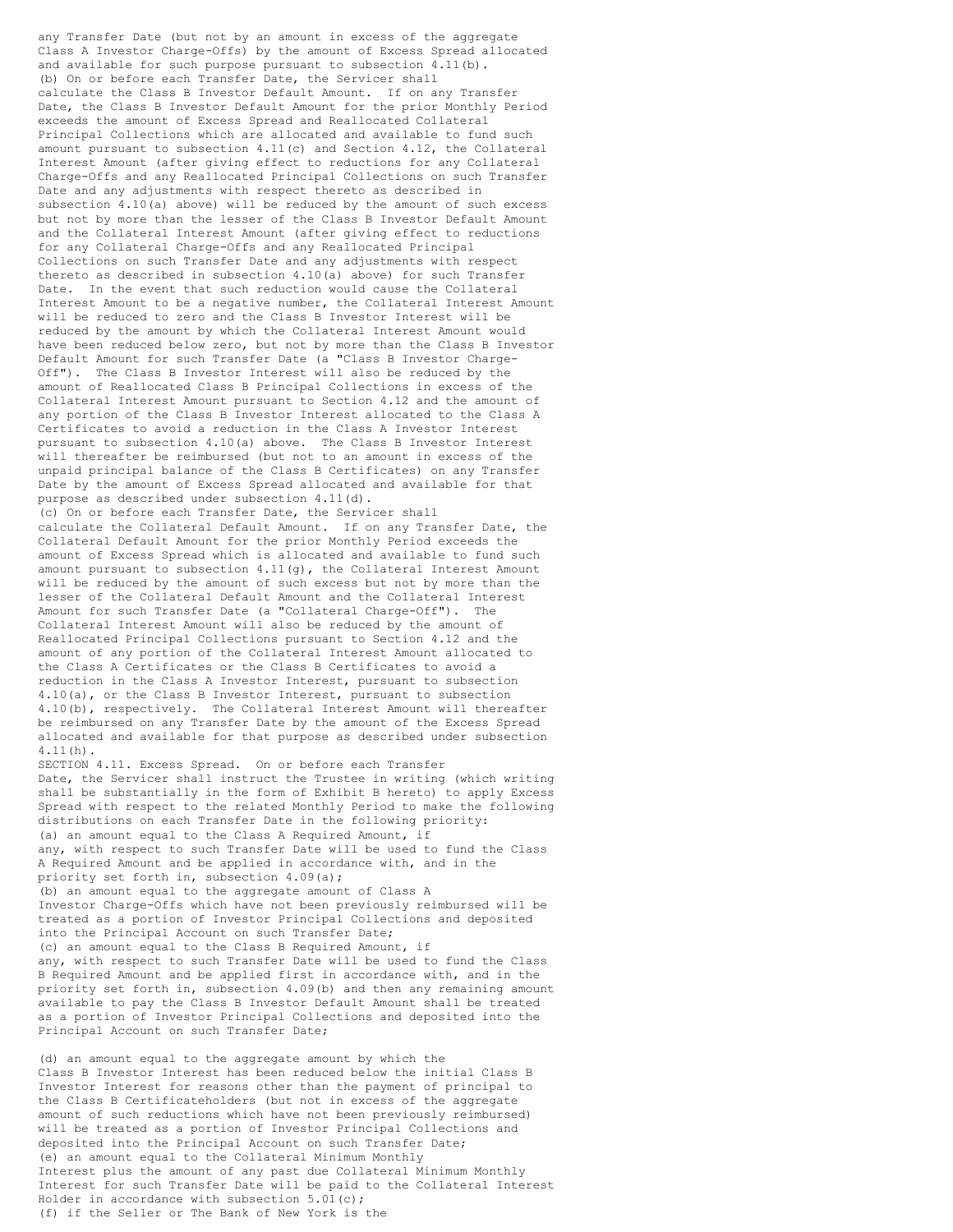Servicer, an amount equal to the aggregate amount of accrued but unpaid Collateral Interest Servicing Fees will be paid to the Servicer; (g) an amount equal to the Collateral Default Amount, if any, for the prior Monthly Period will be treated as a portion of Investor Principal Collections and deposited into the Principal Account on such Transfer Date; (h) an amount equal to the aggregate amount by which the Collateral Interest Amount has been reduced for reasons other than the payment of amounts with respect to the Collateral Monthly Principal (but not in excess of the aggregate amount of such reductions which have not been previously reimbursed) will be treated as a portion of Investor Principal Collections and deposited into the Principal Account on such Transfer Date; (i) on each Transfer Date from and after the Reserve Account Funding Date, but prior to the date on which the Reserve Account terminates as described in Section  $4.15(f)$ , an amount up to the excess, if any, of the Required Reserve Account Amount over the Available Reserve Account Amount shall be deposited into the Reserve Account; and (j) the balance, if any, after giving effect to the payments made pursuant to subparagraphs (a) through (i) above shall be paid to the Collateral Interest Holder in accordance with subsection 5.01(c). SECTION 4.12. Reallocated Principal Collections. On or before each Transfer Date, the Servicer shall instruct the Trustee in writing (which writing shall be substantially in the form of Exhibit B hereto) to withdraw from the Principal Account and apply Reallocated Principal Collections (applying all Reallocated Collateral Principal Collections in accordance with subsections 4.12(a) and (b) prior to applying any Reallocated Class B Principal Collections in accordance with subsection 4.12(a) for any amounts still owing after the application of Reallocated Collateral Principal Collections) with respect to such Transfer Date, to make the following distributions on each Transfer Date in the following priority: (a) an amount equal to the excess, if any, of (i) the Class A Required Amount, if any, with respect to such Transfer Date over (ii) the amount of Excess Spread with respect to the related Monthly Period, shall be applied pursuant to subsections 4.09(a)(i), (ii), (iii) and (iv); and (b) an amount equal to the excess, if any, of (i) the Class B Required Amount, if any, with respect to such Transfer Date over (ii) the amount of Excess Spread allocated and available to the Class B Certificates pursuant to subsection  $4.11(c)$  on such Transfer Date shall be applied first pursuant to subsections 4.09(b)(i) and (ii) and then pursuant to subsection 4.11(c). (c) On each Transfer Date, the Collateral Interest Amount shall be reduced by the amount of Reallocated Collateral Principal Collections and by the amount of Reallocated Class B Principal Collections for such Transfer Date. In the event that such reduction would cause the Collateral Interest Amount (after giving effect to any Collateral Charge-Offs for such Transfer Date) to be a negative number, the Collateral Interest Amount (after giving effect to any Collateral Charge-Offs for such Transfer Date) shall be reduced to zero and the Class B Investor Interest shall be reduced by the amount by which the Collateral Interest Amount would have been reduced below zero. In the event that the reallocation of Reallocated Principal Collections would cause the Class B Investor Interest (after giving effect to any Class B Investor Charge-Offs for such Transfer Date) to be a negative number on any Transfer Date, Reallocated Principal Collections shall be reallocated on such Transfer Date in an aggregate amount not to exceed the amount which would cause the Class B Investor Interest (after giving effect to any Class B Investor Charge-Offs for such Transfer Date) to be reduced to zero. SECTION 4.13. Shared Principal Collections.  $(a)$  T he portion of Shared Principal Collections on deposit in the Principal

Account equal to the amount of Shared Principal Collections allocable to Series 1999-J on any Transfer Date shall be applied as an Available Investor Principal Collection pursuant to Section 4.09 and pursuant to such Section 4.09 shall be deposited in the Distribution Account or distributed to the Collateral Interest Holder in accordance with subsection 5.01(c).

(b) Shared Principal Collections allocable to Series 1999-J with respect to any Transfer Date shall mean an amount equal to the Series Principal Shortfall, if any, with respect to Series 1999-J for such Transfer Date; provided, however, that if the aggregate amount of Shared Principal Collections for all Series for such Transfer Date is less than the Cumulative Series Principal Shortfall for such Transfer Date, then Shared Principal Collections allocable to Series 1999-J on such Transfer Date shall equal the product of (i) Shared Principal Collections for all Series for such Transfer Date and (ii) a fraction, the numerator of which is the Series Principal Shortfall with respect to Series 1999-J for such Transfer Date and the denominator of which is the aggregate amount of Cumulative Series Principal Shortfall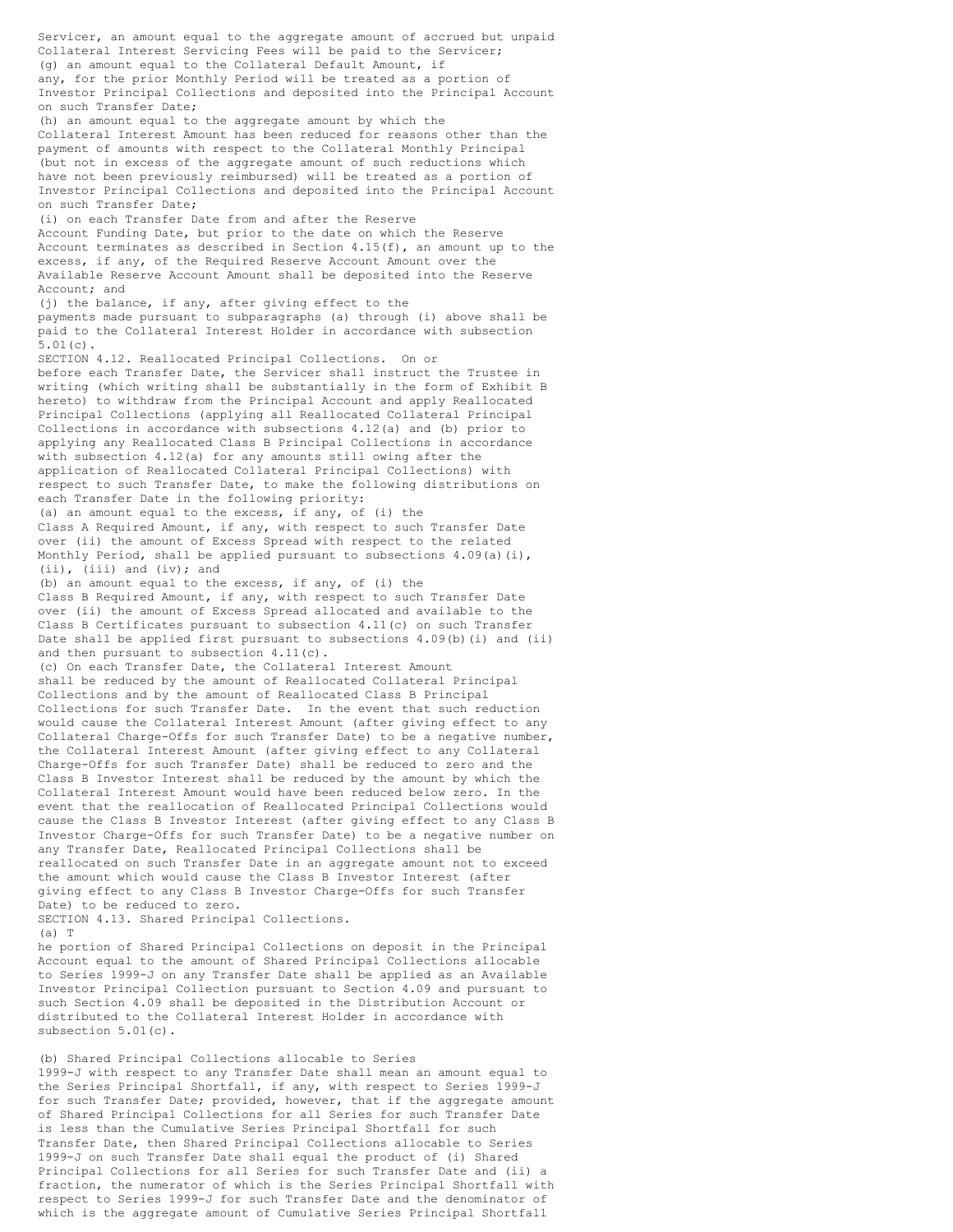for all Series for such Transfer Date. (c) Solely for the purpose of determining the amount of Available Investor Principal Collections to be treated as Shared Principal Collections on any Transfer Date allocable to other Series in Group One, on each Determination Date, the Servicer shall determine the Class A Required Amount, Class B Required Amount, Excess Spread and Reallocated Principal Collections as of such Determination Date for the following Transfer Date.

SECTION 4.14. Principal Funding Account.  $(a)$  T

he Trustee shall establish and maintain with a Qualified Institution, which may be the Trustee, in the name of the Trust, on behalf of the Trust, for the benefit of the Investor Certificateholders, a segregated trust account with the corporate trust department of such Qualified Institution (the "Principal Funding Account"), bearing a designation clearly indicating that the funds deposited therein are held for the benefit of the Investor Certificateholders. The Trustee shall possess all right, title and interest in all funds on deposit from time to time in the Principal Funding Account and in all proceeds thereof. The Principal Funding Account shall be under the sole dominion and control of the Trustee for the benefit of the Investor Certificateholders. If at any time the institution holding the Principal Funding Account ceases to be a Qualified Institution, the Seller shall notify the Trustee, and the Trustee upon being notified (or the Servicer on its behalf) shall, within 10 Business Days, establish a new Principal Funding Account meeting the conditions specified above with a Qualified Institution, and shall transfer any cash or any investments to such new Principal Funding Account. The Trustee, at the direction of the Servicer, shall (i) make withdrawals from the Principal Funding Account from time to time, in the amounts and for the purposes set forth in this Series Supplement, and (ii) on each Transfer Date (from and after the commencement of the Controlled Accumulation Period or the Rapid Accumulation Period) prior to the termination of the Principal Funding Account make deposits into the Principal Funding Account in the amounts specified in, and otherwise in accordance with, subsection 4.09(e).

(b) Funds on deposit in the Principal Funding Account shall be invested at the direction of the Servicer by the Trustee in Permitted Investments. Funds on deposit in the Principal Funding Account on any Transfer Date, after giving effect to any withdrawals from the Principal Funding Account on such Transfer Date, shall be invested in such investments that will mature so that such funds will be available for withdrawal on or prior to the following Transfer Date. The Trustee shall:

(i) hold each Permitted Investment (other than such as are described in clause (c) of the definition thereof) that constitutes investment property through a securities intermediary, which securities intermediary shall agree with the Trustee that (I) such investment property shall at all times be credited to a securities account of the Trustee, (II) such securities intermediary shall comply with entitlement orders originated by the Trustee without the further consent of any other person or entity, (III) all property credited to such securities account shall be treated as a financial asset, (IV) such securities intermediary shall waive any lien on, security interest in, or right of set-off with respect to any property credited to such securities account, and (V) such agreement shall be governed by the laws of the State of New York; (ii) maintain possession of each other Permitted Investment not described in clause (i) above (other than such as are described in clause (c) of the definition thereof); and (iii) cause each Permitted Investment described in clause (c) of the definition thereof to be registered in the name of the Trustee by the issuer thereof; provided, that no Permitted Investment shall be disposed of prior to its maturity date. Terms used in clause (i) above that are defined in the New York UCC and not otherwise defined herein shall have the meaning set forth in the New York UCC. On each Transfer Date with respect to the Controlled Accumulation Period or the Rapid Accumulation Period and on the first Transfer Date with respect to the Rapid Amortization Period, the Trustee, acting at the Servicer's direction given on or before such Transfer Date, shall transfer from the Principal Funding Account to the Finance Charge Account the Principal Funding Investment Proceeds on deposit in the Principal Funding Account for application as Class A Available Funds and Class B Available Funds in accordance with Section 4.09. Principal Funding Investment Proceeds (including reinvested interest) shall not be considered part of the amounts on deposit in the Principal Funding Account for purposes of this Series Supplement. SECTION 4.15. Reserve Account. (a) The Trustee shall establish and maintain with a Qualified Institution, which may be the Trustee in the name of the Trust, on behalf of the Trust, for the benefit of the Investor

Certificateholders, a segregated trust account with the corporate trust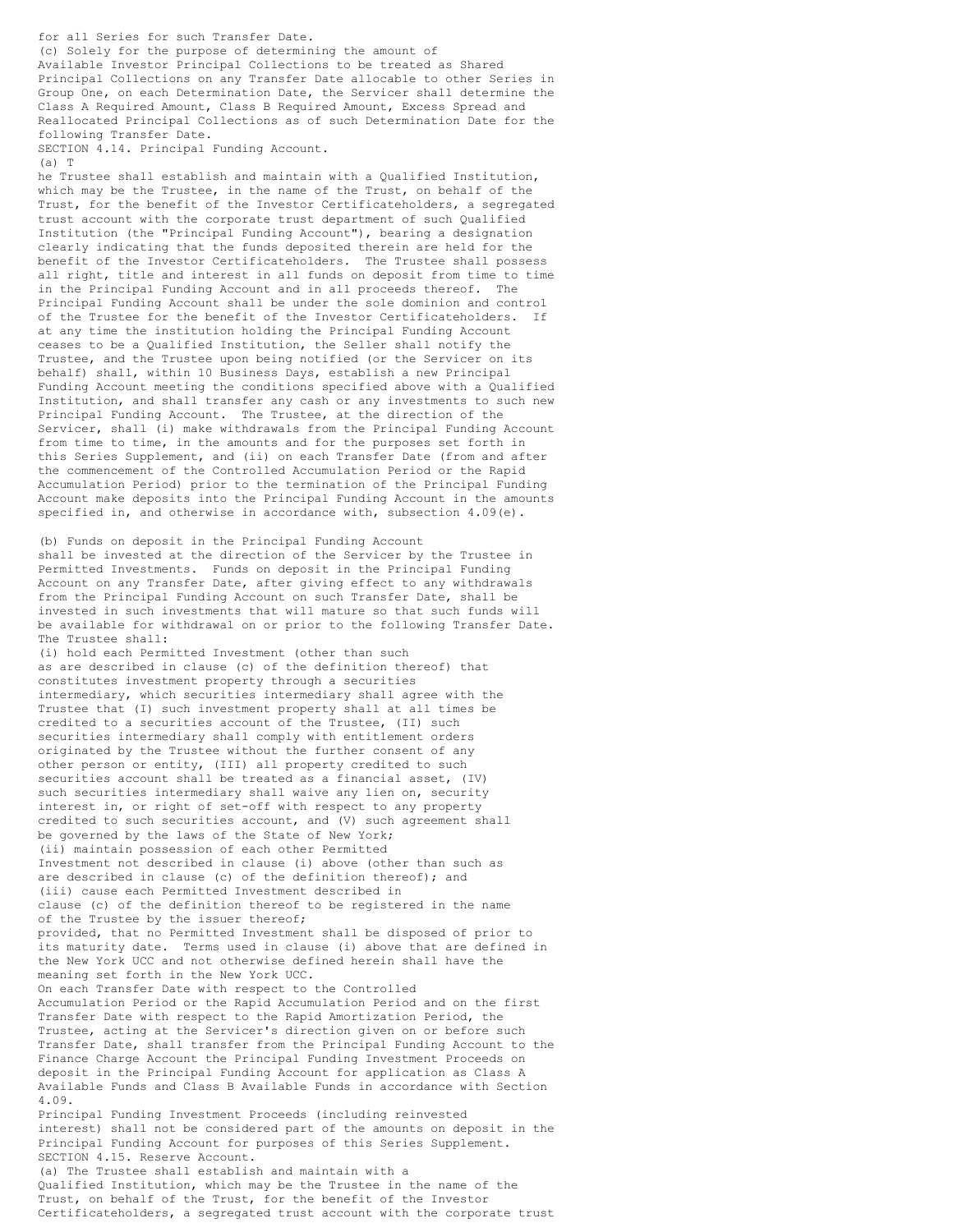department of such Qualified Institution (the "Reserve Account"), bearing a designation clearly indicating that the funds deposited therein are held for the benefit of the Investor Certificateholders. The Trustee shall possess all right, title and interest in all funds on deposit from time to time in the Reserve Account and in all proceeds thereof. The Reserve Account shall be under the sole dominion and control of the Trustee for the benefit of the Investor Certificateholders. If at any time the institution holding the Reserve Account ceases to be a Qualified Institution, the Seller shall notify the Trustee, and the Trustee upon being notified (or the Servicer on its behalf) shall, within 10 Business Days, establish a new Reserve Account meeting the conditions specified above with a Qualified Institution, and shall transfer any cash or any investments to such new Reserve Account. The Trustee, at the direction of the Servicer, shall (i) make withdrawals from the Reserve Account from time to time in an amount up to the Available Reserve Account Amount at such time, for the purposes set forth in this Series Supplement, and (ii) on each Transfer Date (from and after the Reserve Account Funding Date) prior to termination of the Reserve Account make a deposit into the Reserve Account in the amount specified in, and otherwise in accordance with, subsection 4.11(i). (b) Funds on deposit in the Reserve Account shall be invested at the direction of the Servicer by the Trustee in Permitted Investments. Funds on deposit in the Reserve Account on any Transfer Date, after giving effect to any withdrawals from the Reserve Account on such Transfer Date, shall be invested in such investments that will mature so that such funds will be available for withdrawal on or prior to the following Transfer Date. The Trustee shall: (i) hold each Permitted Investment (other than such as are described in clause (c) of the definition thereof) that constitutes investment property through a securities intermediary, which securities intermediary shall agree with the Trustee that (I) such investment property shall at all times be credited to a securities account of the Trustee, (II) such securities intermediary shall comply with entitlement orders originated by the Trustee without the further consent of any other person or entity, (III) all property credited to such securities account shall be treated as a financial asset, (IV) such securities intermediary shall waive any lien on, security interest in, or right of set-off with respect to any property credited to such securities account, and (V) such agreement shall be governed by the laws of the State of New York; (ii) maintain possession of each other Permitted Investment not described in clause (i) above (other than such as are described in clause (c) of the definition thereof); and (iii) cause each Permitted Investment described in clause (c) of the definition thereof to be registered in the name of the Trustee by the issuer thereof; provided, that no Permitted Investment shall be disposed of prior to its maturity date. Terms used in clause (i) above that are defined in the New York UCC and not otherwise defined herein shall have the meaning set forth in the New York UCC. On each Transfer Date, all interest and earnings (net of losses and investment expenses) accrued since the preceding Transfer Date on funds on deposit in the Reserve Account shall be retained in the Reserve Account (to the extent that the Available Reserve Account Amount is less than the Required Reserve Account Amount) and the balance, if any, shall be deposited into the Finance Charge Account and included in Class A Available Funds for such Transfer Date. For purposes of determining the availability of funds or the balance in the Reserve Account for any reason under this Series Supplement, except as otherwise provided in the preceding sentence, investment earnings on such funds shall be deemed not to be available or on deposit. (c) On or before each Transfer Date with respect to the Controlled Accumulation Period and on or before the earlier of (i) the first Transfer Date with respect to the Rapid Accumulation Period and (ii) the first Transfer Date with respect to the Rapid Amortization Period, the Servicer shall calculate the Reserve Draw Amount; provided, however, that such amount will be reduced to the extent that funds otherwise would be available for deposit in the Reserve Account under Section 4.11(i) with respect to such Transfer Date. (d) In the event that for any Transfer Date the Reserve Draw Amount is greater than zero, the Reserve Draw Amount, up to the Available Reserve Account Amount, shall be withdrawn from the Reserve Account on such Transfer Date by the Trustee (acting in accordance with the instructions of the Servicer) and deposited into the Finance Charge Account for application in the following priority: (i) an amount up to the excess, if any, of (x) an amount equal to that portion of the Covered Amount computed pursuant to clause (a) of the definition of Covered Amount over (y) an amount equal to that portion of the Class A Available Funds computed pursuant to clause (b) of the definition of Class A Available Funds shall be treated as Class A Available Funds to be applied pursuant to subsections 4.09(a)(i) and (ii); and (ii) an amount up to the excess, if any, of (x) an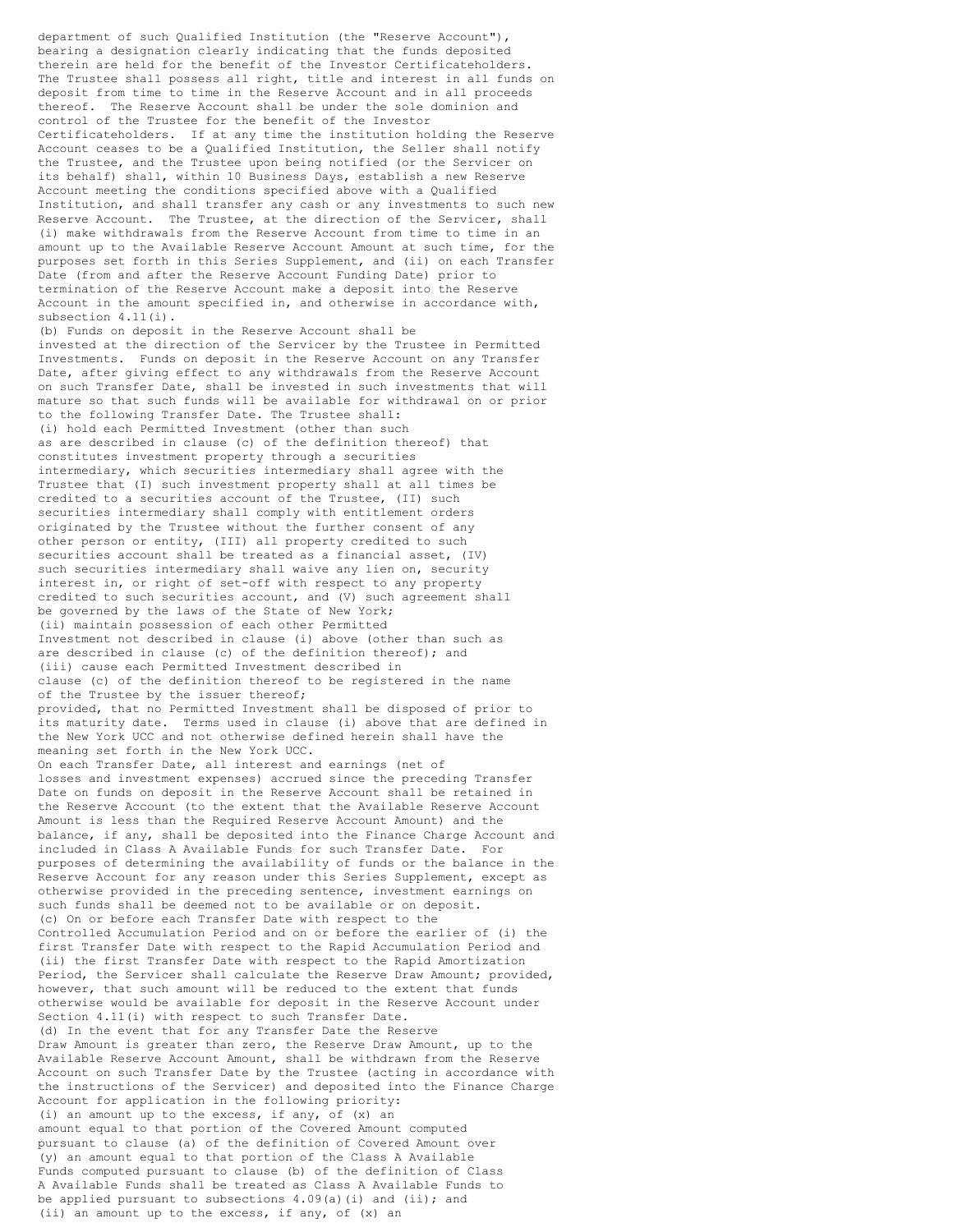amount equal to that portion of the Covered Amount computed pursuant to clause (b) of the definition of Covered Amount over (y) an amount equal to that portion of the Class B Available Funds computed pursuant to clause (b) of the definition of Class B Available Funds shall be treated as Class B Available Funds to be applied pursuant to subsection  $4.09(b)(i)$ .

(e) In the event that the Reserve Account Surplus on any Transfer Date, after giving effect to all deposits to and withdrawals from the Reserve Account with respect to such Transfer Date, is greater than zero, the Trustee, acting in accordance with the instructions of the Servicer, shall withdraw from the Reserve Account and distribute to the Collateral Interest Holder in accordance with subsection 5.01(c), an amount equal to such Reserve Account Surplus.

(f) Upon the earliest to occur of (i) the termination of the Trust pursuant to Article XII of the Agreement, (ii) the first Transfer Date with respect to the Rapid Accumulation Period, (iii) the first Transfer Date with respect to the Rapid Amortization Period, and (iv) the Transfer Date immediately preceding the Scheduled Payment Date, the Trustee, acting in accordance with the instructions of the Servicer, after the prior payment of all amounts owing to the Series 1999-J Certificateholders that are payable from the Reserve Account as provided herein, shall withdraw from the Reserve Account and distribute to the Collateral Interest Holder in accordance with subsection 5.01(c), all amounts, if any, on deposit in the Reserve Account and the Reserve Account shall be deemed to have terminated for purposes of this Series Supplement.

SECTION 4.16. Swap Reserve Fund.

(a) The Trustee shall establish and maintain, at and upon the direction of the Servicer, with a Qualified Institution, which may be the Trustee, in the name of the Trust, on behalf of the Trust, for the benefit of the Class A Certificateholders, the Swap Counterparty and the Seller, as their interests appear herein, a segregated trust account with the corporate trust department of such Qualified Institution (the "Swap Reserve Fund"), bearing a designation clearly indicating that the funds deposited therein are held for the benefit of the Class A Certificateholders, the Swap Counterparty and the Seller. The Trustee shall possess all right, title and interest in all funds on deposit from time to time in the Swap Reserve Fund and in all proceeds thereof. The Swap Reserve Fund shall be under the sole dominion and control of the Trustee for the benefit of the Class A Certificateholders, the Swap Counterparty and the Seller. If at any time the institution holding the Swap Reserve Fund ceases to be a Qualified Institution, the Seller shall notify the Trustee, and the Trustee upon being notified (or the Servicer on its behalf) shall, within 10 Business Days, establish a new Swap Reserve Fund meeting the conditions specified above with a Qualified Institution, and shall transfer any cash or any investments to such new Swap Reserve Fund. The Trustee, at the direction of the Servicer, shall make withdrawals from the Swap Reserve Fund from time to time in an amount up to the Available Swap Reserve Fund Amount in the amounts and at the times set forth in this Section 4.16.

(b) On the Closing Date, the Trustee shall deposit an amount equal to the Required Swap Reserve Fund Amount received by it from the Seller in immediately available funds into the Swap Reserve Fund. Funds on deposit in the Swap Reserve Fund shall be invested at the direction of the Servicer by the Trustee in Permitted Investments; provided, however, that, for purposes of the investment of funds on deposit in the Swap Reserve Fund, references in the definition of "Permitted Investments" to a rating of "A-1+" by Standard & Poor's shall be modified to require a rating of not lower than "A-1" by such Rating Agency. Funds on deposit in the Swap Reserve Fund on any Transfer Date, after giving effect to any withdrawals from the Swap Reserve Fund on such Transfer Date, shall be invested in such investments that will mature so that such funds will be available for withdrawal on or prior to the following Transfer Date. The Trustee shall:

(i) hold each Permitted Investment (other than such as are described in clause (c) of the definition thereof) that constitutes investment property through a securities intermediary, which securities intermediary shall agree with the Trustee that (I) such investment property shall at all times be credited to a securities account of the Trustee, (II) such securities intermediary shall comply with entitlement orders originated by the Trustee without the further consent of any other person or entity, (III) all property credited to such securities account shall be treated as a financial asset, (IV) such securities intermediary shall waive any lien on, security interest in, or right of set-off with respect to any property credited to such securities account, and (V) such agreement shall be governed by the laws of the State of New York; (ii) maintain possession of each other Permitted Investment not described in clause (i) above (other than such as are described in clause (c) of the definition thereof); and (iii) cause each Permitted Investment described in clause (c) of the definition thereof to be registered in the name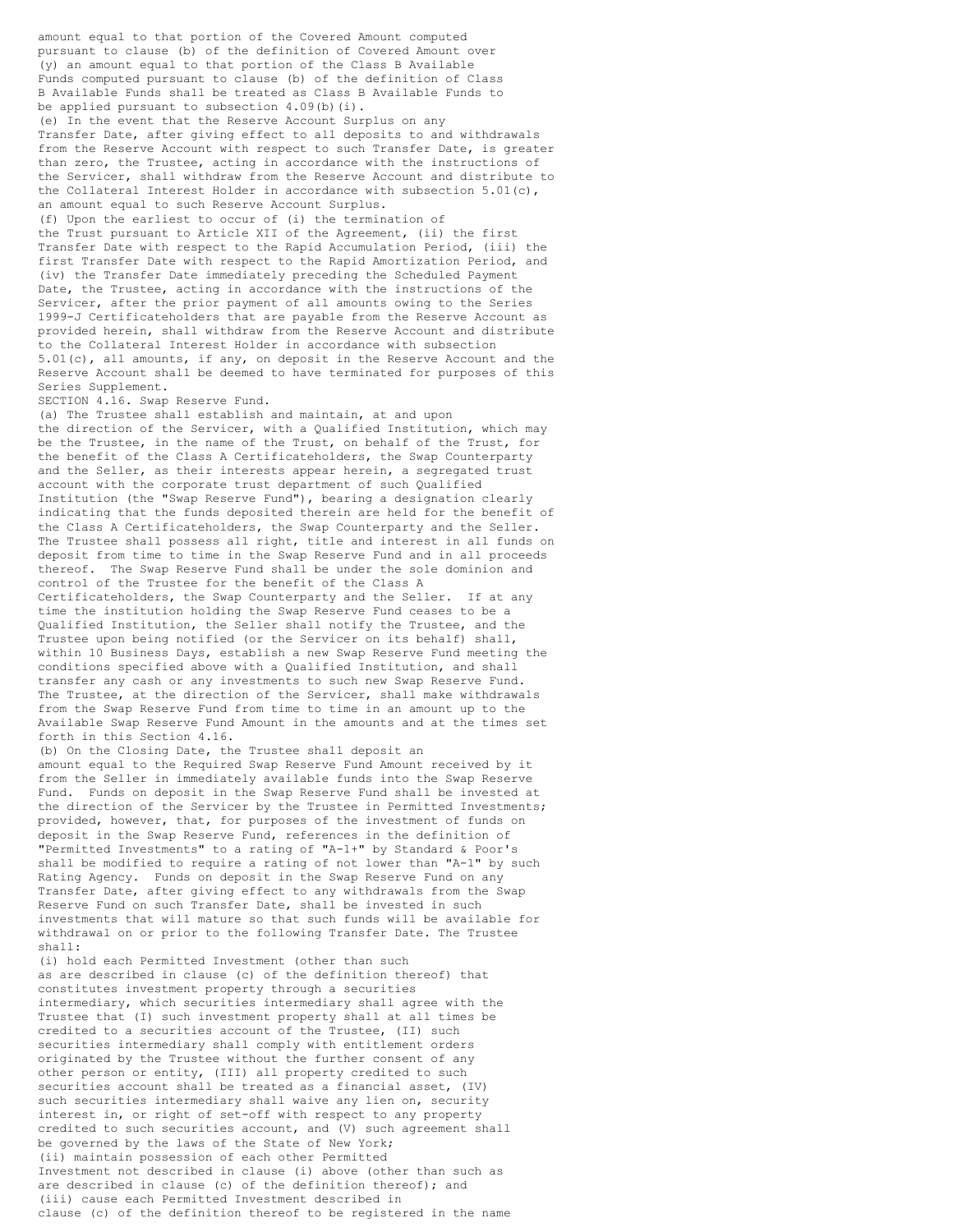of the Trustee by the issuer thereof; provided, that no Permitted Investment shall be disposed of prior to its maturity date. Terms used in clause (i) above that are defined in the New York UCC and not otherwise defined herein shall have the meaning set forth in the New York UCC. On each Transfer Date, all interest and earnings (net of losses and investment expenses) accrued since the preceding Transfer Date on funds on deposit in the Swap Reserve Fund shall be retained in the Swap Reserve Fund (to the extent that the Available Swap Reserve Fund Amount (prior to taking into account any such interest and earnings) is less than the Required Swap Reserve Fund Amount) and the balance, if any, shall be distributed to the Collateral Interest Holder in accordance with subsection 5.01(c) on such Transfer Date. (c) On or before each Transfer Date with respect to the Rapid Accumulation Period and on or before the first Transfer Date with respect to the Rapid Amortization Period if such Rapid Amortization Period commences after the commencement of the Rapid Accumulation Period, the Servicer shall calculate the "Swap Reserve Draw Amount" which shall be equal to the amount, if any, by which the Principal Funding Investment Proceeds for the related Transfer Date are less than the Covered Amount determined as of such Transfer Date; provided, however, that on the first Transfer Date with respect to the Rapid Accumulation Period, the "Swap Reserve Draw Amount" shall equal the amount, if any, by which the sum of (i) the Principal Funding Investment Proceeds for such Transfer Date and (ii) the amount withdrawn from the Reserve Account on such Transfer Date pursuant to subsection 4.15(d)(i) are less than the amount computed pursuant to clause (a) of the definition of Covered Amount for such Transfer Date. (d) In the event that for any Transfer Date the Swap Reserve Draw Amount is greater than zero, the Swap Reserve Draw Amount, up to the Available Swap Reserve Fund Amount, shall be withdrawn from the Swap Reserve Fund on such Transfer Date by the Trustee (acting in accordance with the instructions of the Servicer), and deposited into the Finance Charge Account and treated as Class A Available Funds for such Transfer Date to be applied pursuant to subsection 4.09(a). (e) In the event that for any Transfer Date the Trust owes an amount to the Swap Counterparty due to an early termination of the Interest Rate Swap pursuant to the terms thereof, the Trustee (acting in accordance with the instructions of the Servicer) shall withdraw from the Swap Reserve Fund on such Transfer Date and pay to the Swap Counterparty an amount equal to the lesser of (a) the Available Swap Reserve Fund Amount for such Transfer Date (after giving effect to any withdrawal pursuant to subsection 4.16(d) on such Transfer Date) and (b) the aggregate amount owed by the Trust to the Swap Counterparty on such Transfer Date due to such early termination of the Interest Rate Swap. (f) In the event that the Swap Reserve Fund Surplus on any Transfer Date, after giving effect to all withdrawals from the Swap Reserve Fund with respect to such Transfer Date, is greater than zero, the Trustee, acting in accordance with the instructions of the Servicer, shall withdraw from the Swap Reserve Fund an amount equal to such Swap Reserve Fund Surplus and distribute such amount to the Collateral Interest Holder in accordance with subsection 5.01(c). (g) Upon the earliest to occur of (i) the Transfer Date immediately preceding the Scheduled Payment Date, (ii) the termination of the Trust pursuant to Article XII of the Agreement, (iii) the Transfer Date immediately following the termination of the Interest Rate Swap (or, if the Interest Rate Swap terminates on a Transfer Date, such Transfer Date) and (iv) the first Transfer Date with respect to the Rapid Amortization Period (after taking into account all payments to be made on such date), the Trustee, acting in accordance with the instructions of the Servicer, after withdrawing all amounts owing from the Swap Reserve Fund as provided herein, shall withdraw from the Swap Reserve Fund and distribute to the Collateral Interest Holder in accordance with subsection 5.01(c) amounts, if any, on deposit in the Swap Reserve Fund, and the Swap Reserve Fund shall be deemed to have terminated for purposes of this Series Supplement. SECTION 4.17. [RESERVED]. SECTION 4.18. Seller's or Servicer's Failure to Make a Deposit or Payment. If the Servicer or the Seller fails to make, or give instructions to make, any payment or deposit (other than as required by subsections 2.04(d) and (e) and 12.02(a) or Sections 10.02 and 12.01) required to be made or given by the Servicer or Seller, respectively, at the time specified in the Agreement (including applicable grace

periods), the Trustee shall make such payment or deposit from the applicable Investor Account without instruction from the Servicer or Seller. The Trustee shall be required to make any such payment, deposit or withdrawal hereunder only to the extent that the Trustee has sufficient information to allow it to determine the amount thereof; provided, however, that the Trustee shall in all cases be deemed to have sufficient information to determine the amount of interest payable to the Series 1999-J Certificateholders on each Distribution Date. The Servicer shall, upon request of the Trustee, promptly provide the Trustee with all information necessary to allow the Trustee to make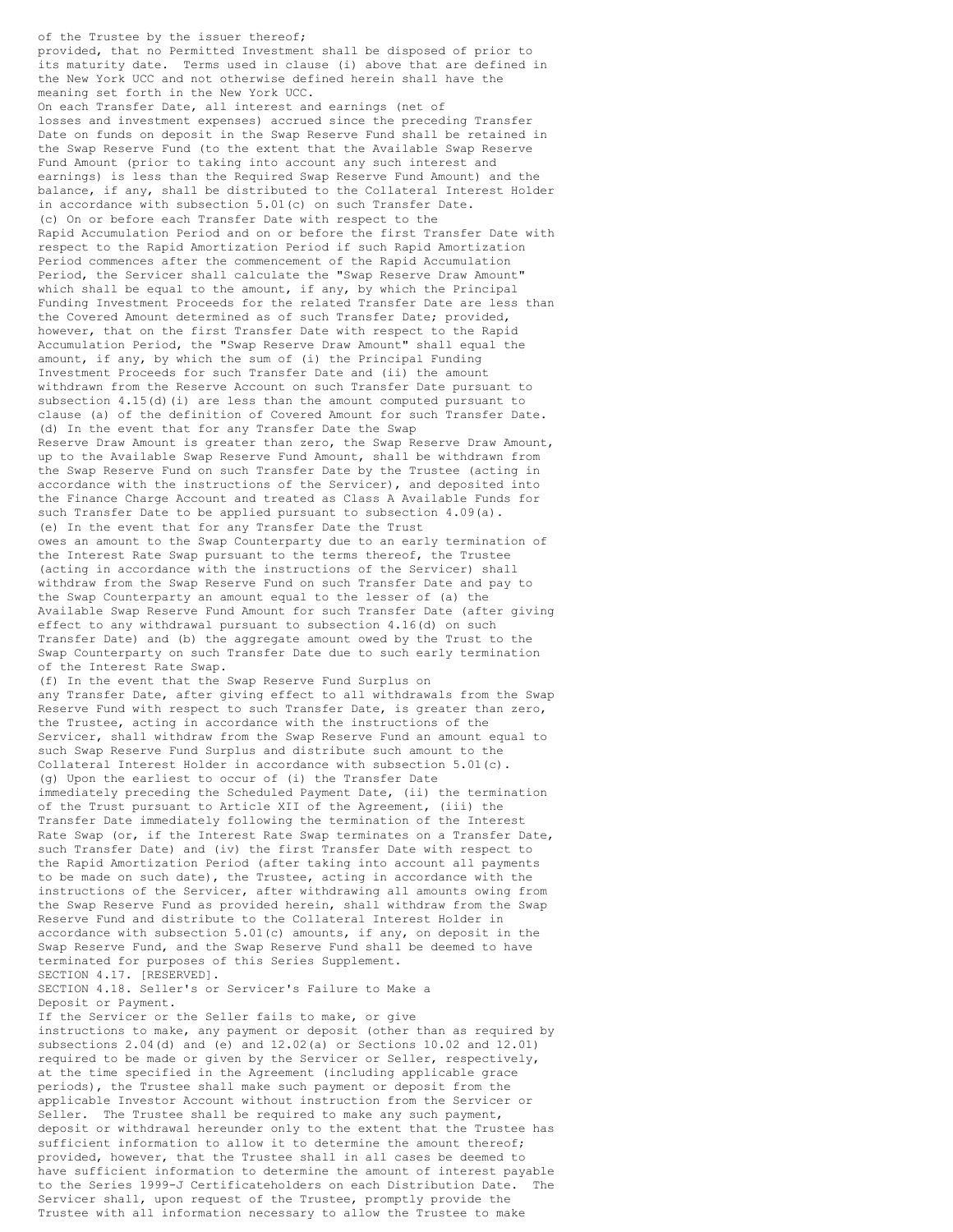such payment, deposit or withdrawal. Such funds or the proceeds of such withdrawal shall be applied by the Trustee in the manner in which such payment or deposit should have been made by the Seller or the Servicer, as the case may be. SECTION 4.19. Interest Rate Swap.

 $(a)$  T

he Trustee shall enter into the Interest Rate Swap, certain terms of which are set forth herein for the convenience of the parties thereto for incorporation therein by reference, with the Swap Counterparty on the Closing Date. Pursuant to the terms of the Interest Rate Swap, the Swap Counterparty shall pay to the Trustee on each Transfer Date the Net Swap Receipt, if any, plus the amount of any Net Swap Receipt due but not paid with respect to any previous Transfer Date. The Trustee shall deposit such Net Swap Receipts, if any, into the Finance Charge Account and shall apply such amounts as Class A Available Funds pursuant to subsection 4.09(a). In addition, in accordance with the terms of the Interest Rate Swap, the Trustee shall pay to the Swap Counterparty the Net Swap Payment, if any, for such Transfer Date, plus the amount of any Net Swap Payment due but not paid on any previous Transfer Date, from amounts applied pursuant to subsections 4.09(a)(ii). If the Interest Rate Swap has not been terminated and the Trustee has not received any Net Swap Receipt due with respect to the related Distribution Date prior to 10:00 a.m. on the date such payment is due, (i) the Trustee shall notify the Swap Counterparty, the Seller and the Servicer of such fact prior to 12:00 p.m. on such date, (ii) the Trustee, if directed by the Servicer, shall designate an Early Termination Date (as such term is defined in the Interest Rate Swap) pursuant to the Interest Rate Swap and shall, if the Seller so directs, terminate the Interest Rate Swap pursuant to its terms, and (iii) the Servicer shall provide the Trustee, prior to 4:30 p.m. on the related Transfer Date, with new statements substantially in the forms of Exhibit B and Exhibit C to this Series Supplement revised, if necessary, to reflect that the Net Swap Receipt (or any portion thereof) was not received by the Trustee for such Transfer Date. (b) Following the termination of the Interest Rate Swap pursuant to the terms thereof, the Swap Counterparty shall pay to the Trustee the amount of the termination payment, if any, to be made by the Swap Counterparty pursuant to Section 6 of the Interest Rate Swap. The Trustee shall, promptly upon receipt of such termination payment, if any, and at the direction of the Servicer distribute the amount of such termination payment to the Collateral Interest Holder in accordance with subsection 5.01(c). (c) The Trustee, at the direction of the Seller, shall direct the Swap Counterparty to assign its rights and obligations under the Interest Rate Swap to a replacement Swap Counterparty, in the event that the long-term, unsecured, unsubordinated debt obligation rating or financial program rating (or other similar rating) of the Swap Counterparty is reduced below BBB- by Standard & Poor's or below Baa3 by Moody's or is withdrawn by either Standard & Poor's or Moody's. The Seller shall give Standard & Poor's and Moody's notice of the replacement of the Swap Counterparty as soon as practicable thereafter. (d) The parties hereto agree that all obligations of the Trustee on behalf of the Trust under the Interest Rate Swap shall be paid from, and limited to, funds specifically available therefor pursuant to subsections 4.09(a)(ii) and 4.16(e) of this Series Supplement and that the Trustee shall not be required to expend or risk its own funds or otherwise incur any liability in connection with the Interest Rate Swap. (e) If the Trustee has actual knowledge of any event specified in Section 5 of the Interest Rate Swap, the Trustee shall provide written notice of such event to the Servicer, the Seller and the Rating Agencies. The Seller, upon becoming aware of any event specified in Section 5 of the Interest Rate Swap, whether pursuant to notice from the Trustee or otherwise, shall immediately provide the Trustee with written instructions as to the course of action to be taken under Section 6 of the Interest Rate Swap, including without limitation any notices to be provided and whether or not an Early Termination Date (as defined in the Interest Rate Swap) should be designated and, if so, when such Early Termination Date should be designated. Prior to receiving such written instructions from the Seller, the Trustee shall not designate an Early Termination Date and shall not terminate the Interest Rate Swap. (f) At the request of the Trustee, the Seller shall provide the Trustee with any document the Trustee is required to provide the Swap Counterparty pursuant to Section 4(a) of the Interest Rate Swap. (g) In the event the long-term, unsecured, unsubordinated debt obligation rating or financial program rating (or other similar rating) of the Swap Counterparty is reduced below AA- by Standard &

Poor's or is withdrawn by Standard & Poor's, the Swap Counterparty will be required within 30 days from the date of such reduction or withdrawal to fund an account (the "Interest Reserve Account") in an amount equal to one-twelfth of the product of (a) the Swap Fixed Rate and (b) the Notional Amount as of the Record Date preceding such reduction or withdrawal (the "Required Interest Reserve Amount").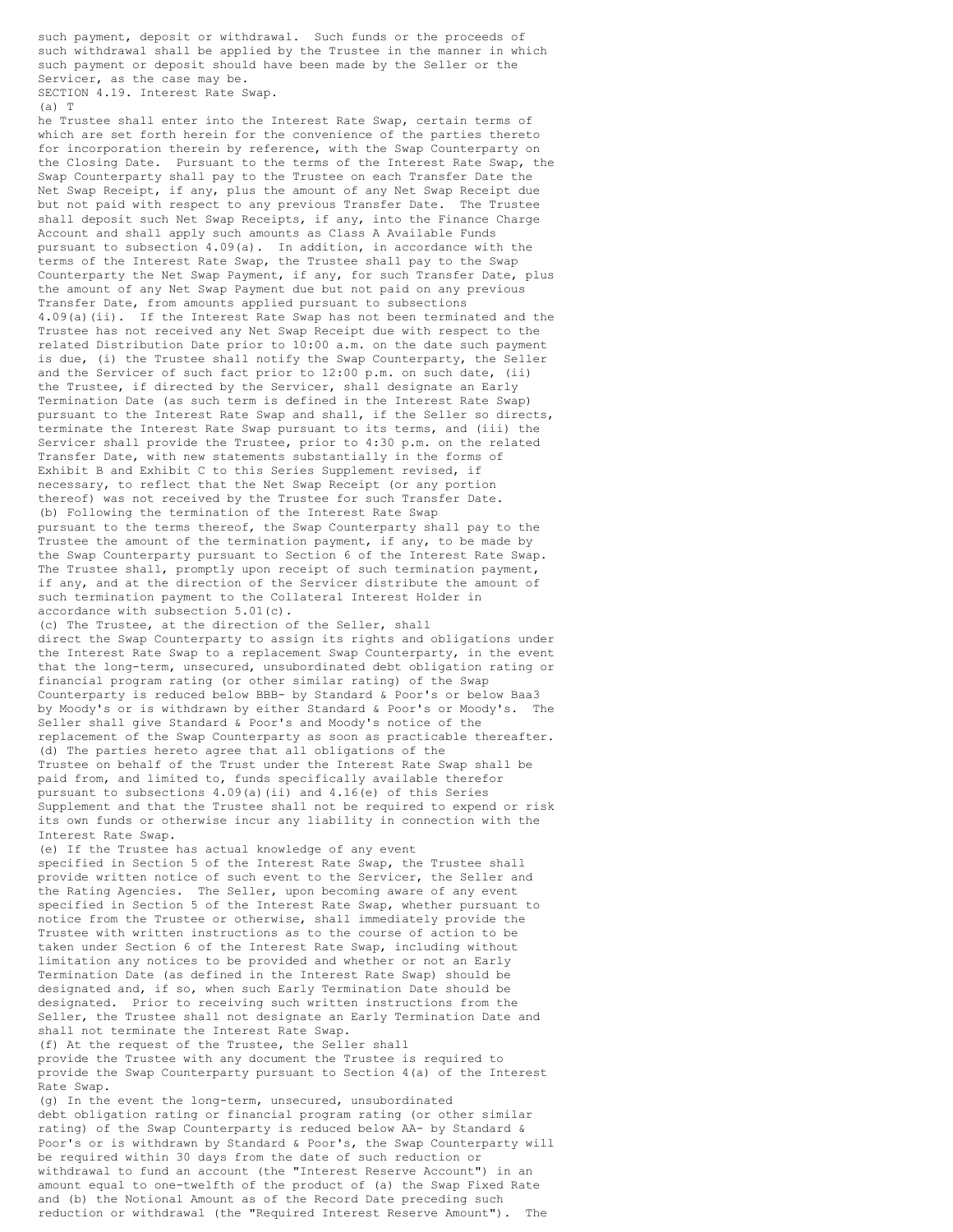Swap Counterparty's failure to adequately fund the Interest Reserve Account within 30 days of such reduction or withdrawal shall constitute an "Interest Reserve Account Event."

SECTION 4.20. Interest Reserve Account.

(a) T

he Trustee shall establish and maintain, at and upon the direction of the Servicer, the Interest Reserve Account with a Qualified Institution, which may be the Trustee in the name of the Trust, on behalf of the Trust, for the benefit of the Class A Certificateholders, a segregated trust account with the corporate trust department of such Qualified Institution, bearing a designation clearly indicating that the funds deposited therein are held for the benefit of the Class A Certificateholders. The Trustee shall possess all right, title and interest in all funds on deposit from time to time in the Interest Reserve Account and in all proceeds thereof. The Interest Reserve Account shall be under the sole dominion and control of the Trustee for the benefit of the Class A Certificateholders. If at any time the institution holding the Interest Reserve Account ceases to be a Qualified Institution, the Seller shall notify the Trustee, and the Trustee upon being notified (or the Servicer on its behalf) shall, within 10 Business Days, establish a new Interest Reserve Account meeting the conditions specified above with a Qualified Institution, and shall transfer any cash or any investments to such new Interest Reserve Account.

(b) Funds on deposit in the Interest Reserve Account shall be invested at the direction of the Swap Counterparty by the Trustee in Permitted Investments. Funds on deposit in the Interest Reserve Account on any Transfer Date shall be invested in such investments that will mature so that such funds will be available for withdrawal on or prior to the following Transfer Date. The Trustee shall:

(i) hold each Permitted Investment (other than such as are described in clause (c) of the definition thereof) that constitutes investment property through a securities intermediary, which securities intermediary shall agree with the Trustee that (I) such investment property shall at all times be credited to a securities account of the Trustee, (II) such securities intermediary shall comply with entitlement orders originated by the Trustee without the further consent of any other person or entity, (III) all property credited to such securities account shall be treated as a financial asset, (IV) such securities intermediary shall waive any lien on, security interest in, or right of set-off with respect to any property credited to such securities account, and (V) such agreement shall be governed by the laws of the State of New York; (ii) maintain possession of each other Permitted Investment not described in clause (i) above (other than such as are described in clause (c) of the definition thereof); and (iii) cause each Permitted Investment described in clause (c) of the definition thereof to be registered in the name of the Trustee by the issuer thereof; provided, that no Permitted Investment shall be disposed of prior to its maturity date. Terms used in clause (i) above that are defined in the New York UCC and not otherwise defined herein shall have the meaning set forth in the New York UCC. On each Transfer Date, all interest and earnings (net of losses and investment expenses) accrued since the preceding Transfer Date on funds on deposit in the Interest Reserve Account shall be retained in the Interest Reserve Account to the extent that the Required Interest Reserve Amount exceeds the amount on deposit in the Interest Reserve Account. To the extent that the amount on deposit in the Interest Reserve Account exceeds the Required Interest Reserve Amount (after taking into effect any withdrawals required to be made on such Transfer Date), the amount of such excess shall be withdrawn from the Interest Reserve Account and distributed to the Swap Counterparty on such Transfer Date. For purposes of determining the availability of funds or the balance in the Interest Reserve Account for any reason under this Series Supplement, except as otherwise provided in the

preceding sentence, investment earnings on such funds shall be deemed not to be available or on deposit. (c) In the event that the Interest Rate Swap terminates

due to a default by the Swap Counterparty, on the Transfer Date on or immediately following such termination, the Trustee, at the direction of the Servicer, shall withdraw from the Interest Reserve Account an amount equal to the least of (i) the Net Swap Receipt, if any, with respect to such Transfer Date plus the amount of any Net Swap Receipt previously due but not paid to the Trust, (ii) the amount on deposit in the Interest Reserve Account on such Transfer Date and (iii) the Required Interest Reserve Amount, and shall deposit such amount in the Finance Charge Account to be included in Class A Available Funds with respect to such Transfer Date and give notice of such withdrawal to each Rating Agency.

(d) Upon the earliest to occur of (i) any Transfer Date subsequent to the return of the Swap Counterparty's long-term, unsecured, unsubordinated debt obligation rating or financial program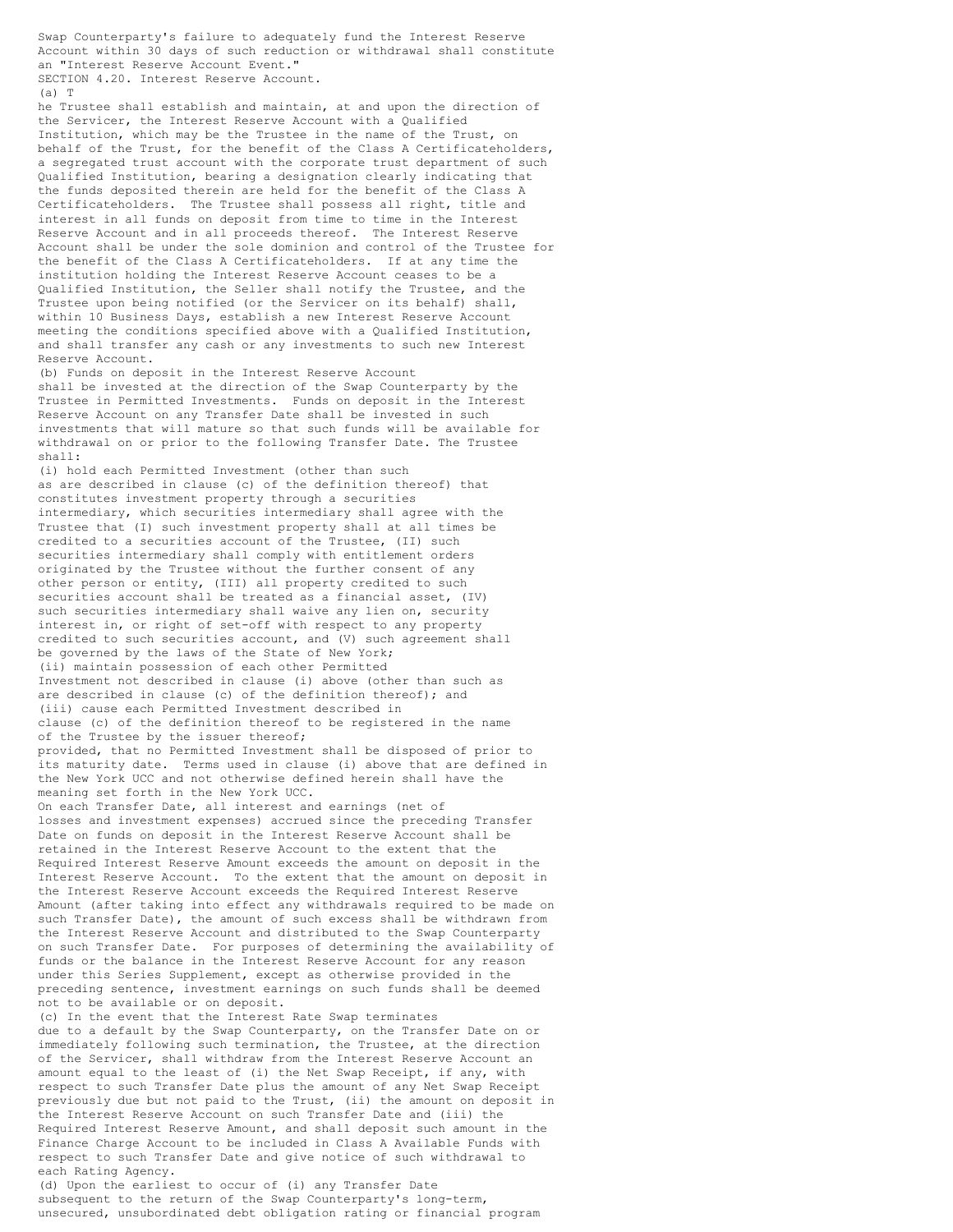rating (or other similar rating) to AA- or higher by Standard & Poor's, (ii) the Transfer Date on or immediately following the termination of the Interest Rate Swap, (iii) the Transfer Date immediately preceding the Scheduled Payment Date, (iv) the termination of the Trust pursuant to Article XII of the Agreement, (v) the Series 1999-J Termination Date and (vi) the first Transfer Date relating to the Rapid Amortization Period (after taking into account all payments to be made on such date), the Trustee, acting in accordance with the instructions of the Servicer, after the prior payment of all amounts owing to the Series 1999-J Certificateholders that are payable from the Interest Reserve Account as provided herein, shall withdraw from the Interest Reserve Account and pay to the Swap Counterparty pursuant to the terms of the Interest Rate Swap, all amounts, if any, on deposit in the Interest Reserve Account, and the Interest Reserve Account shall be deemed to have terminated for purposes of this Series Supplement. SECTION 8. Article V of the Agreement. Article V of the Agreement shall read in its entirety as follows and shall be applicable only to the Investor Certificateholders: ARTICLE V DISTRIBUTIONS AND REPORTS TO INVESTOR CERTIFICATEHOLDERS SECTION 5.01 Distributions. (a) On each Distribution Date, the Trustee shall distribute (in accordance with the certificate delivered on or before the related Transfer Date by the Servicer to the Trustee pursuant to subsection 3.04(b)) to each Class A Certificateholder of record on the immediately preceding Record Date (other than as provided in subsection 2.04(e) or Section 12.03 respecting a final distribution) such Certificateholder's pro rata share (based on the aggregate Undivided Interests represented by Class A Certificates held by such Certificateholder) of amounts on deposit in the Distribution Account as are payable to the Class A Certificateholders pursuant to Section 4.09 by check mailed to each Class A Certificateholder (at such Certificateholder's address as it appears in the Certificate Register), except that with respect to Class A Certificates registered in the name of the nominee of a Clearing Agency, such distribution shall be made in immediately available funds. (b) On each Distribution Date, the Trustee shall distribute (in accordance with the certificate delivered on or before the related Transfer Date by the Servicer to the Trustee pursuant to subsection 3.04(b)) to each Class B Certificateholder of record on the immediately preceding Record Date (other than as provided in subsection 2.04(e) or Section 12.03 respecting a final distribution) such Certificateholder's pro rata share (based on the aggregate Undivided Interests represented by Class B Certificates held by such Certificateholder) of amounts on deposit in the Distribution Account as are payable to the Class B Certificateholders pursuant to Section 4.09 by check mailed to each Class B Certificateholder (at such Certificateholder's address as it appears in the Certificate Register), except that with respect to Class B Certificates registered in the name of the nominee of a Clearing Agency, such distribution shall be made in immediately available funds. (c) On each Transfer Date, the Trustee shall distribute to the Collateral Interest Holder the aggregate amount payable to the Collateral Interest Holder pursuant to Sections 4.09, 4.11, 4.15, 4.16 and 4.19 to the Collateral Interest Holder's account, as specified in writing by the Collateral Interest Holder, in immediately available funds. SECTION 5.02 Monthly Series 1999-J Certificateholders' Statement. (a) On or before each Distribution Date, the Trustee shall forward to each Series 1999-J Certificateholder, each Rating Agency and the Collateral Interest Holder a statement substantially in the form of Exhibit C to this Series Supplement prepared by the Servicer, delivered to the Trustee and setting forth, among other things, the following information (which, in the case of subclauses (i), (ii) and (iii) below, shall be stated on the basis of an original principal amount of \$1,000 per Certificate and, in the case of subclauses (ix) and (x) shall be stated on an aggregate basis and on the basis of an original principal amount of \$1,000 per Certificate, as applicable): (i) the amount of the current distribution; (ii) the amount of the current distribution allocable to Class A Monthly Principal, Class B Monthly Principal and Collateral Monthly Principal, respectively; (iii) the amount of the current distribution allocable to Class A Monthly Interest, Class A Deficiency Amounts, Class A Additional Interest, Class B Monthly Interest, Class B Deficiency Amounts, Class B Additional Interest, Collateral Minimum Monthly Interest, and any past due Collateral Minimum Monthly Interest, respectively; (iv) the amount of Collections of Principal Receivables processed during the related Monthly Period and allocated in respect of the Class A Certificates, the Class B Certificates and the Collateral Interest, respectively;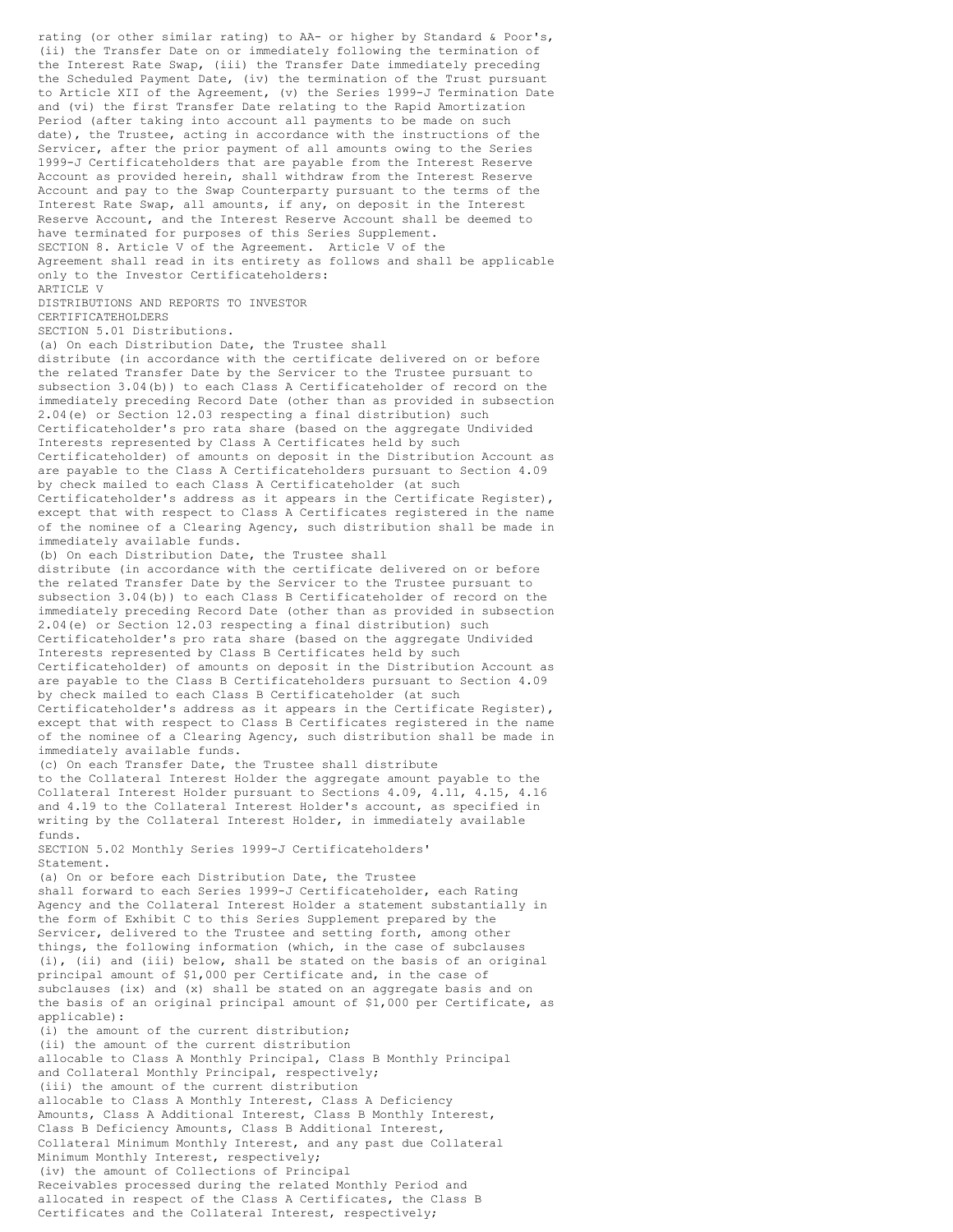(v) the amount of Collections of Finance Charge Receivables processed during the related Monthly Period and allocated in respect of the Class A Certificates, the Class B Certificates and the Collateral Interest, respectively; (vi) the aggregate amount of Principal Receivables, the Investor Interest, the Adjusted Investor Interest, the Class A Investor Interest, the Class A Adjusted Investor Interest, the Class B Investor Interest, Class B Adjusted Investor Interest, the Collateral Interest Amount, the Collateral Interest Adjusted Amount, the Floating Investor Percentage, the Class A Floating Allocation, the Class B Floating Allocation, the Collateral Floating Allocation and the Fixed Investor Percentage, Class A Fixed Allocation, the Class B Fixed Allocation and the Collateral Fixed Allocation with respect to the Principal Receivables in the Trust as of the end of the day on the Record Date; (vii) the aggregate outstanding balance of Accounts which were 30 to 59, 60 to 89, 90 to 119, 120 to 149 and 150 or more days delinquent as of the end of the day on the Record Date; (viii) the Aggregate Investor Default Amount, the Class A Investor Default Amount, the Class B Investor Default Amount and the Collateral Default Amount for the related Monthly Period; (ix) the aggregate amount of Class A Investor Charge-Offs, Class B Investor Charge-Offs and Collateral Charge-Offs for the related Monthly Period; (x) the aggregate amount of Class A Investor Charge-Offs, Class B Investor Charge-Offs and Collateral Charge-Offs reimbursed on the Transfer Date immediately preceding such Distribution Date; (xi) the amount of the Class A Servicing Fee, the Class B Servicing Fee, the Collateral Interest Servicing Fee and the Servicer Interchange for the related Monthly Period; (xii) the Portfolio Yield for the preceding Monthly Period; (xiii) the amount of Reallocated Collateral Principal Collections and Reallocated Class B Principal Collections with respect to such Distribution Date; (xiv) the Class A Investor Interest, the Class A Adjusted Investor Interest, the Class B Investor Interest, the Class B Adjusted Investor Interest, the Collateral Interest Amount and the Collateral Interest Adjusted Amount as of the close of business on such Distribution Date; (xv) the Principal Funding Account Balance on the Transfer Date; (xvi) the Accumulation Shortfall; (xvii) the Principal Funding Investment Proceeds transferred to the Finance Charge Account on the related Transfer Date; (xviii) the Principal Funding Investment Shortfall on the related Transfer Date; (xix) the amount of Class A Available Funds, Class B Available Funds and Collateral Available Funds on deposit in the Finance Charge Account on the related Transfer Date; and (xx) such other items as are set forth in Exhibit C to this Series Supplement. (b) Annual Certificateholders' Tax Statement. On or before January 31 of each calendar year, beginning with calendar year 2000, the Trustee shall distribute to each Person who at any time during the preceding calendar year was a Series 1999-J Certificateholder, a statement prepared by the Servicer containing the information required to be contained in the regular monthly report to Series 1999-J Certificateholders, as set forth in subclauses (i), (ii) and (iii) above, aggregated for such calendar year or the applicable portion thereof during which such Person was a Series 1999-J Certificateholder, together with such other customary information (consistent with the treatment of the Certificates as debt) as the Servicer deems necessary or desirable to enable the Series 1999-J Certificateholders to prepare their tax returns. Such obligations of the Trustee shall be deemed to have been satisfied to the extent that substantially comparable information shall be provided by the Trustee pursuant to any requirements of the Internal Revenue Code as from time to time in effect. SECTION 9. Series 1999-J Pay Out Events. If any one of the following events shall occur with respect to the Investor Certificates: (a) failure on the part of the Seller (i) to make any payment or deposit required by the terms of (A) the Agreement or (B) this Series Supplement, on or before the date occurring five days after the date such payment or deposit is required to be made herein or (ii) duly to observe or perform in any material respect any covenants or agreements of the Seller set forth in the Agreement or this Series Supplement (including, without limitation, the covenant of the Seller

contained in Section 11 of this Series Supplement), which failure has a material adverse effect on the Series 1999-J Certificateholders (which determination shall be made without reference to whether any funds are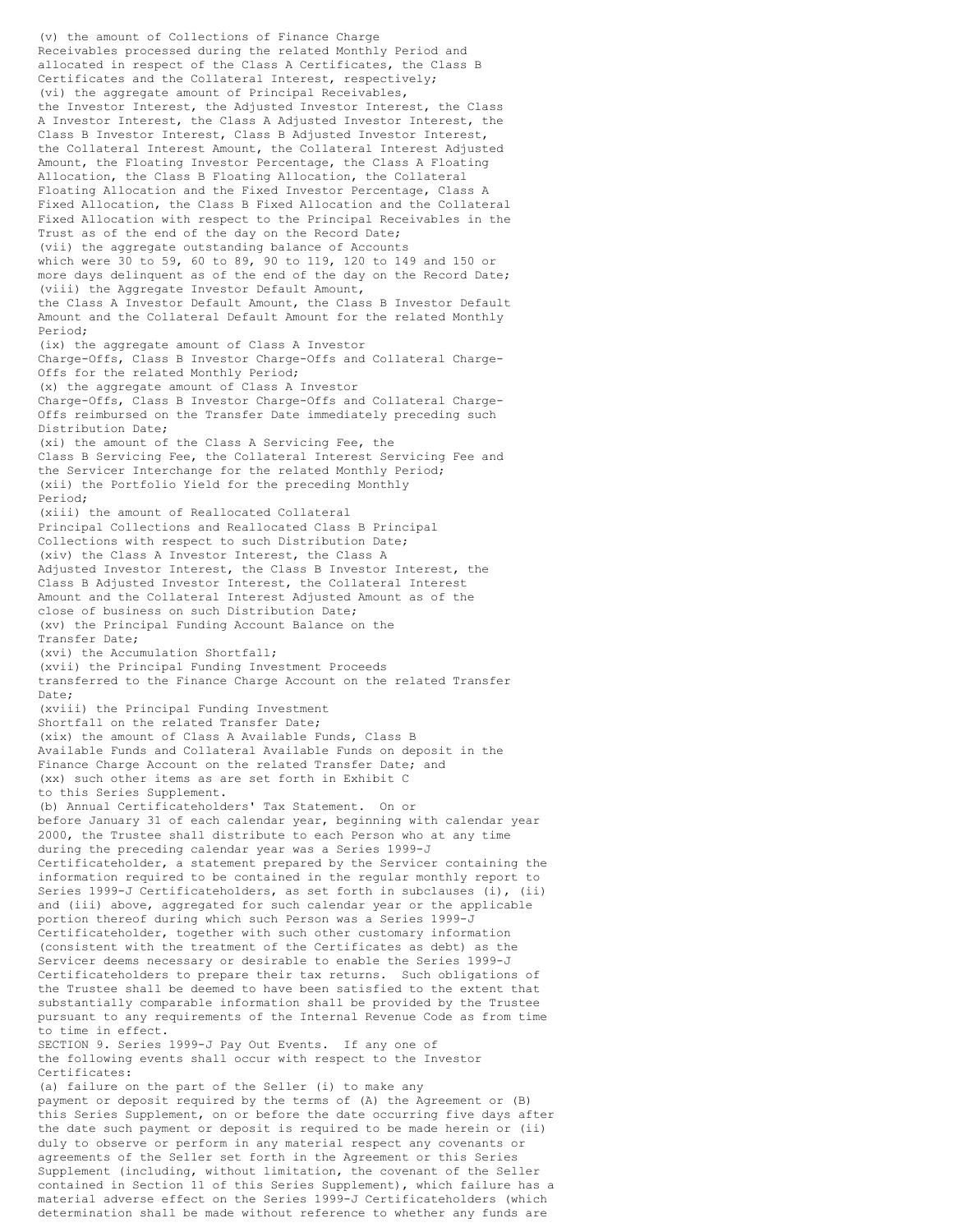available under the Collateral Interest) and which continues unremedied for a period of 60 days after the date on which written notice of such failure, requiring the same to be remedied, shall have been given to the Seller by the Trustee, or to the Seller and the Trustee by the Holders of Investor Certificates evidencing Undivided Interests aggregating not less than 50% of the Investor Interest of this Series 1999-J, and continues to affect materially and adversely the interests of the Series 1999-J Certificateholders (which determination shall be made without reference to whether any funds are available under the Collateral Interest) for such period;

(b) any representation or warranty made by the Seller in the Agreement or this Series Supplement, or any information contained in a computer file or microfiche list required to be delivered by the Seller pursuant to Section 2.01 or 2.06, (i) shall prove to have been incorrect in any material respect when made or when delivered, which continues to be incorrect in any material respect for a period of 60 days after the date on which written notice of such failure, requiring the same to be remedied, shall have been given to the Seller by the Trustee, or to the Seller and the Trustee by the Holders of Investor Certificates evidencing Undivided Interests aggregating not less than 50% of the Investor Interest of this Series 1999-J, and (ii) as a result of which the interests of the Series 1999-J Certificateholders are materially and adversely affected (which determination shall be made without reference to whether any funds are available under the Collateral Interest) and continue to be materially and adversely affected for such period; provided, however, that a Series 1999-J Pay Out Event pursuant to this subsection 9(b) hereof shall not be deemed to have occurred hereunder if the Seller has accepted reassignment of the related Receivable, or all of such Receivables, if applicable, during such period in accordance with the provisions of the Agreement; (c) the average of the Portfolio Yields for any three consecutive Monthly Periods is less than the average of the Base Rates for such period;

(d) the Seller shall fail to convey Receivables arising under Additional Accounts, or Participations, to the Trust, as required by subsection 2.06(a);

(e) any Servicer Default shall occur which would have a material adverse effect on the Series 1999-J Certificateholders; or (f) the Investor Interest shall not be paid in full on the Scheduled Payment Date; then, in the case of any event described in subsection  $9(a)$ , (b) or (e) hereof, after the applicable grace period set forth in such subparagraphs, if any, either the Trustee or Holders of Series 1999-J Certificates and the Collateral Interest Holder evidencing Undivided Interests aggregating not less than 50% of the Investor Interest of this Series 1999-J by notice then given in writing to the Seller and the Servicer (and to the Trustee if given by the Certificateholders) may declare that a pay out event (a "Series 1999-J Pay Out Event") has occurred as of the date of such notice, and in the case of any event described in subsection 9(c), (d) or (f) hereof, a Series 1999-J Pay Out Event shall occur without any notice or other action on the part of the Trustee or the Investor Certificateholders immediately upon the occurrence of such event. SECTION 10. Series 1999-J Termination. The right of the

Investor Certificateholders to receive payments from the Trust will terminate on the first Business Day following the Series 1999-J Termination Date.

SECTION 11. Periodic Finance Charges and Other Fees. The Seller hereby agrees that, except as otherwise required by any Requirement of Law, or as is deemed by the Seller to be necessary in order for the Seller to maintain its credit card business, based upon a good faith assessment by the Seller, in its sole discretion, of the nature of the competition in the credit card business, it shall not at any time reduce the Periodic Finance Charges assessed on any Receivable or other fees on any Account if, as a result of such reduction, the Seller's reasonable expectation of the Portfolio Yield as of such date would be less than the then Base Rate.

SECTION 12. Limitations on Addition of Accounts. The Seller agrees that it shall not designate any Additional Accounts pursuant to subsection 2.06(b) unless on or prior to the related Addition Date, the Seller shall have provided the Collateral Interest Holder with an Officer's Certificate certifying that such designation of such Additional Accounts will not, as of the related Addition Date, (a) be reasonably expected by the Seller to result in a reduction or withdrawal by the Rating Agency of its rating for the Investor Certificates or (b) cause a Series 1999-J Pay Out Event. SECTION 13. Counterparts. This Series Supplement may be executed in any number of counterparts, each of which so executed shall be deemed to be an original, but all of such counterparts shall together constitute but one and the same instrument. SECTION 14. Governing Law. THIS SERIES SUPPLEMENT SHALL BE CONSTRUED IN ACCORDANCE WITH THE LAWS OF THE STATE OF DELAWARE, WITHOUT REFERENCE TO ITS CONFLICT OF LAW PROVISIONS, AND THE OBLIGATIONS, RIGHTS AND REMEDIES OF THE PARTIES HEREUNDER SHALL BE DETERMINED IN ACCORDANCE WITH SUCH LAWS; PROVIDED, HOWEVER, THAT THE IMMUNITIES AND STANDARD OF CARE OF THE TRUSTEE IN THE ADMINISTRATION OF THE TRUST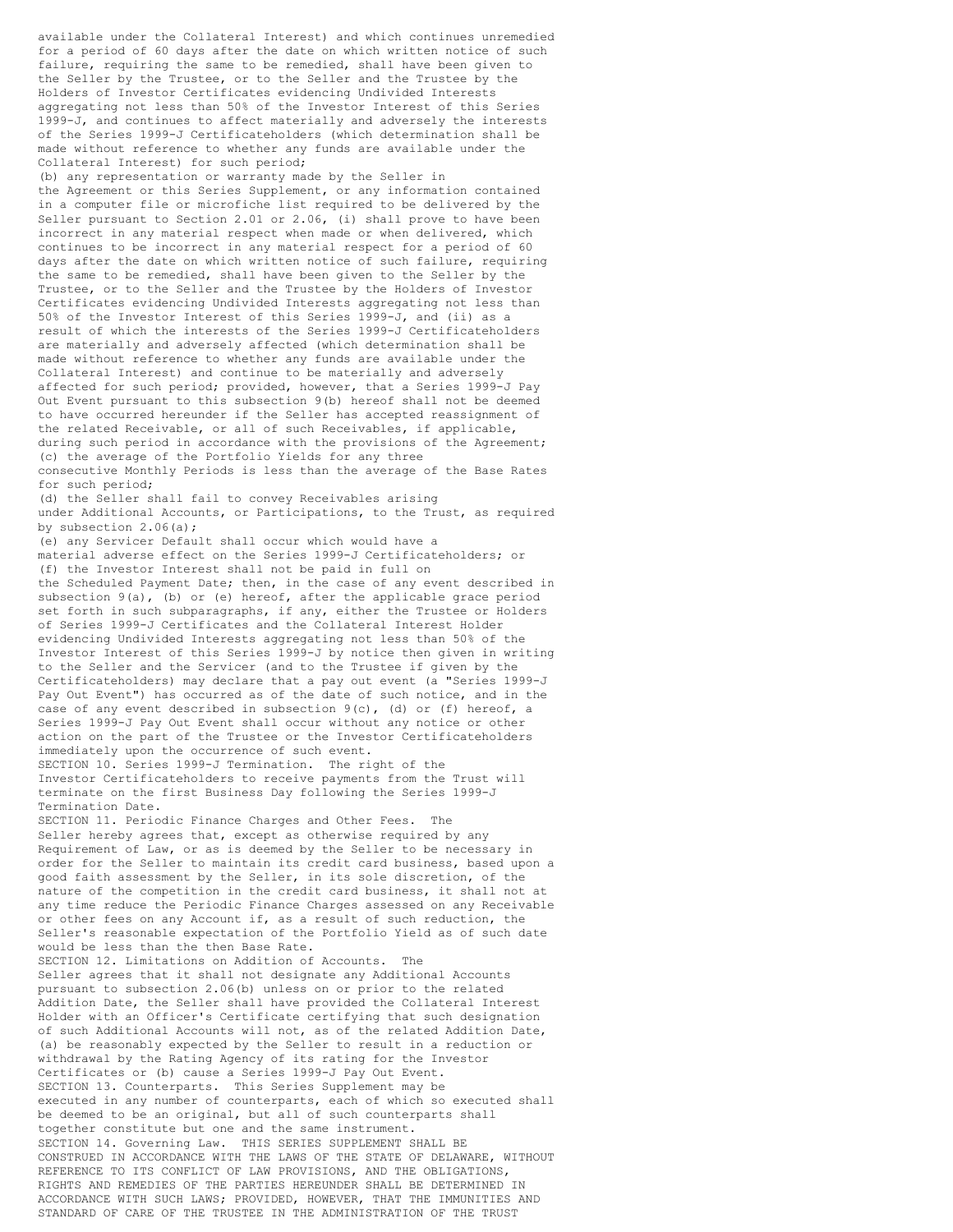HEREUNDER SHALL BE GOVERNED BY THE LAWS OF THE STATE OF NEW YORK. SECTION 15. Additional Notices. (a) For so long as the Investor Certificates shall be outstanding, the Seller agrees to provide Fitch with the notice provided to each Rating Agency in subsection 2.06(c)(i) and agrees to provide to Fitch and Standard and Poor's the Opinion of Counsel provided to Moody's pursuant to subsection 2.06(c)(vi), in each case in the times and the manner provided for in such subsections. (b) The Seller shall notify the Collateral Interest Holder promptly after becoming aware of any Lien on any Receivable other than the conveyances under the Agreement. The Seller will notify the Collateral Interest Holder of any merger, consolidation, assumption or transfer referred to in Section 7.02. SECTION 16. Additional Representations and Warranties of the Servicer. MBNA America Bank, National Association, as initial Servicer, hereby makes, and any Successor Servicer by its appointment under the Agreement shall make the following representations and warranties: (a) All Consents. All authorizations, consents, orders or approvals of or registrations or declarations with any Governmental Authority required to be obtained, effected or given by the Servicer in connection with the execution and delivery of this Series Supplement by the Servicer and the performance of the transactions contemplated by this Series Supplement by the Servicer, have been duly obtained, effected or given and are in full force and effect. (b) Rescission or Cancellation. The Servicer shall not permit any rescission or cancellation of any Receivable except as ordered by a court of competent jurisdiction or other Governmental Authority or in accordance with the normal operating procedures of the Servicer. (c) Receivables Not To Be Evidenced by Promissory Notes. Except in connection with its enforcement or collection of an Account, the Servicer will take no action to cause any Receivable to be evidenced by an instrument (as defined in the UCC as in effect in the State of Delaware). SECTION 17. No Petition. The Seller, the Servicer and the Trustee, by entering into this Series Supplement and each Certificateholder, by accepting a Series 1999-J Certificate hereby covenant and agree that they will not at any time institute against the Trust, or join in any institution against the Trust of, any bankruptcy proceedings under any United States Federal or state bankruptcy or similar law in connection with any obligations relating to the Investor Certificateholders, the Agreement or this Series Supplement. SECTION 18. Certain Tax Related Amendments. In addition to being subject to amendment pursuant to any other provisions relating to amendments in either the Agreement or this Series Supplement, this Series Supplement may be amended by the Seller without the consent of the Servicer, Trustee or any Investor Certificateholder if the Seller provides the Trustee with (i) an Opinion of Counsel to the effect that such amendment or modification would reduce the risk the Trust would be treated as taxable as a publicly traded partnership pursuant to Code section 7704 and (ii) a certificate that such amendment or modification would not materially and adversely affect any Investor Certificateholder; provided, that no such amendment shall be deemed effective without the Trustee's consent, if the Trustee's rights, duties and obligations hereunder are thereby modified. Promptly after the effectiveness of any amendment pursuant to this Section 18, the Seller shall deliver a copy of such amendment to each of the Servicer, the Trustee and each Rating Agency. SECTION 19. Transfers of the Collateral Interest. (a) Unless otherwise consented to by the Seller, no portion of the Collateral Interest or any interest therein may be sold, conveyed, assigned, hypothecated, pledged, participated, exchanged or otherwise transferred (each, a "Transfer") except in accordance with this Section 19 and only to a Permitted Assignee. Any attempted or purported transfer, assignment, exchange, conveyance, pledge, hypothecation or grant other than to a Permitted Assignee shall be void. Unless otherwise consented to by the Seller, no portion of the Collateral Interest or any interest therein may be Transferred to any Person (each such Person acquiring the Collateral Interest or any interest therein, an "Assignee") unless such Assignee shall have executed and delivered to the Seller on or before the effective date of any Transfer a letter substantially in the form attached hereto as Exhibit D (an "Investment Letter"), executed by such Assignee, with respect to the related Transfer to such Assignee of all or a portion of the Collateral Interest. (b) Each Assignee will certify that the Collateral

Interest or the interest therein purchased by such Assignee will be acquired for investment only and not with a view to any public distribution thereof, and that such Assignee will not offer to sell or otherwise dispose of the Collateral Interest or any interest therein so acquired by it in violation of any of the registration requirements of the Securities Act, or any applicable state or other securities laws. Each Assignee will acknowledge and agree that (i) it has no right to require the Seller to register under the Securities Act or any other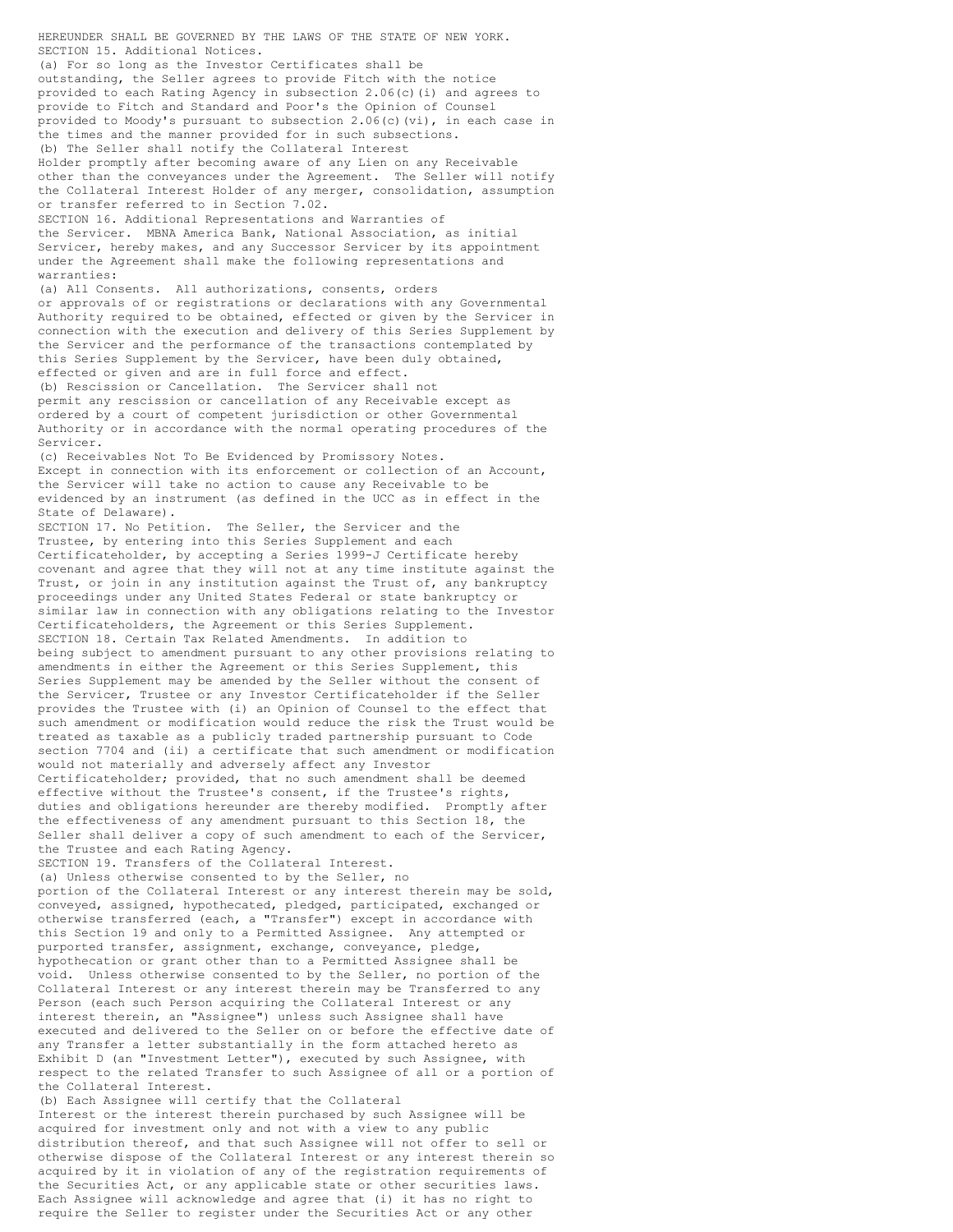securities law the Collateral Interest or the interest therein to be acquired by the Assignee and (ii) the sale of the Collateral Interest is not being made by means of the Prospectus. Each Assignee will agree with the Seller that: (a) such Assignee will deliver to the Seller on or before the effective date of any Transfer a letter in the form annexed hereto as Exhibit D (an "Investment Letter"), executed by such Assignee with respect to the purchase by such Assignee of all or a portion of the Collateral Interest and (b) all of the statements made by such Assignee in its Investment Letter shall be true and correct as of the date made.

(c) No portion of the Collateral Interest or any interest therein may be Transferred, and each Assignee will certify that it is not, (a) an "employee benefit plan" (as defined in Section 3(3) of ERISA), including governmental plans and church plans, (b) any "plan" (as defined in Section 4975(e)(1) of the Code) including individual retirement accounts and Keogh plans, or (c) any other entity whose underlying assets include "plan assets" (within the meaning of Department of Labor Regulation Section 2510.3-101, 29 C.F.R.2510.3-101 or otherwise under ERISA) by reason of a plan's investment in the entity, including, without limitation, an insurance company general account. IN WITNESS WHEREOF, the Seller, the Servicer and the

Trustee have caused this Series 1999-J Supplement to be duly executed by their respective officers as of the day and year first above written. MBNA AMERICA BANK,

NATIONAL ASSOCIATION, Seller and Servicer

By:/s/ Jerry M. Hamstead Jerry M. Hamstead First Vice President

THE BANK OF NEW YORK, Trustee

By: /s/ Joyce P. Maccou\_ Name: Joyce P. Maccou Title: Assistant Treasurer

[Signature Page to Series 1999-J Supplement dated as of September 23, 1999] EXHIBIT A-1

## FORM OF CERTIFICATE

CLASS A

Unless this Certificate is presented by an authorized representative of The Depository Trust Company, a New York corporation ("DTC"), to MBNA America Bank, National Association or its agent for registration of transfer, exchange or payment, and any certificate issued is registered in the name of Cede & Co. or in such other name as requested by an authorized representative of DTC (and any payment is made to Cede & Co. or to such other entity as is requested by an authorized representative of DTC), ANY TRANSFER, PLEDGE OR OTHER USE HEREOF FOR VALUE OR OTHERWISE BY OR TO ANY PERSON IS WRONGFUL inasmuch as the registered owner hereof, Cede & Co., has an interest herein.

 $No.$   $S$ CUSIP No. \_\_\_\_\_\_\_\_\_

MBNA MASTER CREDIT CARD TRUST II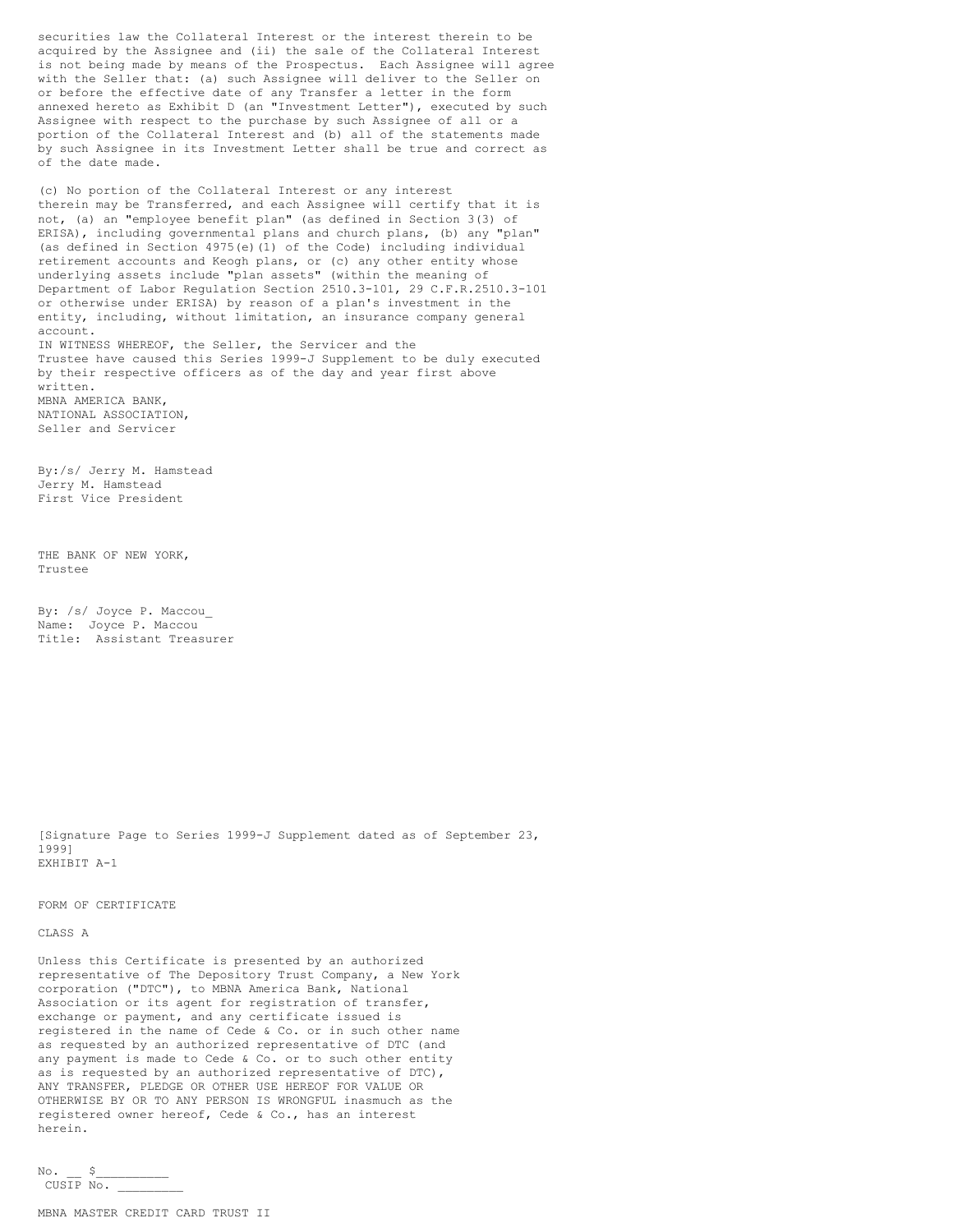CLASS A 7.00% ASSET BACKED CERTIFICATE, SERIES 1999-J

Evidencing an Undivided Interest in a trust, the corpus of which consists of a portfolio of MasterCard registered trademark and VISA registered trademark credit card receivables generated or acquired by MBNA America Bank, National Association and other assets and interests constituting the Trust under the Pooling and Servicing Agreement described below.

(Not an interest in or obligation of MBNA America Bank, National Association or any Affiliate thereof.)

This certifies that CEDE & CO. (the "Class A Certificateholder") is the registered owner of an Undivided Interest in a trust (the "Trust"), the corpus of which consists of a portfolio of receivables (the "Receivables") now existing or hereafter created and arising in connection with selected MasterCard and VISA credit card accounts (the "Accounts") of MBNA America Bank, National Association, a national banking association organized under the laws of the United States, all monies due or to become due in payment of the Receivables (including all Finance Charge Receivables but excluding recoveries on any charged-off Receivables), the right to certain amounts received as Interchange with respect to the Accounts, the benefits of the Collateral Interest and the other assets and interests constituting the Trust pursuant to a Pooling and Servicing Agreement dated as of August 4, 1994, as amended as of March 11, 1996, as of June 2, 1998 and as of January 10, 1999, as supplemented by the Series 1999-J Supplement dated as of September 23, 1999 (collectively, the "Pooling and Servicing Agreement"), by and between MBNA America Bank, National Association, as Seller (the "Seller") and as Servicer (the "Servicer"), and The Bank of New York, as Trustee (the "Trustee"), a summary of certain of the pertinent provisions of which is set forth hereinbelow. The Series 1999-J Certificates are issued in two classes, the Class A Certificates (of which this certificate is one) and the Class B Certificates, which are subordinated to the Class A Certificates in certain rights of payment as described herein and in the Pooling and Servicing Agreement.

The Seller has structured the Pooling and Servicing Agreement and the Series 1999-J Certificates with the intention that the Series 1999-J Certificates will qualify under applicable tax law as indebtedness, and each of the Seller, the Holder of the Seller Interest, the Servicer and each Series 1999-J Certificateholder (or Series 1999-J Certificate Owner) by acceptance of its Series 1999-J Certificate (or in the case of a Series 1999-J Certificate Owner, by virtue of such Series 1999-J Certificate Owner's acquisition of a beneficial interest therein), agrees to treat and to take no action inconsistent with the treatment of the Series 1999-J Certificates (or any beneficial interest therein) as indebtedness for purposes of federal, state, local and foreign income or franchise taxes and any other tax imposed on or measured by income. Each Series 1999-J Certificateholder agrees that it will cause any Series 1999-J Certificate Owner acquiring an interest in a Series 1999-J Certificate through it to comply with the Pooling and Servicing Agreement as to treatment of the Series 1999-J Certificates as indebtedness for certain tax purposes.

To the extent not defined herein, capitalized terms used herein have the respective meanings assigned to them in the Pooling and Servicing Agreement. This Class A Certificate is issued under and is subject to the terms, provisions and conditions of the Pooling and Servicing Agreement, to which Pooling and Servicing Agreement, as amended from time to time, the Class A Certificateholder by virtue of the acceptance hereof assents and by which the Class A Certificateholder is bound.

Although a summary of certain provisions of the Pooling and Servicing Agreement is set forth below, this Class A Certificate is qualified in its entirety by the terms and provisions of the Pooling and Servicing Agreement and reference is made to that Pooling and Servicing Agreement for information with respect to the interests, rights, benefits, obligations, proceeds, and duties evidenced hereby and the rights, duties and obligations of the Trustee.

Interest will accrue on the Class A Certificates at the rate of 7.00% per annum from and including the Closing Date, as more specifically set forth in the Pooling and Servicing Agreement, and will be distributed on November 15, 1999 and on the 15th day of each calendar month thereafter, or if such day is not a Business Day, on the next succeeding Business Day (a "Distribution Date"), to the Class A Certificateholders of record as of the last Business Day of the calendar month preceding such Distribution Date. During the Rapid Amortization Period, in addition to Class A Monthly Interest, Class A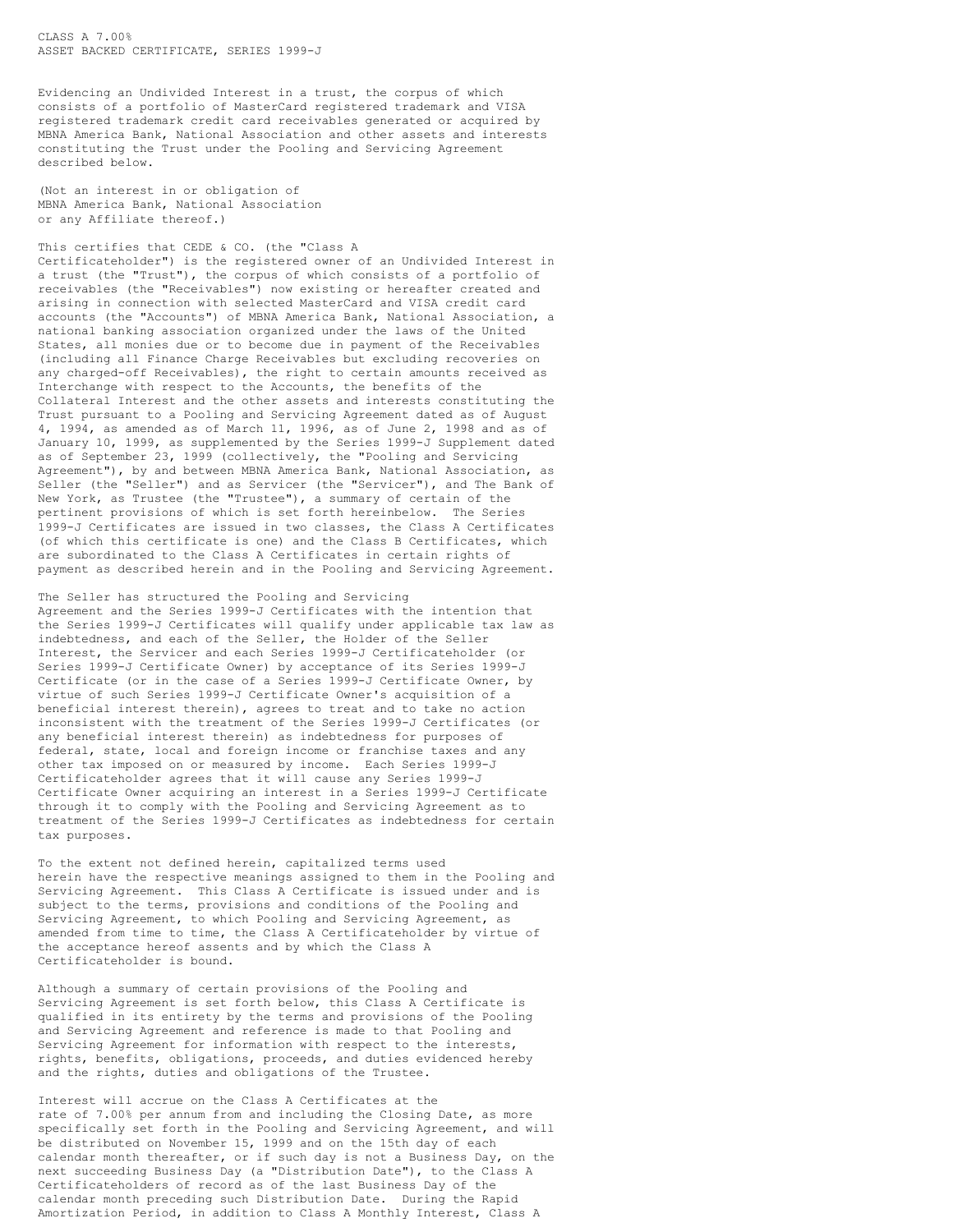Monthly Principal will be distributed to the Class A Certificateholders on each Distribution Date commencing in the month following the commencement of the Rapid Amortization Period until the Class A Certificates have been paid in full. During the Controlled Accumulation Period and the Rapid Accumulation Period, in addition to monthly payments of Class A Monthly Interest, the amount on deposit in the Principal Funding Account (but not in excess of the Class A Investor Interest) will be distributed as principal to the Class A Certificateholders on the September 2009 Distribution Date, unless distributed earlier as a result of the commencement of the Rapid Amortization Period in accordance with the Pooling and Servicing Agreement.

Unless the certificate of authentication hereon has been executed by or on behalf of the Trustee, by manual signature, this Class A Certificate shall not be entitled to any benefit under the Pooling and Servicing Agreement, or be valid for any purpose. IN WITNESS WHEREOF, MBNA America Bank, National Association

has caused this Series 1999-J Class A Certificate to be duly executed under its official seal.

 $By:$ 

Authorized Officer

[Seal]

Attested to:

 $By:$ Cashier

Date: \_\_\_\_\_\_\_\_\_\_ \_\_\_\_, 1999

Form of Trustee's Certificate of Authentication

CERTIFICATE OF AUTHENTICATION

This is one of the Series 1999-J Class A Certificates referred to in the within-mentioned Pooling and Servicing Agreement.

THE BANK OF NEW YORK, Trustee

 $By:$ 

Authorized Signatory

Date: \_\_\_\_\_\_\_\_\_ \_\_\_, 1999 EXHIBIT A-2

FORM OF CERTIFICATE

CLASS B

Unless this Certificate is presented by an authorized representative of The Depository Trust Company, a New York corporation ("DTC"), to MBNA America Bank, National Association or its agent for registration of transfer, exchange or payment, and any certificate issued is registered in the name of Cede & Co. or in such other name as requested by an authorized representative of DTC (and any payment is made to Cede & Co. or to such other entity as is requested by an authorized representative of DTC), ANY TRANSFER, PLEDGE OR OTHER USE HEREOF FOR VALUE OR OTHERWISE BY OR TO ANY PERSON IS WRONGFUL inasmuch as the registered owner hereof, Cede & Co., has an interest herein.

 $\text{No.} \quad \text{S}$ CUSIP No. \_\_\_\_\_\_\_\_\_

MBNA MASTER CREDIT CARD TRUST II CLASS B 7.40% ASSET BACKED CERTIFICATE, SERIES 1999-J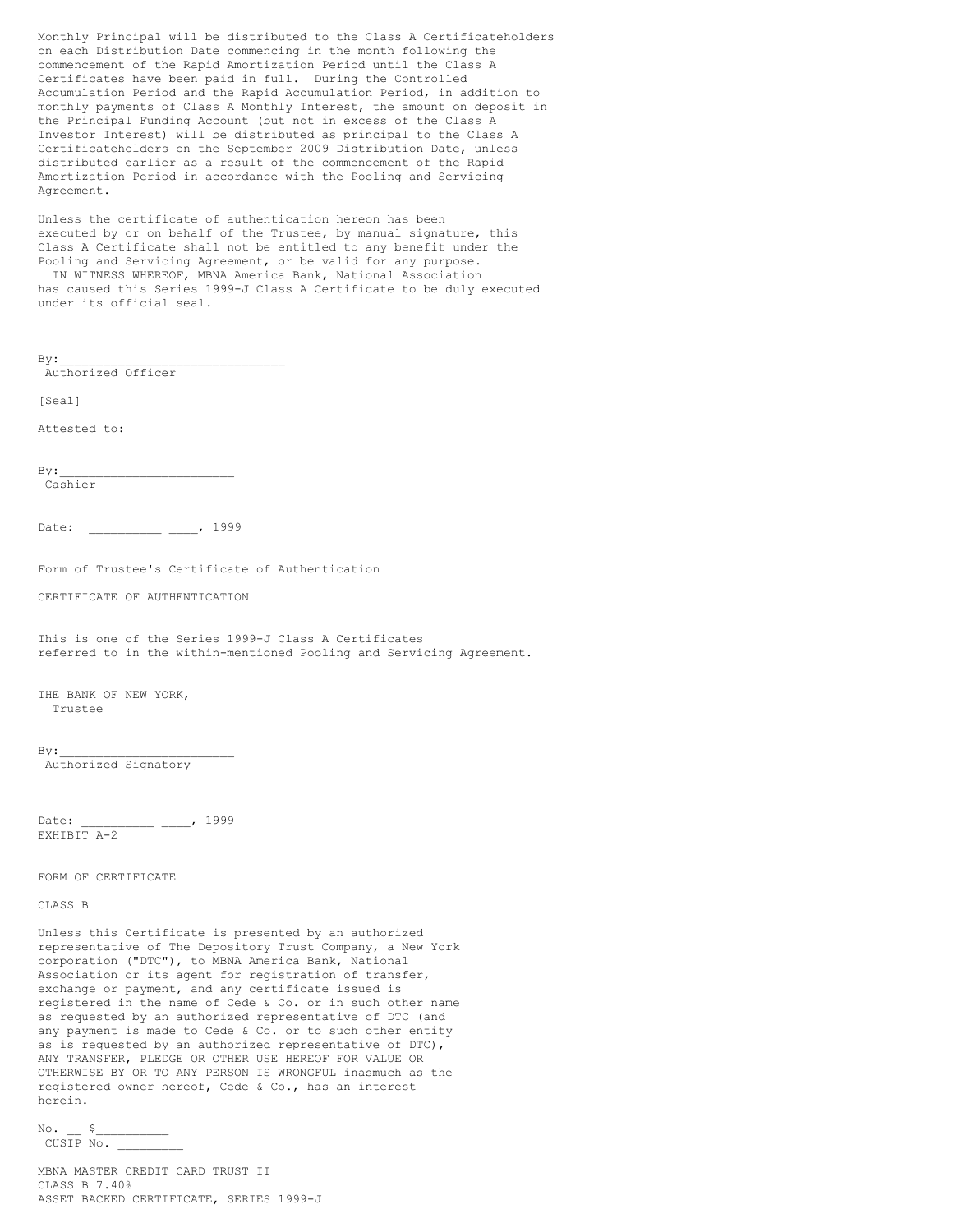Evidencing an Undivided Interest in a trust, the corpus of which consists of a portfolio of MasterCard registered trademark and VISA registered trademark credit card receivables generated or acquired by MBNA America Bank, National Association and other assets and interests constituting the Trust under the Pooling and Servicing Agreement described below.

(Not an interest in or obligation of MBNA America Bank, National Association or any Affiliate thereof.)

## This certifies that CEDE & CO. (the "Class B

Certificateholder") is the registered owner of an Undivided Interest in a trust (the "Trust"), the corpus of which consists of a portfolio of receivables (the "Receivables") now existing or hereafter created and arising in connection with selected MasterCard and VISA credit card accounts (the "Accounts") of MBNA America Bank, National Association, a national banking association organized under the laws of the United States, all monies due or to become due in payment of the Receivables (including all Finance Charge Receivables but excluding recoveries on any charged-off Receivables), the right to certain amounts received as Interchange with respect to the Accounts, the benefits of the Collateral Interest and the other assets and interests constituting the Trust pursuant to a Pooling and Servicing Agreement dated as of August 4, 1994, as amended as of March 11, 1996, as of June 2, 1998 and as of January 10, 1999, as supplemented by the Series 1999-J Supplement dated as of September 23, 1999 (collectively, the "Pooling and Servicing Agreement"), by and between MBNA America Bank, National Association, as Seller (the "Seller") and as Servicer (the "Servicer"), and The Bank of New York, as Trustee (the "Trustee"), a summary of certain of the pertinent provisions of which is set forth hereinbelow. The Series 1999-J Certificates are issued in two classes, the Class A Certificates and the Class B Certificates (of which this certificate is one), which are subordinated to the Class A Certificates in certain rights of payment as described herein and in the Pooling and Servicing Agreement.

The Seller has structured the Pooling and Servicing Agreement and the Series 1999-J Certificates with the intention that the Series 1999-J Certificates will qualify under applicable tax law as indebtedness, and each of the Seller, the Holder of the Seller Interest, the Servicer and each Series 1999-J Certificateholder (or Series 1999-J Certificate Owner) by acceptance of its Series 1999-J Certificate (or in the case of a Series 1999-J Certificate Owner, by virtue of such Series 1999-J Certificate Owner's acquisition of a beneficial interest therein), agrees to treat and to take no action inconsistent with the treatment of the Series 1999-J Certificates (or any beneficial interest therein) as indebtedness for purposes of federal, state, local and foreign income or franchise taxes and any other tax imposed on or measured by income. Each Series 1999-J Certificateholder agrees that it will cause any Series 1999-J Certificate Owner acquiring an interest in a Series 1999-J Certificate through it to comply with the Pooling and Servicing Agreement as to treatment of the Series 1999-J Certificates as indebtedness for certain tax purposes.

To the extent not defined herein, capitalized terms used herein have the respective meanings assigned to them in the Pooling and Servicing Agreement. This Class B Certificate is issued under and is subject to the terms, provisions and conditions of the Pooling and Servicing Agreement, to which Pooling and Servicing Agreement, as amended from time to time, the Class B Certificateholder by virtue of the acceptance hereof assents and by which the Class B Certificateholder is bound.

Although a summary of certain provisions of the Pooling and Servicing Agreement is set forth below, this Class B Certificate is qualified in its entirety by the terms and provisions of the Pooling and Servicing Agreement and reference is made to that Pooling and Servicing Agreement for information with respect to the interests, rights, benefits, obligations, proceeds, and duties evidenced hereby and the rights, duties and obligations of the Trustee.

Interest will accrue on the Class B Certificates at the rate of 7.40% per annum from and including the Closing Date, as more specifically set forth in the Pooling and Servicing Agreement, and will be distributed on November 15, 1999 and on the 15th day of each calendar month thereafter, or if such day is not a Business Day, on the next succeeding Business Day (a "Distribution Date"), to the Class B Certificateholders of record as of the last Business Day of the calendar month preceding such Distribution Date. During the Rapid Amortization Period, in addition to Class B Monthly Interest, Class B Monthly Principal will be distributed to the Class B Certificateholders on each Distribution Date commencing in the month on which the Class A Investor Interest is paid in full. During the Rapid Accumulation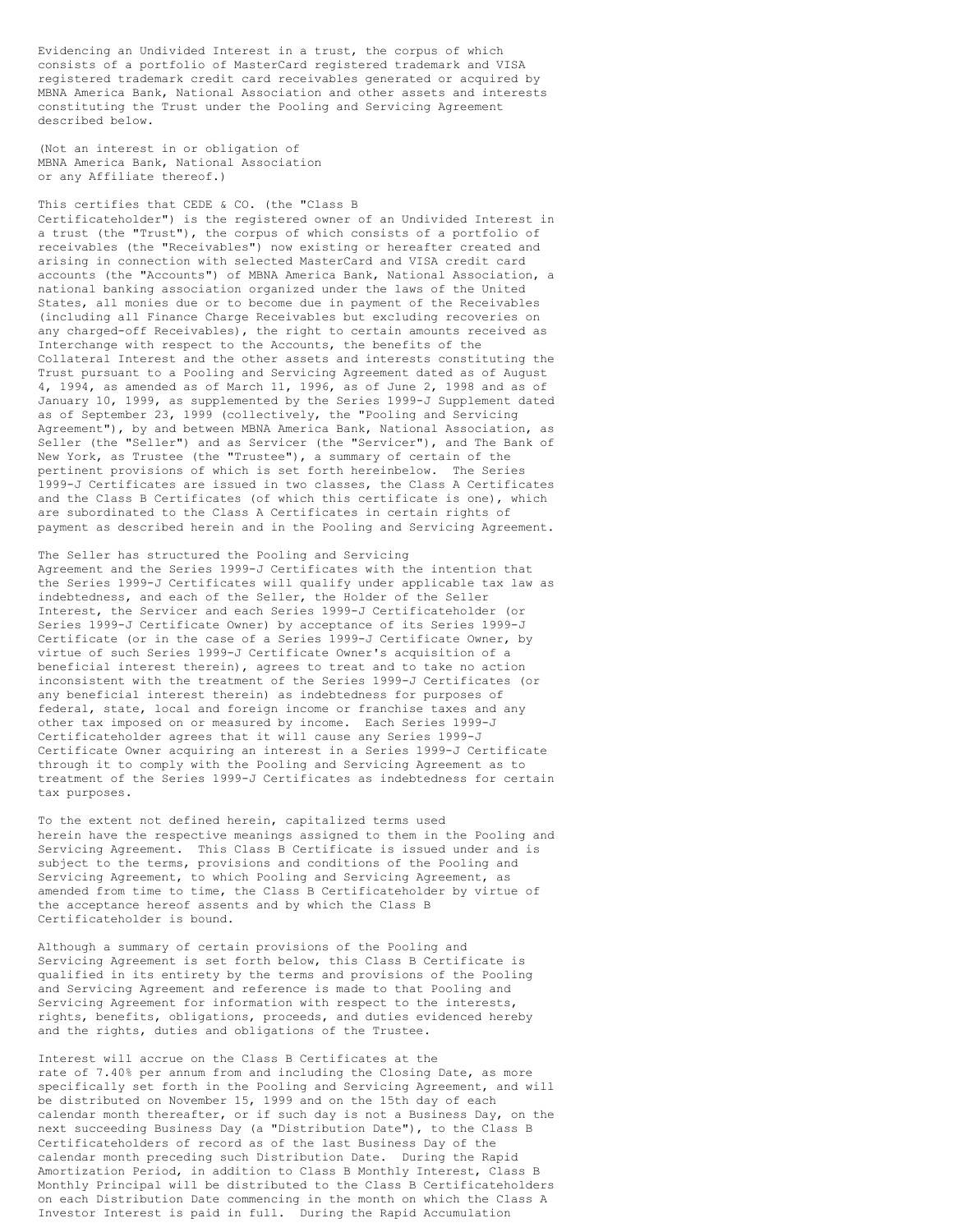Period after the Principal Funding Account Balance equals the Class A Investor Interest, in addition to monthly payments of Class B Monthly Interest, the amount on deposit in the Principal Funding Account in excess of the Class A Investor Interest and in an amount not to exceed the Class B Investor Interest and Available Investor Principal Collections not required to be deposited into the Principal Funding Account in respect of the Class A Investor Interest will be distributed as principal to the Class B Certificateholders. During the Controlled Accumulation Period following the payment in full of the Class A Investor Interest, the amount on deposit in the Principal Funding Account in excess of the Class A Investor Interest and in an amount not to exceed the Class B Investor Interest will be distributed as principal to the Class B Certificateholders on the September 2009 Distribution Date, unless distributed earlier as a result of the commencement of the Rapid Amortization Period or the Rapid Accumulation Period in accordance with the Pooling and Servicing Agreement.

Unless the certificate of authentication hereon has been executed by or on behalf of the Trustee, by manual signature, this Class B Certificate shall not be entitled to any benefit under the Pooling and Servicing Agreement, or be valid for any purpose. IN WITNESS WHEREOF, MBNA America Bank, National Association has caused this Series 1999-J Class B Certificate to be duly executed under its official seal.

 $By:$ Authorized Officer

[Seal]

Attested to:

 $By:$ Cashier

Date: \_\_\_\_\_\_\_\_\_\_ \_\_\_\_, 1999

Form of Trustee's Certificate of Authentication

CERTIFICATE OF AUTHENTICATION

This is one of the Series 1999-J Class B Certificates referred to in the within-mentioned Pooling and Servicing Agreement.

THE BANK OF NEW YORK Trustee

 $By:$ Authorized Signatory

Date: \_\_\_\_\_\_\_\_\_\_ \_\_\_, 1999

EXHIBIT B

FORM OF MONTHLY PAYMENT INSTRUCTIONS AND NOTIFICATION TO THE TRUSTEE MBNA AMERICA BANK, NATIONAL ASSOCIATION MBNA MASTER CREDIT CARD TRUST II SERIES 1999-J MONTHLY PERIOD ENDING

Capitalized terms used in this notice have their respective meanings set forth in the Pooling and Servicing Agreement. References herein to certain sections and subsections are references to the respective sections and subsections of the Pooling and Servicing Agreement as supplemented by the Series 1999-J Supplement. This notice is delivered pursuant to Section 4.09.

A) MBNA is the Servicer under the Pooling and Servicing Agreement.

B) The undersigned is a Servicing Officer. C) The date of this notice is on or before the related Transfer Date under the Pooling and Servicing Agreement.

I. INSTRUCTION TO MAKE A WITHDRAWAL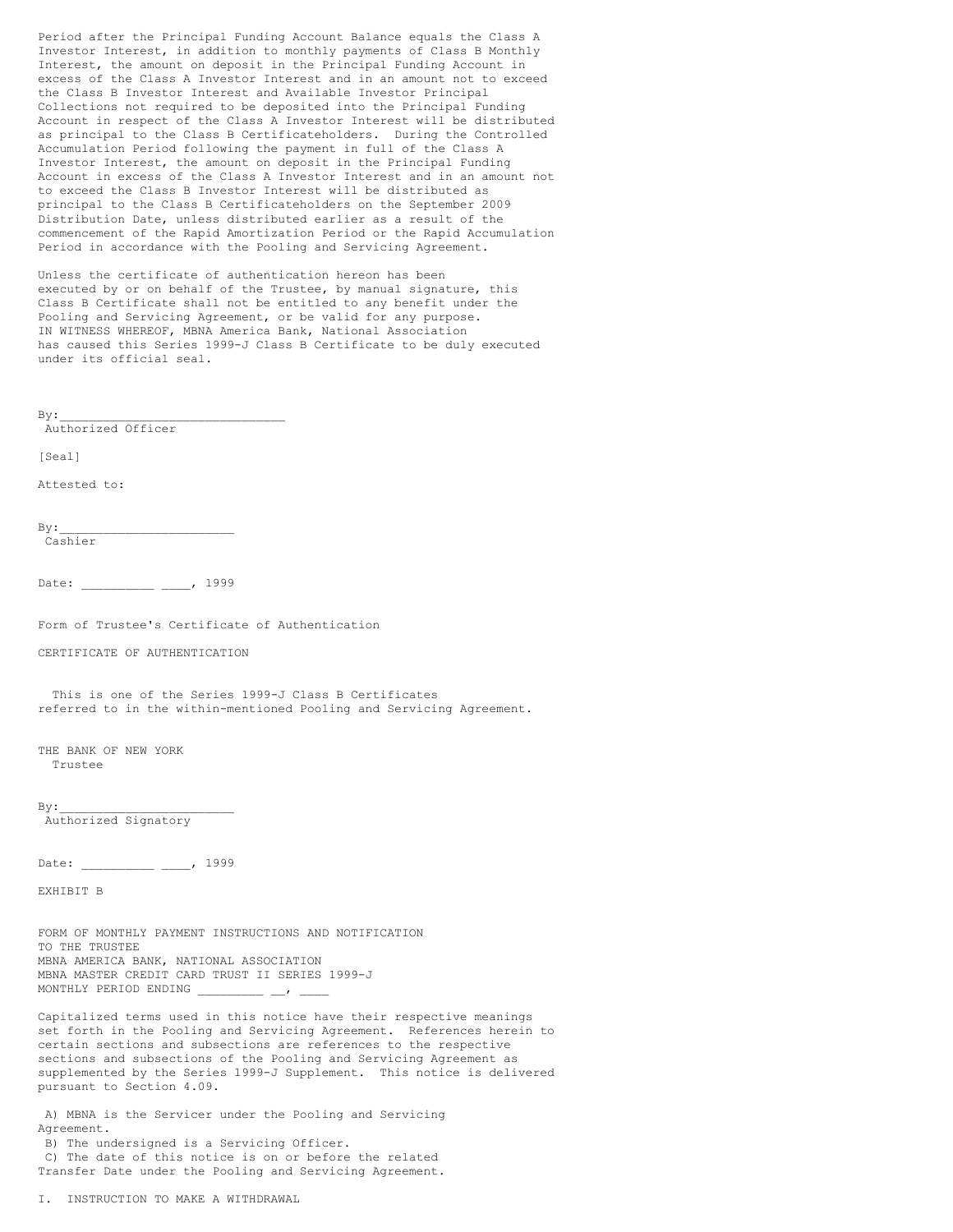Pursuant to Section 4.09, the Servicer does hereby instruct the Trustee (i) to make withdrawals from the Finance Charge Account, the Principal Account, and the Principal Funding Account on  $\qquad \qquad$ , which date is a Transfer Date under the Pooling and Servicing Agreement, in aggregate amounts set forth below in respect of the following amounts and (ii) to apply the proceeds of such withdrawals in accordance with subsection 3(a) of the Series 1999-J Supplement and Section 4.09 of the Pooling and Servicing Agreement: A.Pursuant to subsection 3(a) of the Series 1999-J Supplement:----- - ---1.-Servicer Interchange-\$ B. Pursuant to subsection  $4.09(a)(i):---$ - ---1.-Class A Monthly Interest at the Class A Certificate Rate on the Class A Investor Interest-\$\_\_\_\_\_\_\_\_\_\_\_ - ---2.-Class A Deficiency Amount-\$ ---3.-Class A Additional Interest-\$ C.Pursuant to Subsection 4.09(a) (ii):----- - -1.-Net Swap Payment, if any,-\$ - -2.-Net Swap Payments due but not paid on any prior Transfer Date- $\sharp$ - ----- D.Pursuant to Subsection 4.09(a) (iii):----- - ---1.-Class A Servicing Fee-\$ - ---2.-Accrued and unpaid Class A Servicing Fee-\$ E. Pursuant to subsection  $4.09(a)(iv):---$ - ---1.-Class A Investor Default Amount-\$ F. Pursuant to subsection  $4.09(a)(v)$ :------ ---1.-Portion of Excess Spread from Class A Available Funds to be allocated and distributed as provided in Section 4.11-\$ G. Pursuant to subsection  $4.09(b)$  (i):------ ---1.-Class B Monthly Interest at the Class B Certificate Rate on the Class B Investor Interest-\$\_\_\_\_\_\_\_\_\_\_\_ - ---2.-Class B Deficiency Amount-\$ - ---3.-Class B Additional Interest-\$ H. Pursuant to subsection  $4.09(b)$  (ii): $\overline{---}$ - ---1.-Class B Servicing Fee-\$ - ---2.-Accrued and unpaid Class B Servicing Fee-\$ I. Pursuant to subsection  $4.09(b)$  (iii):------ ---1.-Portion of Excess Spread from Class B Available Funds to be allocated and distributed as provided in Section 4.11-\$ J. Pursuant to subsection  $4.09(c)(i):---$ - ---1.-Collateral Interest Servicing Fee, if applicable-\$ - ---2.-Accrued and unpaid Collateral Interest Servicing Fee, if applicable-\$\_\_\_\_\_\_\_\_\_\_\_ K. Pursuant to subsection  $4.09(c)$  (ii):------ ---1.-Portion of Excess Spread from Collateral Available Funds to be allocated and distributed as provided in Section 4.11-\$ - ----Total-\$\_\_\_\_\_\_\_\_\_\_\_ L. Pursuant to subsection  $4.09$  (d)(i):------ ---1.-Amount to be treated as Shared Principal Collections-\$ M.Pursuant to subsection 4.09(d)(ii):----- - ---1.-Amount to be paid to the Holder of the Seller Interest-  $\sharp$ - ---2.-Unallocated Principal Collections-\$ N. Pursuant to subsection  $4.09(e)$  (i):--------1.-Class A Monthly Principal-\$ O.Pursuant to subsection 4.09(e)(ii):----- - ---1.-Class B Monthly Principal-\$\_\_\_\_\_\_\_\_\_\_\_ P. Pursuant to subsection  $4.09(e)$  (iii)------ ---1.-Collateral Monthly Principal to be distributed to the Collateral Interest Holder in accordance with subsection 5.01(c)-\$\_\_\_\_\_\_\_\_\_\_\_ Q.Pursuant to subsection 4.09(e)(iv):----- - ---1.-Amount to be treated as Shared Principal Collections-\$ R. Pursuant to subsection  $4.09(e)(v)$ :------ ---1.-Amount to be paid to the Holder of the Seller Interest-  $S_\perp$ - ---2.-Unallocated Principal Collections-\$  $---Total-S$ S. Pursuant to subsection  $4.09(f)$ :------ ---1.-Amount to be withdrawn from the Principal Funding Account and deposited into the Distribution Account-\$\_\_\_\_\_\_\_\_\_\_\_ II.---INSTRUCTION TO MAKE CERTAIN PAYMENTS-- Pursuant to Section 4.09, the Servicer does hereby instruct the Trustee to pay in accordance with Section 5.01 from the Distribution Account on \_, \_\_\_\_, which date is a Distribution Date under the Pooling and Servicing Agreement, amounts so deposited in the Distribution Account pursuant to Section 4.09 as set forth below:----- A. Pursuant to subsection  $4.09(q)$ ;------ ---1.-Amount to be distributed to Class A Certificateholders-  $\sharp$ - ---2.-Amount to be distributed to Class B Certificateholders-  $\sharp$ 

B. Pursuant to subsection 4.09(h)(i):-----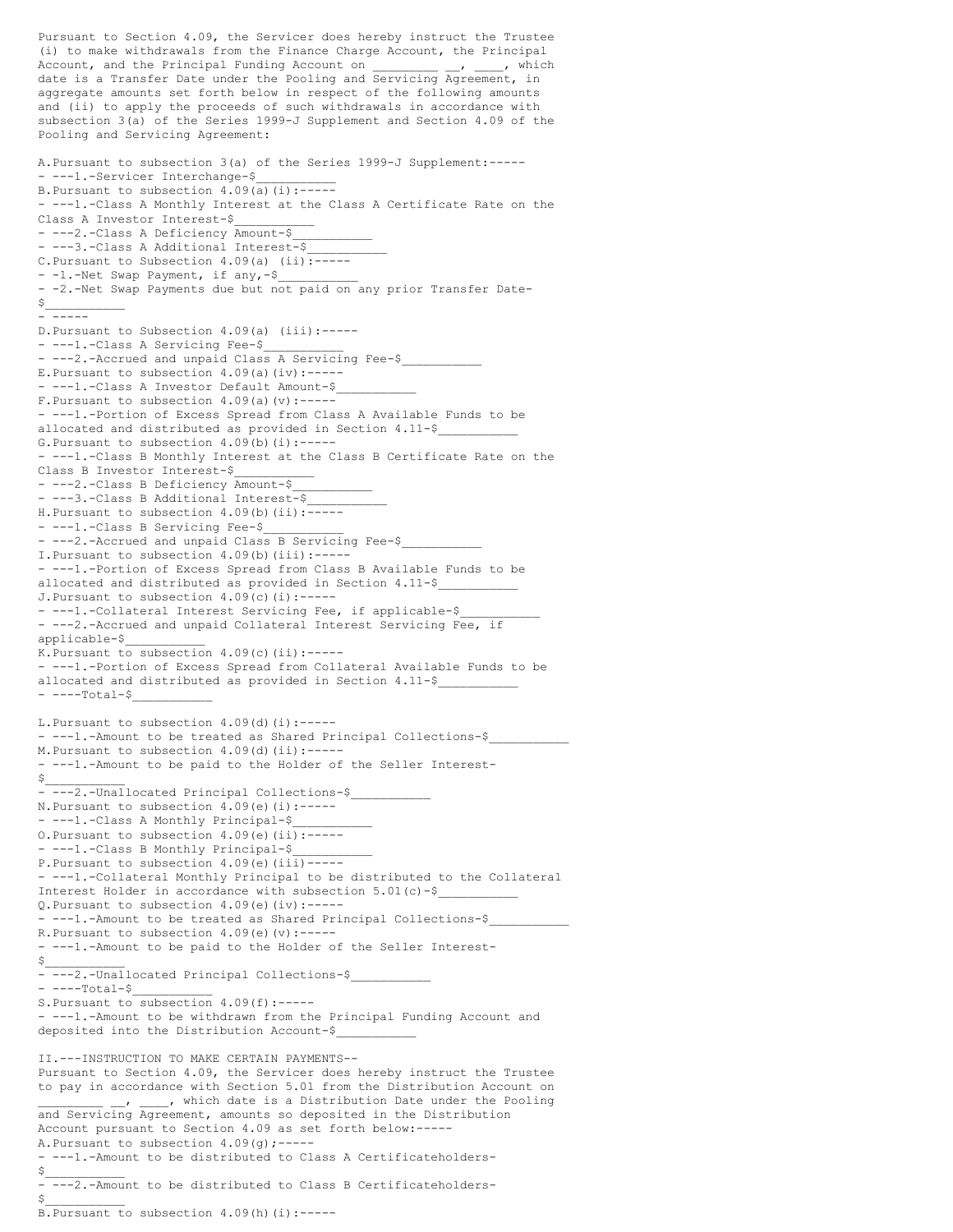- ---1.-Amount to be distributed to the Class A Certificateholders-  $\sharp$ C. Pursuant to subsection  $4.09(h)$  (ii):------ ---1.-Amount to be distributed to the Class B Certificateholders-  $\sharp$ - ----- II.---APPLICATION OF EXCESS SPREAD-- Pursuant to Section 4.11, the Servicer does hereby instruct the Trustee to apply the Excess Spread with respect to the related Monthly Period and to make the following distributions in the following priority:----- A.---The amount equal to the Class A Required Amount, if any, which will be used to fund the Class A Required Amount and be applied in accordance with, and in the priority set forth in, subsection  $4.09(a)$  -- $\sharp$ B. - ---The amount equal to the aggregate amount of Class A Investor Charge-Offs which have not been previously reimbursed (after giving effect to the allocation on such Transfer Date of certain other amounts applied for that purpose) which will be treated as a portion of Investor Principal Collections and deposited into the Principal Account on such Transfer Date--\$\_\_\_\_\_\_\_\_\_\_\_ C.---The amount equal to the Class B Required Amount, if any, which will be used to fund the Class B Required Amount and be applied first in accordance with, and in the priority set forth in, subsection 4.09(b) and then any amount available to pay the Class B Investor Default Amount shall be treated as a portion of Investor Principal Collections and deposited into the Principal Account--\$ D.---The amount equal to the aggregate amount by which the Class B Investor Interest has been reduced below the initial Class B Investor Interest for reasons other than the payment of principal to the Class B Certificateholders (but not in excess of the aggregate amount of such reductions which have not been previously reimbursed) which will be treated as a portion of Investor Principal Collections and deposited into the Principal Account--\$\_\_\_\_\_\_\_\_\_\_\_ E.---The amount equal to the Collateral Minimum Monthly Interest plus the amount of any past due Collateral Minimum Monthly Interest which will be paid to the Collateral Interest Holder for application in accordance with subsection  $5.01(c)$  --\$ F.---The amount equal to the aggregate amount of accrued but unpaid Collateral Interest Servicing Fees which will be paid to the Servicer if the Seller or The Bank of New York is the Servicer--\$ G.---The amount equal to the Collateral Default Amount, if any, for the prior Monthly Period which will be treated as a portion of Investor Principal Collections and deposited into the Principal Account--  $\sharp$ H.---The amount equal to the aggregate amount by which the Collateral Interest Amount has been reduced for reasons other than the payment of amounts with respect to the Collateral Monthly Principal (but not in excess of the aggregate amount of such reductions which have not been previously reimbursed) which will be treated as a portion of Investor Principal Collections and deposited into the Principal Account--  $\sharp$ I.---On each Transfer Date from and after the Reserve Account Funding Date, but prior to the date on which the Reserve Account terminates as described in subsection  $4.15(f)$ , the amount up to the excess, if any, of the Required Reserve Account Amount over the Available Reserve Account Amount which shall be deposited into the Reserve Account--  $\sharp$ J.---The balance, if any, after giving effect to the payments made pursuant to subparagraphs (a) through (i) above which shall be deposited into the Distribution Account and distributed to the Collateral Interest Holder in accordance with subsection  $5.01(c)$  -- $S_{\perp}$ - ----- III.---REALLOCATED PRINCIPAL COLLECTIONS-- Pursuant to Section 4.12, the Servicer does hereby instruct the Trustee to withdraw from the Principal Account and apply Reallocated Principal Collections pursuant to Section 4.12 with respect to the related Monthly Period in the following amounts:----- A.Reallocated Collateral Principal Receivables-----\$\_\_\_\_\_\_\_\_\_\_\_ B.Reallocated Class B Principal Receivables-----\$ - ----- IV.---ACCRUED AND UNPAID AMOUNTS-- After giving effect to the withdrawals and transfers to be made in accordance with this notice, the following amounts will be accrued and unpaid with respect to all Monthly Periods preceding the current calendar month----- A. Subsections  $4.09(a)(i)$  and  $(b)(i):---$ - -(1)-The aggregate amount of the Class A Deficiency Amount-\$ - -(2)-The aggregate amount of the Class B Deficiency Amount-\$ B. Subsections  $4.09(a)(iii)$  and  $(b)(ii):---$ - -The aggregate amount of all accrued and unpaid Investor Monthly Servicing Fees--\$ C. Section 4.10:--- - -The aggregate amount of all unreimbursed Investor Charge Offs--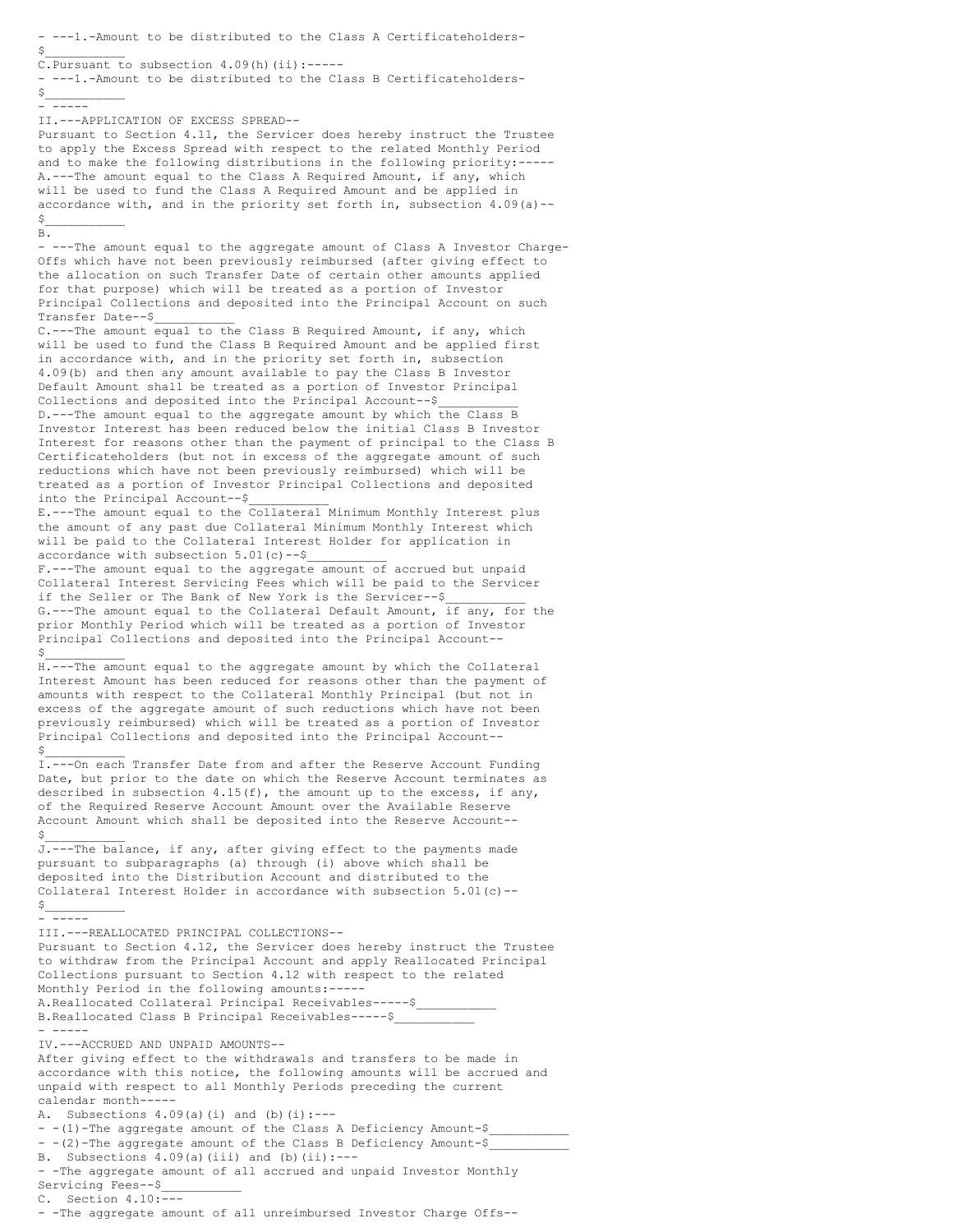$\sharp$ IN WITNESS WHEREOF, the undersigned has duly executed this certificate this \_\_th day of \_\_

MBNA AMERICA BANK, NATIONAL ASSOCIATION, Servicer

 $By:$ 

Name: Title:

EXHIBIT C

FORM OF MONTHLY SERIES 1999-J CERTIFICATEHOLDERS' STATEMENT

Series 1999-J

MBNA AMERICA BANK, NATIONAL ASSOCIATION

\_\_\_\_\_\_\_\_\_\_\_\_\_\_\_\_\_\_\_\_\_\_\_\_\_\_\_\_\_\_\_\_\_\_\_\_\_\_\_\_\_\_\_\_\_

MBNA MASTER CREDIT CARD TRUST II

\_\_\_\_\_\_\_\_\_\_\_\_\_\_\_\_\_\_\_\_\_\_\_\_\_\_\_\_\_\_\_\_\_\_\_\_\_\_\_\_\_\_\_\_\_ The information which is required to be prepared with respect to the distribution date of  $\qquad \qquad , \qquad \qquad$  and with respect to the performance of the Trust during the related Monthly Period. Capitalized terms used in this Statement have their respective meanings set forth in the Pooling and Servicing Agreement. A.-Information Regarding the Current Monthly Distribution (Stated on the Basis of \$1,000 Original Certificate Principal Amount)--- - -1.-The amount of the current monthly distribution in respect of Class A Monthly Principal--\$\_\_\_\_\_\_\_\_\_\_ - -2.-The amount of the current monthly distribution in respect of Class B Monthly Principal--\$\_\_\_\_\_\_\_\_\_\_ - -3.-The amount of the current monthly distribution in respect of Collateral Monthly Principal--\$\_\_\_\_\_\_\_\_\_\_ -4.-The amount of the current monthly distribution in respect of Class A Monthly Interest --\$\_\_\_\_\_\_\_\_\_\_ - -5.-The amount of the current monthly distribution in respect of Class A Deficiency Amounts--\$ - -6.-The amount of the current monthly distribution in respect of Class A Additional Interest--\$\_\_\_\_\_\_\_\_\_\_ - -7.-The amount of the current monthly distribution in respect of Class B Monthly Interest--\$ - -8.-The amount of the current monthly distribution in respect of Class B Deficiency Amounts--\$\_\_\_\_\_\_\_\_\_\_ - -9.-The amount of the current monthly distribution in respect of Class B Additional Interest--\$\_\_\_\_\_\_\_\_\_\_ - -10.-The amount of the current monthly distribution in respect of Collateral Minimum Monthly Interest--\$ - -11.-The amount of the current monthly distribution in respect of any accrued and unpaid Collateral Minimum Monthly Interest--\$ B.-Information Regarding the Performance of the Trust--- - -1.-Collection of Principal Receivables-- - --(a)-The aggregate amount of Collections of Principal Receivables processed during the related Monthly Period which were allocated in respect of the Class A Certificates-\$\_\_\_\_\_\_\_\_\_\_ - -- (b)-The aggregate amount of Collections of Principal Receivables processed during the related Monthly Period which were allocated in respect of the Class B Certificates-\$\_\_\_\_\_\_\_\_\_\_ - -- (c)-The aggregate amount of Collections of Principal Receivables processed during the related Monthly Period which were allocated in respect of the Collateral Interest-\$\_\_\_\_\_\_\_\_\_\_ - -2.-Principal Receivables in the Trust-- - --(a)-The aggregate amount of Principal Receivables in the Trust as of the end of the day on the last day of the related Monthly Period-  $$$ - --(b)-The amount of Principal Receivables in the Trust represented by the Investor Interest of Series 1999-J as of the end of the day on the last day of the related Monthly Period -\$ - --(c)-The amount of Principal Receivables in the Trust represented by the Series 1999-J Adjusted Investor Interest as of the end of the day on the last day of the related Monthly Period-\$ - -- (d)-The amount of Principal Receivables in the Trust represented by the Class A Investor Interest as of the end of the day on the last day of the related Monthly Period-\$\_\_\_\_\_\_\_\_\_\_ - --(e)-The amount of Principal Receivables in the Trust represented by the Class A Adjusted Investor Interest as of the end of the day on the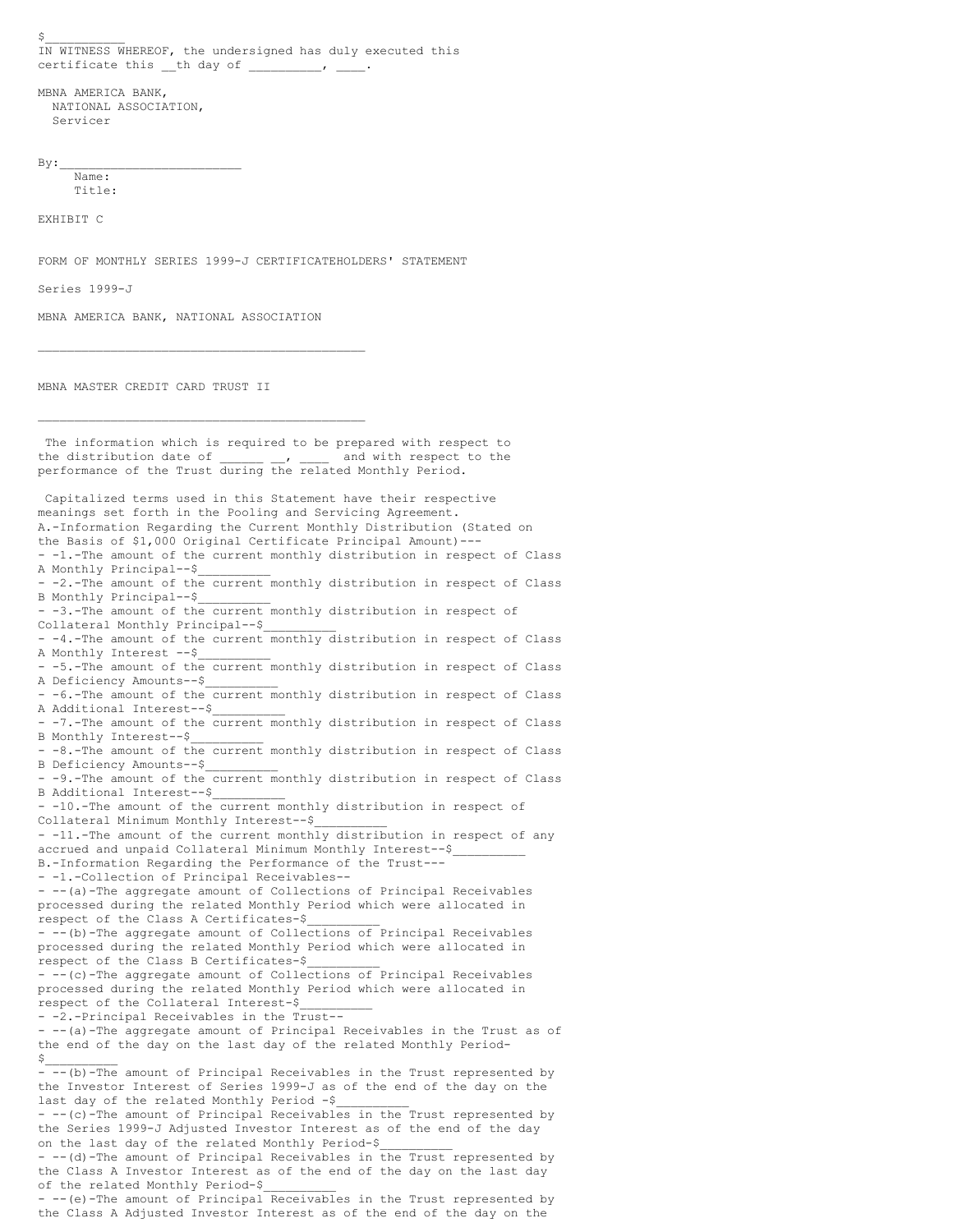last day of the related Monthly Period -\$ - --(f)-The amount of Principal Receivables in the Trust represented by the Class B Investor Interest as of the end of the day on the last day of the related Monthly Period -\$ - -- (g)-The amount of Principal Receivables in the Trust represented by the Class B Adjusted Investor Interest as of the end of the day on the last day of the related Monthly Period-\$ - --(h)-The amount of Principal Receivables in the Trust represented by the Collateral Interest Amount as of the end of the day on the last day of the related Monthly Period-\$\_\_\_\_\_\_\_\_\_\_ - --(i)-The amount of Principal Receivables in the Trust represented by the Collateral Interest Adjusted Amount as of the end of the day on the last day of the related Monthly Period-\$ - --(j)-The Floating Investor Percentage with respect to the related Monthly Period - %  $--(k)$ -The Class A Floating Allocation with respect to the related Monthly Period-- --(1)-The Class B Floating Allocation with respect to the related Monthly Period- % - --(m)-The Collateral Floating Allocation with respect to the related Monthly Period- % - --(n)-The Fixed Investor Percentage with respect to the related Monthly Period-\_\_\_\_% - --(o)<sup>-The</sup> Class A Fixed Allocation with respect to the related Monthly Period- %  $-$  --(p) $\overline{\text{The}}$  Class B Fixed Allocation with respect to the related Monthly Period - %  $-$  --(q)-The Collateral Fixed Allocation with respect to the related Monthly Period-- -3.-Delinquent Balances-- - --The aggregate amount of outstanding balances in the Accounts which were delinquent as of the end of the day on the last day of the related Monthly Period:-- - --Aggregate Account Balance--Percentage of Total Receivables - ----  $- - (a) - 30 - 59 \text{ days:} - $$  $- - (b) - 60 - 89 \text{ days}$ : -\$  $- - (c) - 90 - 119 \text{ days:} - \overline{\$}$  $-$  (d)  $-120$   $-$  149 days: $-$ \$  $-$  -(e)-150 - or more days:-\$ - --Total: -\$\_\_\_\_\_\_\_\_\_\_-\_\_\_\_% - -4.-Investor Default Amount-- - -- (a)-The Aggregate Investor Default Amount for the related Monthly Period-\$\_\_\_\_\_\_\_\_\_\_ - --(b)-The Class A Investor Default Amount for the related Monthly Period-\$\_\_\_\_\_\_\_\_\_\_ - --(c)-The Class B Investor Default Amount for the related Monthly Period-\$\_\_\_\_\_\_\_\_\_\_ - --(d)-The Collateral Default Amount for the related Monthly Period-  $$$ - -5.-Investor Charge Offs-- - -- (a)-The aggregate amount of Class A Investor Charge Offs for the related Monthly Period-\$\_\_\_\_\_\_\_\_\_\_ - --(b)-The aggregate amount of Class A Investor Charge Offs set forth in 5(a) above per \$1,000 of original certificate principal amount-  $$$ - --(c)-The aggregate amount of Class B Investor Charge Offs for the related Monthly Period-\$\_\_\_\_\_\_\_\_\_\_ - -- (d)-The aggregate amount of Class B Investor Charge Offset forth in 5(c) above per \$1,000 of original certificate principal amount-  $\mathsf{s}_-$ - --(e)-The aggregate amount of Collateral Charge Offs for the related Monthly Period-\$\_\_\_\_\_\_\_\_\_\_  $- -(-f)$ -The aggregate amount of Collateral Charge Offs set forth in 5(e) above per \$1,000 of original certificate principal amount-\$\_\_\_\_\_\_\_\_\_\_ - --(g)-The aggregate amount of Class A Investor Charge Offs reimbursed on the Transfer Date immediately preceding this Distribution Date-  $$$  $-\frac{(-1)^n}{-1}$  -The aggregate amount of Class A Investor Charge Offs set forth in 5(g) above per \$1,000 original certificate principal amount reimbursed on the Transfer Date immediately preceding this Distribution Date-  $$$ -  $-(-i)$ -The aggregate amount of Class B Investor Charge Offs reimbursed on the Transfer Date immediately preceding this Distribution Date-  $$$  $-\frac{(-1)^{n}}{n}$  aggregate amount of Class B Investor Charge Offs set forth in 5(i) above per \$1,000 original certificate principal amount reimbursed on the Transfer Date immediately preceding this Distribution Date-  $S_\perp$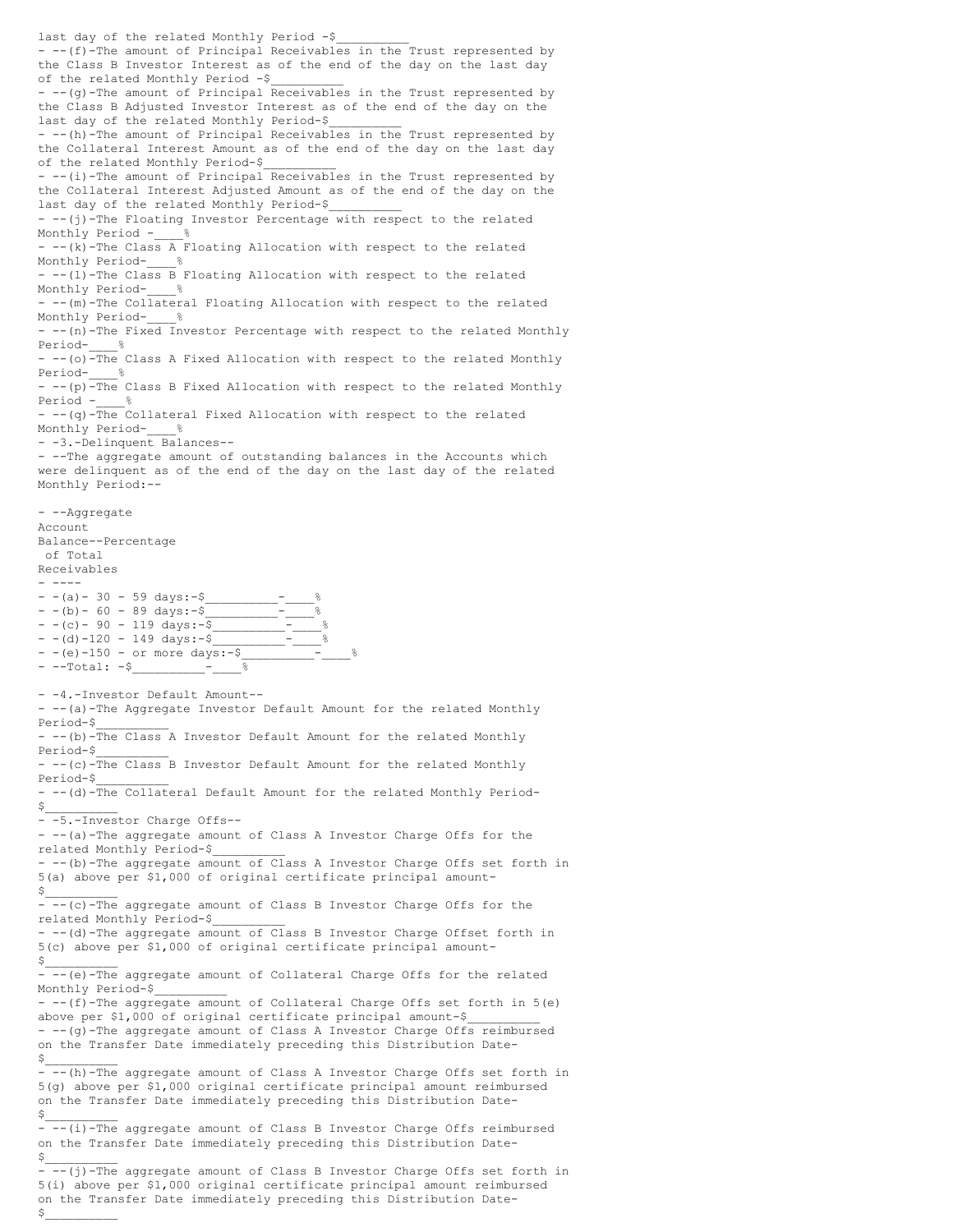- --(k)-The aggregate amount of Collateral Charge Offs reimbursed on the Transfer Date immediately preceding this Distribution Date-\$  $--(1)$ -The aggregate amount of Collateral Charge Offs set forth in  $5(k)$ above per \$1,000 original certificate principal amount reimbursed on the Transfer Date immediately preceding Distribution Date-\$ - -6.-Investor Servicing Fee-- - --(a)-The amount of the Class A Servicing Fee payable by the Trust to the Servicer for the related Monthly Period-\$\_\_\_\_\_\_\_\_\_\_ - --(b)-The amount of the Class B Servicing Fee payable by the Trust to the Servicer for the related Monthly Period-\$\_\_\_\_\_\_\_\_\_\_  $-$  --(c)-The amount of the Collateral Servicing Fee payable by the Trust to the Servicer for the related Monthly Period-\$\_\_\_\_\_\_\_\_\_\_ - -- (d)-The amount of Servicer Interchange payable by the Trust to the Servicer for the related Monthly Period-\$ - -7.Reallocations--- - --(a)-The amount of Reallocated Collateral Principal Collections with respect to this Distribution Date-\$\_\_\_\_\_\_\_\_\_\_ - --(b)-The amount of Reallocated Class B Principal Collections with respect to this Distribution Date-\$\_\_\_\_\_\_\_\_\_\_ - --(c)-The Collateral Interest Amount as of the close of business on this Distribution Date-\$\_\_\_\_\_\_\_\_\_\_ - --(d)-The Collateral Interest Adjusted Amount as of the close of business on this Distribution Date-\$\_\_\_\_\_\_\_\_\_\_ - --(e)-The Class B Investor Interest as of the close of business on this Distribution Date-\$\_\_\_\_\_\_\_\_\_\_ - --(f)-The Class B Adjusted Investor Interest as of the close of business on this Distribution Date-\$\_\_\_\_\_\_\_\_\_\_ - --(g)-The Class A Investor Interest as of the close of business on this Distribution Date-\$  $--(h)$ -The Class A Adjusted Investor Interest as of the close of business on this Distribution Date-\$\_\_\_\_\_\_\_\_\_\_ - -8.Collection of Finance Charge Receivables--- - --(a)-The aggregate amount of Collections of Finance Charge Receivables and Annual Membership Fees processed during the related Monthly Period which were allocated in respect of the Class A Certificates-\$ - --(b)-The aggregate amount of Collections of Finance Charge Receivables and Annual Membership Fees processed during the related Monthly Period which were allocated in respect of the Class B Certificates-\$ - --(c)-The aggregate amount of Collections of Finance Charge Receivables and Annual Membership Fees processed during the related Monthly Period which were allocated in respect of the Collateral Interest-\$ - -9.Principal Funding Account--- - --(a)-The principal amount on deposit in the Principal Funding Account on the related Transfer Date-\$  $-$  --(b)-The Accumulation Short $\widehat{\text{fall}}$  with respect to the related Monthly Period-\$\_\_\_\_\_\_\_\_\_\_ - --(c)-The Principal Funding Investment Proceeds deposited in the Finance Charge Account on the related Transfer Date to be treated as Class A Available Funds-\$\_\_\_\_\_\_\_\_\_\_  $--(d)$ -The Principal Funding Investment Proceeds deposited in the Finance Charge Account on the related Transfer Date to be treated as Class B Available Funds-\$ - -10.Reserve Account--- - -- (a)-The Reserve Draw Amount on the related Transfer Date-\$ - --(b)-The amount of the Reserve Draw Amount deposited in the Finance Charge Account on the related Transfer Date to be treated as Class A Available Funds-\$\_\_\_\_\_\_\_\_\_\_ - --(c)-The amount of the Reserve Draw Amount deposited in the Finance Charge Account on the related Transfer Date to be treated as Class B Available Funds-\$\_\_\_\_\_\_\_\_\_\_ - -11.Swap Reserve Fund - --(a)The Swap Reserve Draw Amount on the related Transfer Date--  $\hat{\mathcal{Z}}$ - --(b)The amount of the Swap Reserve Draw Amount deposited in the Finance Charge Account on the related Transfer Date to be treated as Class A Available Funds--\$\_\_\_\_\_\_\_\_\_\_ - -12.Swap Cash Flows- - --(a)The amount of the Net Swap Receipt for the related Transfer Date--  $\boldsymbol{\zeta}$ - --(b)The amount of the Net Swap Payment for the related Transfer Date--  $\zeta$ - -13.-Available Funds-- - --(a)-The amount of Class A Available Funds on deposit in the Finance Charge Account on the related Transfer Date-\$ - --(b)-The amount of Class B Available Funds on deposit in the Finance Charge Account on the related Transfer Date-\$  $--(c)$ -The amount of Collateral Available Funds on deposit in the Finance Charge Account on the related Transfer Date-\$ - -14.-Portfolio Yield-- - --(a)-The Portfolio Yield for the related Monthly Period-- --(b)-The Portfolio Adjusted Yield for the related Monthly Period-\_\_\_\_% - ---- C.Information Regarding the Status of the Interest Rate Swap and the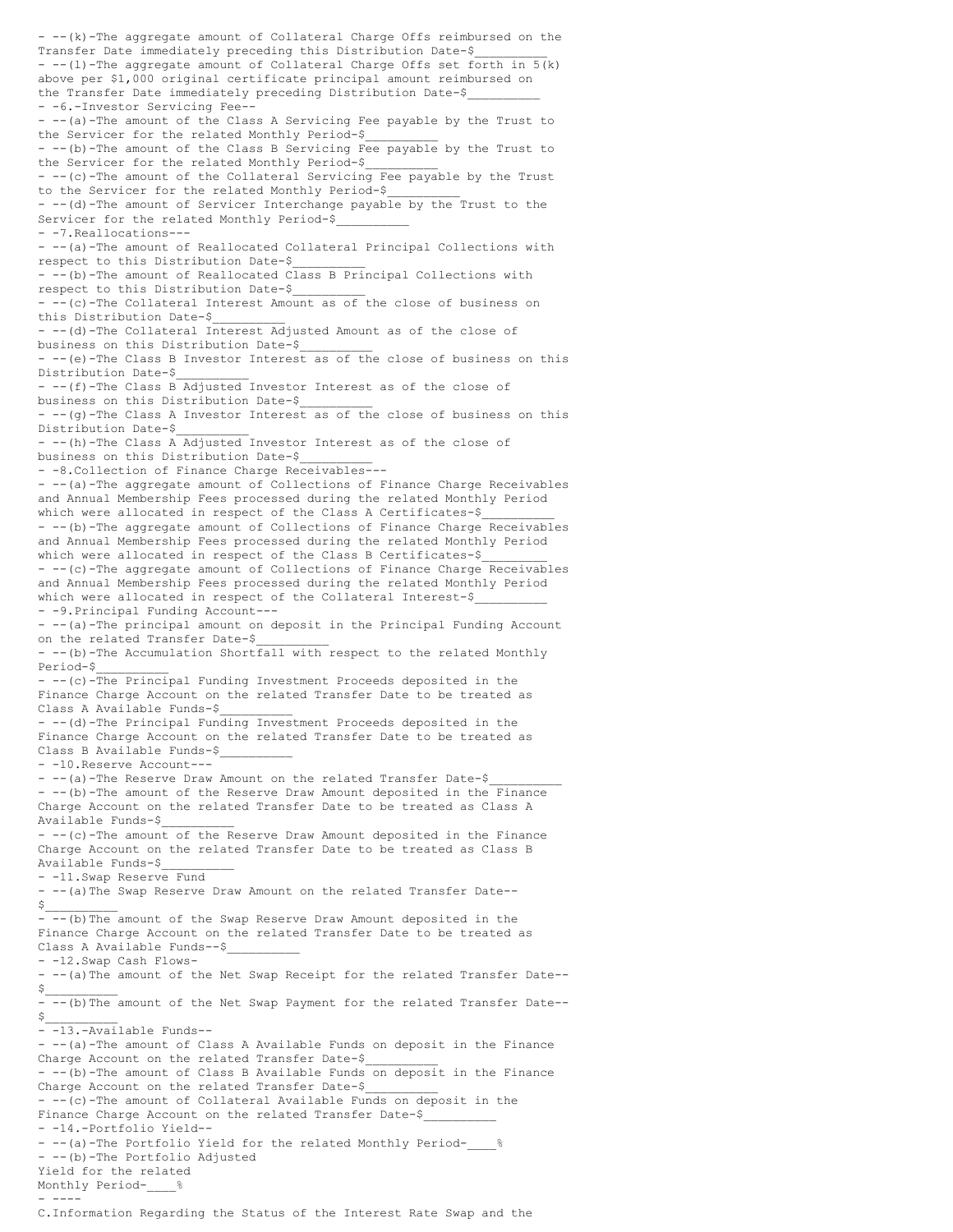Swap Counterparty - -1.-Has the Interest Reserve Account been established?--- -2.-Has the Interest Reserve Account been funded?--- -3.-The aggregate amount of funds withdrawn from the Interest Reserve Account, if any--\$  $-4$ .-How many funds withdrawn from the Interest Reserve Account were utilized--\_\_\_\_\_\_\_\_\_\_

- -5.-Has the Interest Rate Swap been terminated?--

MBNA AMERICA BANK, NATIONAL ASSOCIATION, Servicer

 $By:$ Name: Title:EXHIBIT D

FORM OF INVESTMENT LETTER

[Date]

Re MBNA Master Credit Card Trust II; Purchases of Series 1999-J Collateral Interest

Ladies and Gentlemen:

This letter (the "Investment Letter") is delivered by the undersigned (the "Purchaser") pursuant to Section 19 of the Series 1999-J Supplement dated as of September 23, 1999 (the "Series Supplement") to the Pooling and Servicing Agreement dated as of August 4, 1994 (as amended and supplemented, the "Agreement"), each among The Bank of New York, as Trustee, and MBNA America Bank, National Association, as Servicer and Seller. Capitalized terms used herein without definition shall have the meanings set forth in the Agreement. The Purchaser represents to and agrees with the Seller as follows:

(a) The Purchaser has such knowledge and experience in financial and business matters as to be capable of evaluating the merits and risks of its investment in the Collateral Interest and is able to bear the economic risk of such investment.

(b) The Purchaser is an "accredited investor", as defined in Rule 501, promulgated by the Securities and Exchange Commission (the "Commission") under the Securities Act of 1933, as amended (the "Securities Act"), or is a sophisticated institutional investor. The Purchaser understands that the offering and sale of the Collateral Interest has not been and will not be registered under the Securities Act and has not and will not be registered or qualified under any applicable "Blue Sky" law, and that the offering and sale of the Collateral Interest has not been reviewed by, passed on or submitted to any federal or state agency or commission, securities exchange or other regulatory body.

(c) The Purchaser is acquiring an interest in the Collateral Interest without a view to any distribution, resale or other transfer thereof except, with respect to any Collateral Interest or any interest or participation therein, as contemplated in the following sentence. The Purchaser will not resell or otherwise transfer any interest or participation in the Collateral Interest, except in accordance with Section 19 of the Series Supplement and (i) in a transaction exempt from the registration requirements of the Securities Act of 1933, as amended, and applicable state securities or "blue sky" laws; (ii) to the Seller or any affiliate of the Seller; or (iii) to a person who the Purchaser reasonably believes is a qualified institutional buyer (within the meaning thereof in Rule 144A under the Securities Act) that is aware that the resale or other transfer is being made in reliance upon Rule 144A. In connection therewith, the Purchaser hereby agrees that it will not resell or otherwise transfer the Collateral Interest or any interest therein unless the purchaser thereof provides to the addressee hereof a letter substantially in the form hereof.

(d) No portion of the Collateral Interest or any interest therein may be Transferred, and each Assignee will certify that it is not, (a) an "employee benefit plan" (as defined in Section 3(3) of ERISA), including governmental plans and church plans, (b) any "plan" (as defined in Section 4975(e)(1) of the Code) including individual retirement accounts and Keogh plans, or (c) any other entity whose underlying assets include "plan assets" (within the meaning of Department of Labor Regulation Section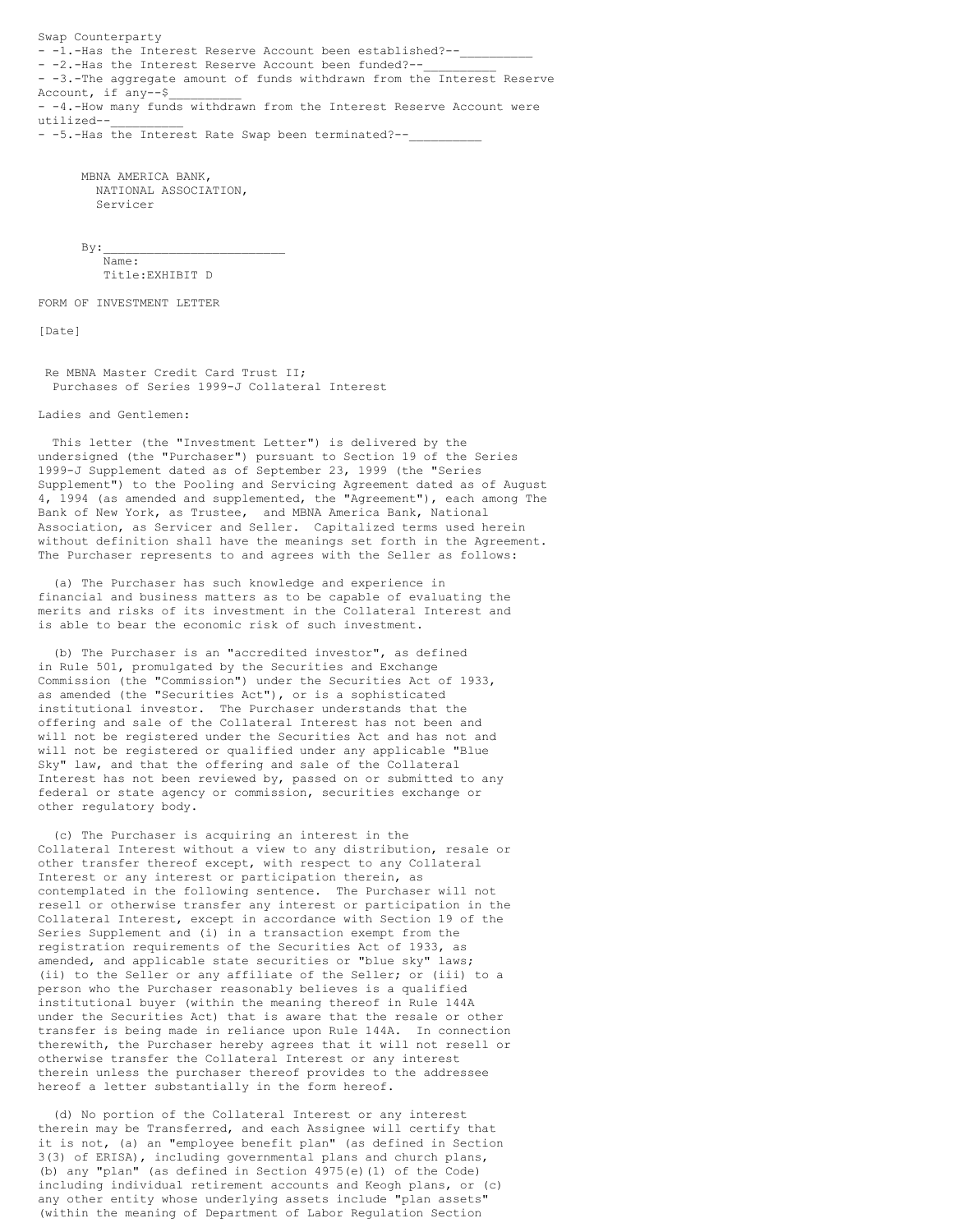2510.3-101, 29 C.F.R. 2510.3-101 or otherwise under ERISA) by reason of a plan's investment in the entity, including, without limitation, an insurance company general account.

(e) This Investment Letter has been duly executed and delivered and constitutes the legal, valid and binding obligation of the Purchaser, enforceable against the Purchaser in accordance with its terms, except as such enforceability may be limited by bankruptcy, insolvency, reorganization, moratorium or similar laws or equitable principles affecting the enforcement of creditors' rights generally and general principles of equity.

- -Very truly yours,

[NAME OF PURCHASER]

 $By:$ 

Name: Title: AGREED TO AS OF THE DATE FIRST ABOVE WRITTEN:

MBNA AMERICA BANK, NATIONAL ASSOCIATION

 $By:$ 

Name:  $Tif1e:-$ 

SCHEDULE TO EXHIBIT C

SCHEDULE TO MONTHLY SERVICER'S CERTIFICATE MONTHLY PERIOD ENDING MBNA AMERICA BANK, NATIONAL ASSOCIATION MBNA MASTER CREDIT CARD TRUST II SERIES 1999-J

1.--The aggregate amount of the Investor Percentage of Collections of Principal Receivables--\$\_\_\_\_\_\_\_\_\_\_ 2.--The aggregate amount of the Investor Percentage of Collections of Finance Charge Receivables (excluding Interchange and amounts with respect to Annual Membership Fees)--\$\_\_\_\_\_\_\_\_\_\_ 3.--The aggregate amount of the Investor Percentage of amounts with respect to Annual Membership Fees --\$ 4.--The aggregate amount of the Investor Percentage of Interchange--  $$$ 5.--The aggregate amount of Servicer Interchange--\$\_\_\_\_\_\_\_\_\_\_ 6.--The aggregate amount of funds on deposit in Finance Charge Account allocable to the Series 1999-J Certificates --\$ 7.--The aggregate amount of funds on deposit in the Principal Account allocable to the Series 1999-J Certificates --\$\_\_\_\_\_\_\_\_\_\_ 8.--The aggregate amount of funds on deposit in the Principal Funding Account allocable to the Series 1999-J Certificates --\$\_\_\_\_\_\_\_\_\_\_\_ 9.--The aggregate amount to be withdrawn from the Finance Charge Account pursuant to Section 4.11 and distributed to the Collateral Interest Holder in accordance with subsection  $5.01(c)$  --\$ 10.--The amount of Monthly Interest, Deficiency Amounts and Additional Interest, if applicable, payable to the (i) Class A Certificateholders --\$\_\_\_\_\_\_\_\_\_\_ - --(ii) Class B Certificateholders--\$ - --(iii) Collateral Interest Holder --\$ 11.--The amount of principal payable to the (i) Class A Certificateholders --\$\_\_\_\_\_\_\_\_\_\_\_ - --(ii) Class B Certificateholders--\$ - --(iii) Collateral Interest Holder --\$ 12.--The sum of all amounts payable to the (i) Class A Certificateholders--\$\_\_\_\_\_\_\_\_\_\_\_ - --(ii) Class B Certificateholders --\$ - --(iii) Collateral Interest Holder --\$ 13.--To the knowledge of the undersigned, no Series 1999-J Pay Out Event or Trust Pay Out Event has occurred except as described below: --  $--<sub>None</sub>$ 

IN WITNESS WHEREOF, the undersigned has duly executed and delivered this Certificate this \_\_th day of \_\_\_\_\_\_\_\_\_, \_\_

MBNA AMERICA BANK, NATIONAL ASSOCIATION,